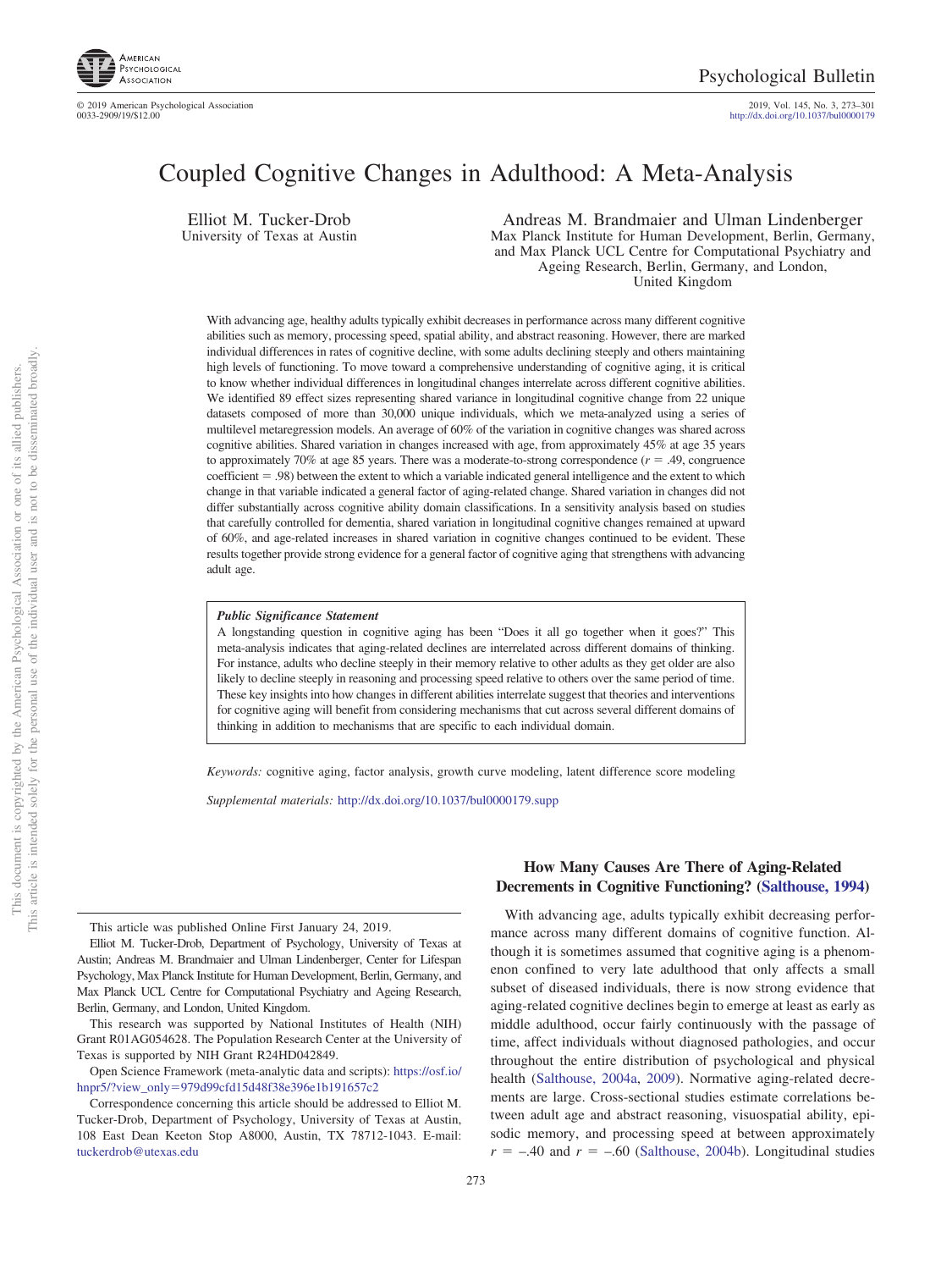indicate shallower decline in earlier adulthood and are more consistent with cross-sectional estimates for later adulthood [\(Schaie,](#page-25-4) [1994\)](#page-25-4). When practice effects associated with repeated assessments of individuals followed over time, selective attrition, and cohort effects are taken into account, the apparent gap between longitudinal and cross-sectional estimates of aging-related declines narrows substantially [\(Lindenberger, Singer, & Baltes, 2002;](#page-24-0) [Lövdén, Ghisletta,](#page-24-1) [& Lindenberger, 2004;](#page-24-1) [McArdle, Ferrer-Caja, Hamagami, & Wood](#page-24-2)[cock, 2002;](#page-24-2) [Rönnlund, Nyberg, Bäckman, & Nilsson, 2005;](#page-25-5) [Salt](#page-25-6)[house, 2016\)](#page-25-6).

Crucial to a complete account of cognitive aging is its dimensionality, that is, the structure and magnitude of correlations among changes in cognitive abilities [\(Lindenberger, von Oertzen,](#page-24-3) [Ghisletta, & Hertzog, 2011;](#page-24-3) [Rabbitt, 1993\)](#page-24-4). Whereas research approaches stemming from cognitive-experimental traditions often seek to uncover specific psychological mechanisms for agingrelated declines in individual cognitive tasks, approaches stemming from differential psychology have taken seriously the hypothesis that aging-induced changes in general psychological factors, or even a single psychological factor, may largely account for aging-related declines across many different cognitive abilities [\(Salthouse, 1991\)](#page-25-7). Such *common factor* hypotheses of cognitive aging have been popular for several decades. For instance, according to [Salthouse \(1988\),](#page-25-8) the hypothesis that an "age-related reduction in some type of general-purpose processing resource contributes to impaired cognitive performance appears to be the only explanation with sufficient generality to account for the age differences observed across a variety of cognitive tasks" (p. 238). [Verhaeghen and Salthouse \(1997\)](#page-26-0) concluded that "age-related influences on a wide range of cognitive variables are shared" and that "age-related changes in the cognitive system are associated with a decline in some general and fundamental mechanism" (p. 231). [Salthouse \(2016\)](#page-25-6) more recently commented that "if the contribution of general influences is at least moderate, explanations of domain-specific age relations will need to be supplemented with explanations of general age relations to fully account for cognitive aging phenomena" (p. 1545). Relatedly, [Birren](#page-23-0) [\(1964\),](#page-23-0) [Craik \(1983\),](#page-23-1) and [Welford \(1965\)](#page-26-1) have argued that agingsensitive psychological resources may limit performance in a large variety of cognitive domains.

Importantly, the question of "how many causes are there" of cognitive aging [\(Salthouse, 1994\)](#page-25-0) can be addressed at multiple levels of analysis, including the psychological, social, and biological. The key question that has been the topic of much research, and which is the focus of the current meta-analysis, is the dimensionality of cognitive aging at the psychological level of analysis. As [Tucker-Drob \(2011a\)](#page-25-9) has clarified, a single general psychological cause could "be the outcome of multiple independent biological mechanisms, each broadly affecting cognition" (p. 341). Relatedly, [Deary, Cox, and Ritchie \(2016,](#page-23-2) p. 198) have proposed a model of multiple "formative... biological elements giving rise to a reflective, psychometric general" psychological dimension, and [Lindenberger, Li, and Bäckman \(2006\)](#page-24-5) hypothesized that "changes in behavioral repertoires are accompanied by continuous changes in multiple brain-behavior mappings" (pp. 713–714). In other words, rather than directly seeking to identify the many biological and experiential causes that likely exist for cognitive aging, we seek to reveal the extent to which aging-related changes in different cognitive abilities occur along a common statistical dimension.

Even though we cannot presently identify the totality of specific causal processes that underlie aging-related cognitive declines, or directly enumerate the number of such specific causal mechanisms, analyses that characterize the dimensionality of agingrelated cognitive changes are an important descriptive step that may prove invaluable for guiding ongoing research into specific mechanisms of cognitive aging, and the cognitive dimensions on which they act.

# **What's Change Got to Do With It? [\(Lindenberger et al., 2011\)](#page-24-3)**

Historically, approaches to testing for shared aging-related effects across multiple cognitive domains have relied on crosssectional mediation approaches. For instance, early work tested the extent to which cross-sectional age differences in cognitive abilities such as reasoning, visuospatial ability, and episodic memory were mediated by hypothesized "processing resources," such as information processing speed [\(Lindenberger, Mayr, & Kliegl,](#page-24-6) [1993;](#page-24-6) [Salthouse, 1996\)](#page-25-10) and working memory capacity [\(Salthouse,](#page-25-11) [1990\)](#page-25-11). More recent work of this sort (e.g., [Salthouse, 2004b\)](#page-25-3) has tested the extent to which cross-sectional age differences in a range of cognitive abilities are mediated by a common higher order general intelligence factor. Such cross-sectional *shared influence* approaches [\(Tucker-Drob & Salthouse, 2011\)](#page-26-2) have generally indicated that substantial proportions of age-related effects on different cognitive abilities are mediated by a general intelligence factor, although some residual age effects on individual abilities typically remain.

As has been pointed out by several scholars, cross-sectional mediation approaches reflect, to a large extent, patterns of mean age differences across domains but are unable to directly test whether individual differences in rates of cognitive change are shared across domains [\(Hofer & Sliwinski, 2001;](#page-24-7) [Horn, 1970;](#page-24-8) [Kalveram, 1965;](#page-24-9) [Lindenberger & Pötter, 1998\)](#page-24-10). When the goal is to test for mediation of aging-related differences in cognitive abilities, either by a processing resource (e.g., processing speed) or by a general factor, cross-sectional approaches are quite limited. As put by [Lindenberger and Pötter \(1998\),](#page-24-10) cross-sectional mediation "does not offer a test of the basic mediation assumption. All it does is tell us how the world may look if that assumption were true" (p. 227). [Hofer, Flaherty, and Hoffman \(2006\)](#page-24-11) similarly wrote that "high levels of association between time-dependent processes can result simply from average population age differences and not necessarily from associations between individual 'rates of aging'" (p. 165), and [Maxwell and Cole \(2007\)](#page-24-12) referred to cross-sectional mediation approaches as "often highly misleading" (p. 23). More recently, [Lindenberger et al. \(2011\)](#page-24-3) formally demonstrated that high levels of "explained age-related variance" obtained using cross-sectional mediation approaches may stem from either similar average mean age trends, from within-time (but not longitudinal) correlations between the putative mediator and outcome variable, or some mixture of the two. They characterized the link between cross-sectional mediation approaches and developmental codependencies over time about which researchers seek to make inferences as "brittle and volatile" (p. 40). Indeed, examples of strong cross-sectional overlap but much weaker associations among longitudinal changes have been reported for the associations between cognitive abilities and sensory functions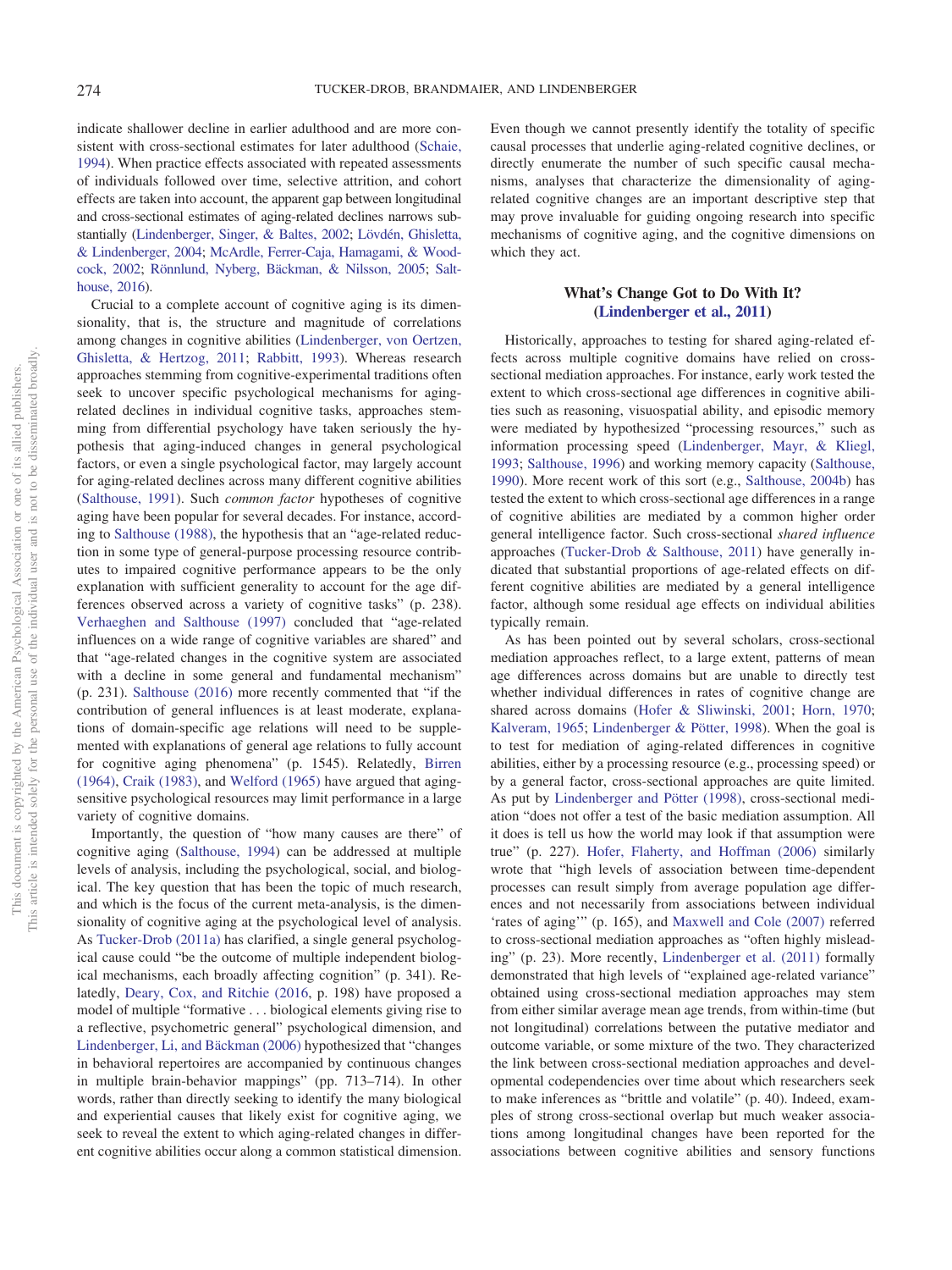(e.g., [Anstey, Hofer, & Luszcz, 2003;](#page-22-0) [Lindenberger & Ghisletta,](#page-24-13) [2009\)](#page-24-13), and cognitive abilities and physical functions [\(Ritchie,](#page-25-12) [Tucker-Drob, Starr, & Deary, 2016\)](#page-25-12). Note that the opposite also appears to occur: Abilities that dissociate cross-sectionally, such as verbal knowledge and perceptual speed, have been found to show correlated change when probed longitudinally (e.g., [Ghisletta,](#page-23-3) [Rabbitt, Lunn, & Lindenberger, 2012\)](#page-23-3). Thus, the weaknesses of cross-sectional data for indexing the interrelations among timebased developmental associations are not only a logical possibility, but—in at least some substantively important empirical circumstances—a reality.

# **Does It All Go Together When It Goes? [\(Rabbitt, 1993\)](#page-24-4)**

Fundamental to accurately assessing the dimensionality of cognitive aging are longitudinal approaches that index within-person changes in multiple cognitive abilities over time. Such approaches can be used to test whether individual differences in rates of intraindividual longitudinal changes across different cognitive abilities are interrelated, as would be predicted by common factor theories of cognitive aging. Given that individual differences in cognitive abilities are moderately stable from middle childhood forward (e.g., [Deary, 2014;](#page-23-4) [Humphreys & Davey, 1988;](#page-24-14) [Tucker-](#page-25-13)[Drob & Briley, 2014\)](#page-25-13), correlated individual differences in static levels of different cognitive abilities in adulthood could be a vestige of an interdependence that came into existence earlier in life (e.g., effects of schooling on multiple cognitive functions during childhood) but no longer exists in adulthood. In contrast, correlated (i.e., "coupled") individual differences in longitudinal rates of adult cognitive *change* are more likely to reflect systems of influence that are unfolding during adulthood [\(Tucker-Drob,](#page-25-14) [2011b\)](#page-25-14). Examining such associations among individual differences in longitudinal cognitive changes allows one to ask directly whether individuals who are declining particularly rapidly relative to their peers in one ability are more likely to be declining rapidly (or to be improving less) relative to their peers in a different cognitive ability, and whether those remaining relatively intact in one ability are also likely to remain relatively intact in another ability. In other words, longitudinal data allow researchers to ask the question "does it all go together when it goes?" [\(Rabbitt, 1993\)](#page-24-4) at the level of correlated interindividual differences in intraindividual change [\(Baltes, Reese, & Nesselroade, 1977\)](#page-23-5). This precise question is foundational for addressing common factor theories of cognitive aging. As [Deater-Deckard and Mayr \(2005\)](#page-23-6) wrote, "The ultimate answer to the question of whether cognitive aging is a general factor or a multifaceted phenomenon will come from careful longitudinal data... that allow uncovering the dimensionality of change across a wide range of cognitive abilities" (p. 25).

# **Factor Analysis Since Spearman: Where Do We Stand? What Do We Know? [\(Carroll, 1989\)](#page-23-7)**

One reason to suspect that longitudinal aging-related declines might be correlated across cognitive abilities is what [Deary \(2000,](#page-23-8) p. 6) has described as "arguably the most replicated result in all psychology," namely, that individual differences in cognitive abilities, measured at a single point in time, are positively correlated with one another. This *positive manifold* of correlations was originally discovered by [Spearman \(1904\),](#page-25-15) and served as the basis for the hypothesis that a common statistical dimension, or what Spearman termed *general intelligence* (*g*), underlies substantial proportions of variation in different cognitive abilities. Spearman formalized this hypothesis using factor analysis, which tests whether an observed matrix of variable intercorrelations can be closely approximated by a model in which all variables interrelate by way of their mutual relations with an unobserved latent factor. In the time since [Spearman \(1904\),](#page-25-15) factor analytic methods have established that individual differences in cognitive abilities fit a hierarchical structure in which narrow abilities (often indexed by individual tests) load on broader cognitive ability domains (e.g., abstract reasoning, spatial ability, verbal ability, episodic memory, working memory, and processing speed), which in turn load on a single higher order *g* factor [\(Carroll, 1993\)](#page-23-9). Typically, *g* accounts for upward of 50% of the variance in the first-order ability domains [\(Carroll, 1993;](#page-23-9) [Tucker-Drob, 2009\)](#page-25-16). Whether *g* should be treated as a veridical psychological entity or simply as a statistical shorthand for conveniently summarizing an otherwise high dimensional matrix of correlations has been a topic of tremendous theoretical interest [\(Bartholomew, Deary, & Lawn, 2009;](#page-23-10) [Dickens, 2007;](#page-23-11) [Kievit et al., 2018;](#page-24-15) [Kovacs & Conway, 2016;](#page-24-16) [Thurstone, 1938;](#page-25-17) [van](#page-26-3) [der Maas et al., 2006\)](#page-26-3) and ideological consternation and debate [\(Gould, 1981\)](#page-23-12) over the past century. One view is that higher-order factors such as *g* are "defining a working reference frame, located in a convenient manner in the 'space' defined by all behaviors of a given type" [\(Cronbach & Meehl, 1955,](#page-23-13) pp. 277–278). A different view is that *general intelligence* is a "genuine construct" [\(Gignac,](#page-23-14) [2016,](#page-23-14) p. 69) that causally influences the behaviors through which it is expressed (e.g., [Panizzon et al., 2014;](#page-24-17) [Spearman, 1904\)](#page-25-15).

The goal of this article is to provide meta-analytic, descriptive evidence on the dimensionality of cognitive change in adulthood. This goal is compatible with both above-described views of general intelligence, though the two views will diverge in the interpretation of the results. That a moderately strong general factor underlies individual differences in different cognitive abilities at a single point in time suggests the possibility, but does not guarantee, that a general factor may underlie individual differences in rates of change in different abilities over time. In other words, the statistical dimensions along which individual differences in cognitive abilities emerge over the course of development may correspond to the dimensions along which individual differences in cognitive aging occur. [Salthouse \(1988\)](#page-25-8) proposed that declines in general processing resources may underlie aging-related declines in different cognitive abilities, specifically noting strong "parallels between processing resources and intellectual *g*" (p. 251). [Juan-](#page-24-18)[Espinosa et al. \(2002\)](#page-24-18) provided an anatomic metaphor for life span growth and decline of cognitive abilities (see also [Baltes, Corne](#page-22-1)[lius, Spiro, Nesselroade, & Willis, 1980;](#page-22-1) [Schaie, 1962;](#page-25-18) [Tetens,](#page-25-19) [1777;](#page-25-19) [Werner, 1948\)](#page-26-4). They proposed that, in the same way that age-related growth and shrinkage of the human bones is organized by the anatomical structure of the human skeleton, individual differences in human cognitive abilities may have an inherent structure along which growth and decline naturally occur (see [Baltes, Lindenberger, & Staudinger, 2006,](#page-22-2) for a summary of this line of thought).

Of course, the factor structure of cognitive aging could barely, if at all, resemble the structure of individual differences in cognitive abilities measured at a static point in time. For instance, the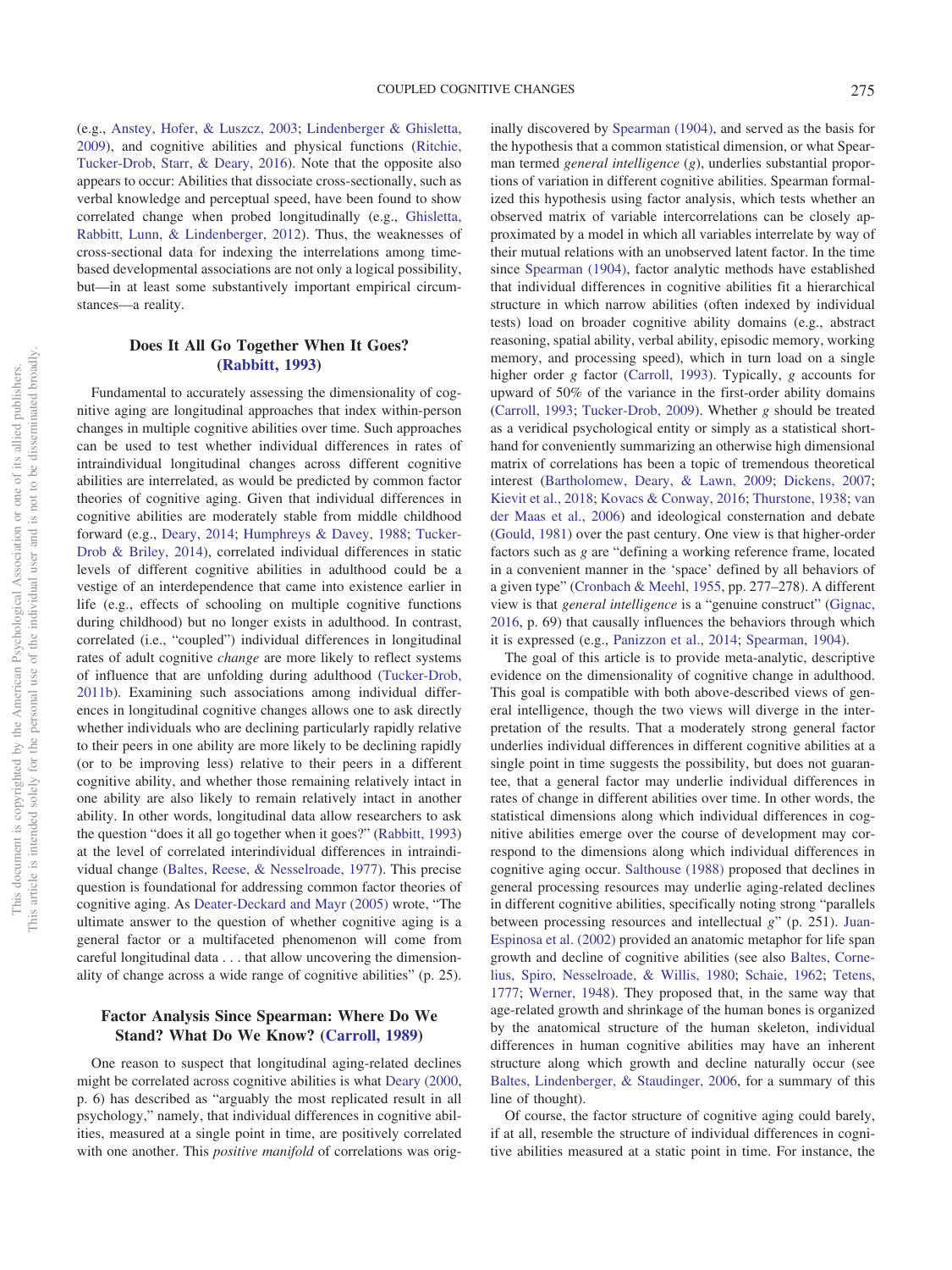structure of static individual differences in cognitive ability levels in early adulthood may primarily be reflective of how heterogeneity in environmental experience is structured over childhood (e.g., experiences that foster growth in one ability tend to co-occur with other experiences that foster growth in other abilities), from the broad effects of cognitively enriching experiences on many different cognitive abilities over child development, or from the broad effects of intellectual engagement and achievement motivation on many different cognitive abilities over child development [\(Dickens, 2007;](#page-23-11) [Tucker-Drob, 2013;](#page-25-20) [Tucker-Drob, Briley, &](#page-25-21) [Harden, 2013;](#page-25-21) for an early exploration of these ideas, see [Baltes,](#page-22-3) [Nesselroade, & Cornelius, 1978\)](#page-22-3). In contrast, heterogeneity in aging-related cognitive declines may stem from specific neurodegenerative processes in different neural structures and functions that each subserves a different ability. Indeed, the correlates of levels of cognitive abilities in both childhood and adulthood, including indices of socioeconomic status and physical health have typically failed to significantly predict individual differences in aging-related cognitive declines [\(Ritchie et al., 2016;](#page-25-22) [Tucker-](#page-25-23)[Drob, Johnson, & Jones, 2009\)](#page-25-23). Moreover, there is little consistent evidence that individual differences in levels of cognitive abilities are systematically correlated with individual differences in changes in those abilities [\(Verhaeghen, 2013\)](#page-26-5). Thus, although individual differences in cognitive aging may conform to a similarly low dimensional structure as that underlying static individual differences in cognitive abilities, individual differences in cognitive aging do not appear to simply reconstitute static individual differences present during earlier periods of life.

The factor structure of individual differences in cognitive changes over adulthood may drive transformations in the factor structure of individual differences in cognitive abilities with advancing age. This becomes clear when one considers that individual differences in a trait at a particular adult age represent a mixture of individual differences in the levels in that trait that have existed since early adulthood and individual differences in changes in that trait thereafter. As per [Hofer and Sliwinski \(2001;](#page-24-7) cf. [Hertzog, 1985\)](#page-23-15), the covariance between abilities *x* and *y* at time *t* is a function of the covariance between the abilities at time baseline, the level-change covariances, and the covariance between changes from baseline to time *t*. If individual differences in levels of different abilities covary moderately in early adulthood, and individual differences in subsequent changes in those abilities are uncorrelated or correlate very weakly, then we would expect the correlation between ability levels to decline with advancing age. If individual differences in levels of different abilities covary moderately in early adulthood, and individual differences in subsequent changes in those abilities are strongly correlated, then we would expect the correlation between ability levels to increase with advancing age. Finally, if the magnitude of the correlation between individual differences in levels of different abilities in early adulthood is similar to the magnitude of the correlation between individual differences in subsequent changes in those abilities, then we would expect the correlation between ability levels to remain relatively constant with advancing age. As [Hofer](#page-24-7) [and Sliwinski \(2001\)](#page-24-7) write, "as time elapses, the magnitude of the covariance becomes increasingly due to the covariance associated with rates of change relative to the other sources of covariance. Therefore, in older samples of individuals, more time will have transpired and this will increase the contribution... that reflects

individual differences in rates of ageing" (p. 346). Indeed, this rationale has been the motivation behind several investigations of the *dedifferentiation hypothesis* that abilities become increasingly correlated with adult age (see [Baltes et al., 1980](#page-22-1) and [Reinert, 1970](#page-25-24) for early investigations of the dedifferentiation hypothesis; see [Cox et al., 2016,](#page-23-16) for an investigation of the dedifferentiation hypothesis with respect to neurostructural connectivity). In a factor analytic model, the prediction is that a common *g* factor should account for increasing variance in abilities with age. Evidence for aging-related dedifferentiation of cognitive abilities has been mixed (see [Tucker-Drob, 2009,](#page-25-16) for a review and negative evidence from a large cross-sectional sample).

Building on earlier work by Baltes, Nesselroade, Reinert, and others, [de Frias, Lövdén, Lindenberger, and Nilsson \(2007\)](#page-23-17) extended the dedifferentiation hypothesis to predict transformations in the factor structure of *aging-related changes* over time. Theorizing that "an ensemble of common sources *increasingly* dominates development of intellectual abilities" [\(de Frias et al., 2007,](#page-23-17) p. 382, italics in original) in adulthood, [de Frias et al. \(2007\)](#page-23-17) predicted that there are age-related increases in "the degree to which changes in a single cognitive ability are associated with changes in other abilities," [\(de Frias et al., 2007,](#page-23-17) p. 382) which they termed the *dynamic dedifferentiation hypothesis.*

### **How Should We Measure "Change" – Or Should We? [\(Cronbach & Furby, 1970\)](#page-23-18)**

Historically, major impediments to progress in longitudinal research on individual differences in change over time stemmed from the unavailability of suitable methods for analyzing longitudinal data. Perhaps the most intuitive approach to analyzing change is to calculate observed difference scores between test scores at baseline and follow-up measurement occasions. However when such "raw change scores" are calculated from measures that themselves have less than perfect reliability, issues surrounding unreliability and regression to the mean compound to such a degree that the true signal of interest—individual differences in cognitive change— becomes highly obscured. [Cronbach and Furby](#page-23-18) [\(1970\)](#page-23-18) for example wrote that "'raw change' or 'raw gain' scores formed by subtracting pretest scores from posttest scores lead to fallacious conclusions, primarily because such scores are systematically related to any random error of measurement" (p. 68), and that "investigators who ask questions regarding gain scores would ordinarily be better advised to frame their questions in other ways" (p. 80).

Sophisticated methods now exist for analyzing longitudinal data that avoid the many pitfalls associated with raw change scores. These include growth curve models (which are typically specified as structural equation models, hierarchical linear models, mixed effects models, or random coefficient models; [McArdle & Nessel](#page-24-19)[roade, 2003;](#page-24-19) [Raudenbush & Bryk, 2002\)](#page-25-25) and latent difference score models (which are typically specified as structural equation models; [Kievit et al., 2017;](#page-24-20) [McArdle & Nesselroade, 1994\)](#page-24-21). Both growth curve and latent difference score models estimate latent factors representing change in systematic variance over time. Growth curve models form latent slope factors (random coefficients) that represent systematic individual differences in longitudinal change that conform to a specified functional form, such that random error (which is, by definition, unsystematic over time) is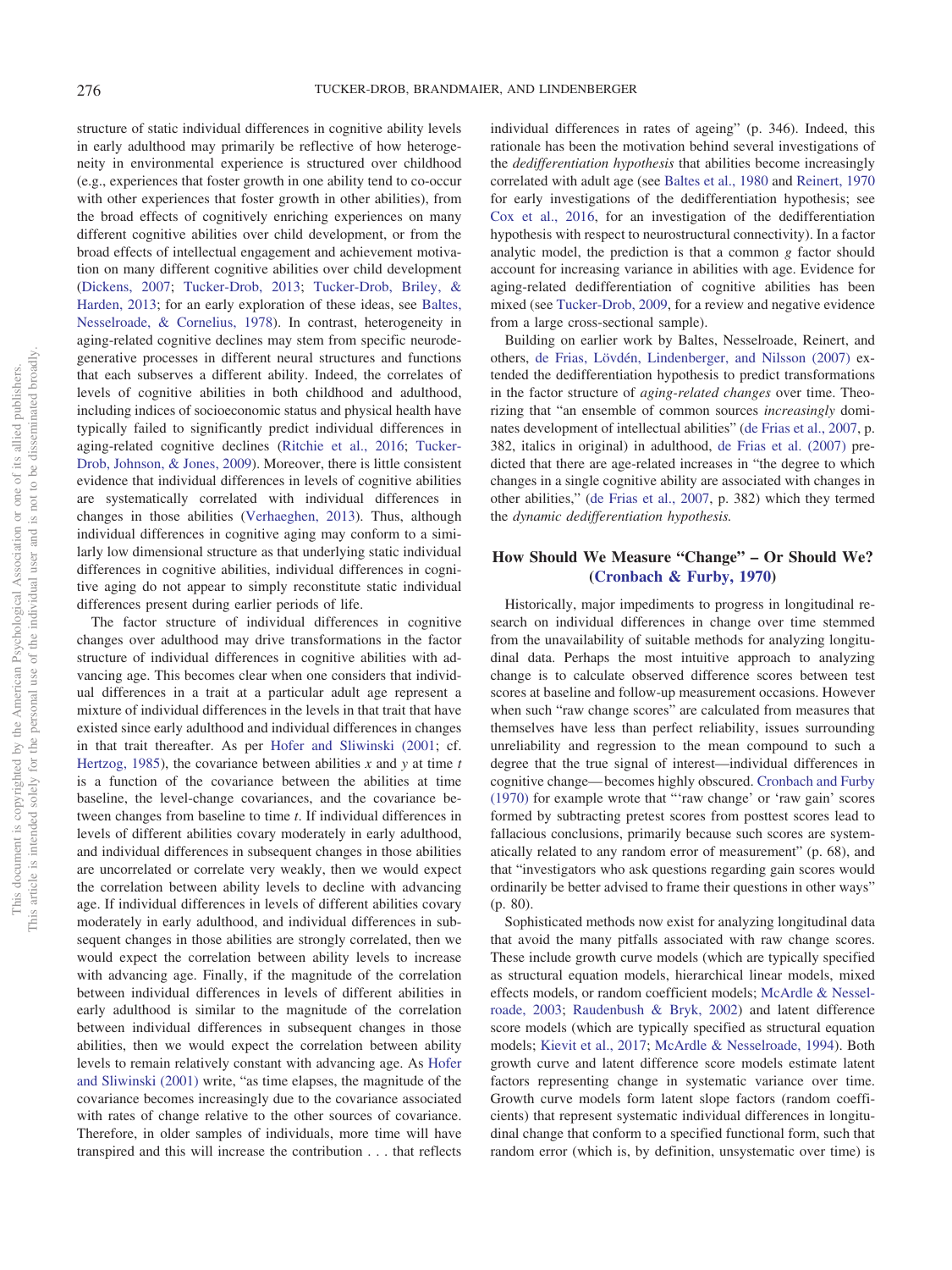captured by time-specific residuals. Latent difference score models form latent change factors from occasion-specific latent factors that use psychometric measurement models to confine random measurement error to test-specific uniquenesses. Thus, by modeling systematic variance in longitudinal change, both growth curve models and latent difference score models are in principle able to limit biases that would otherwise result from random error, such as regression to the mean, variance inflation, and correlation attenuation for which "raw change" score approaches are infamous.<sup>1</sup> We provide a formal treatment of multivariate growth curve and latent difference score models in [Appendix A.](#page-27-0)

Over the past 15 years or so, several studies have capitalized on multivariate growth curve and latent difference score models of interrelations among individual differences in changes over time. For instance, noting that the processing speed theory of cognitive aging had been rarely examined in longitudinal data, [Zimprich and](#page-26-6) [Martin \(2002\)](#page-26-6) reasoned that "if processing speed constitutes an important limiting factor for cognitive functioning, then a person with a specific longitudinal change in processing speed should show a comparable change in other intellectual abilities" (p. 690). Applying latent difference score models to four-year longitudinal data from older adults, they reported that individual differences in changes in processing speed were correlated with individual differences in changes in fluid intelligence at  $r = .53$ . [Wilson et al.](#page-26-7) [\(2002\)](#page-26-7) extended this work from the bivariate to the multivariate context. They used growth curve modeling to estimate correlations among individual differences in seven different cognitive variables, including measures of working memory, visual spatial ability, perceptual speed, fluency, episodic memory, and verbal knowledge. When they submitted this correlation matrix to principal component analysis, they found that a single component accounted for 61.6% of the variance in individual differences in cognitive changes. Several more recent studies have combined factor analytic models and growth curve approaches in the form of "factors of curves" models [\(McArdle, 1988\)](#page-24-22) to estimate common variance in individual differences in cognitive changes. [Linden](#page-24-13)[berger and Ghisletta \(2009\)](#page-24-13) reported that a single common factor accounted for 60% of the variance in 13-year longitudinal declines in multiple cognitive variables from the Berlin Aging Study. [Tucker-Drob \(2011a\)](#page-25-9) reported that a single common factor accounted for 63% of the variance in longitudinal changes in abstract reasoning, spatial visualization, episodic memory, and processing speed composites in participants from the Virginia Cognitive Aging Project over up to 7 years. Using 20-year longitudinal data from middle-aged to very old adults from the U.K., [Ghisletta et al.](#page-23-3) [\(2012\)](#page-23-3) reported that a single common factor accounted for two thirds of the variance in longitudinal changes in fluid and crystallized intelligence, perceptual speed, and memory.

Several questions remain. First, whereas the studies highlighted above have indicated that approximately 60% of the variance in aging-related cognitive declines is shared across domains, other reports have reported much lower estimates of shared variance. For instance, in longitudinal data from a subset of participants from the Einstein Aging Studies, [Sliwinski and Buschke \(2004\)](#page-25-26) reported correlations between individual differences in longitudinal changes in memory, speed, and fluency ranging between  $r = .16$ and  $r = .33$ . Thus, a meta-analytic estimate of the magnitude of shared variance across aging-related changes in cognitive abilities is necessary to distinguish whether the true effect is in the range of 50 – 60% or more, as suggested by some studies, or in the range of 15–30%, as suggested by others. It is particularly informative to compare the magnitude of shared variance in longitudinal change to shared variance in levels from the same studies, to test whether cognitive aging is to a greater, lesser, or comparable extent domain-general as has been established for static individual differences in cognitive abilities [\(Carroll, 1993;](#page-23-9) [Spearman, 1904\)](#page-25-15). Meta-analysis also provides the opportunity to test whether shared variance differs according to the type of cognitive ability, and according to other moderators, such as the age range within adulthood under study. We therefore conducted a meta-analysis to answer these questions. We also conduct the first formal test of the congruence of factor loading patterns of levels and slopes, allowing us to determine the extent to which the common factor of cognitive aging represents a similar dimension as the general intelligence factor [\(Carroll, 1993;](#page-23-9) [Spearman, 1904\)](#page-25-15).

#### **Method**

#### **Literature Search**

Our goal was to collate a comprehensive meta-analytic database containing estimates of shared variation in normal-range agingrelated longitudinal changes in two or more cognitive abilities from the corpus of published research. For a study to be considered for inclusion in our meta-analysis, it needed to report an estimate of shared variation in normative aging-related longitudinal changes in measures of two or more different cognitive abilities. Shared variation in change could take the form of correlations or covariances between longitudinal growth curve slopes or latent difference scores, or loadings of longitudinal growth curve slopes or latent difference scores on a common factor (see [Appendix A](#page-27-0) for an overview of the statistical basis for such multivariate models of longitudinal changes). We compiled an initial set of articles based on [Table 1](#page-9-0) from [Tucker-Drob, Briley, Starr, and Deary](#page-25-27) [\(2014\),](#page-25-27) which listed (but did not meta-analyze) past major studies reporting relations among rates of change in two or more cognitive variables using a statistical method (e.g., growth curve modeling or latent difference score modeling) for modeling systematic change over time, as separate from random error. We then sought to expand this set in a number of ways. First, we examined the reference sections of each of the papers that met our inclusion criteria to identify further papers that might warrant inclusion, and performed this process iteratively for every new paper included. Second, we used Google Scholar to search for papers citing the included papers to identify further papers that might warrant inclusion, and performed this process iteratively for every new paper included. Third, we performed searches using Google Scholar with combinations of at least one search term from each of the following categories longitudinal change (longitudinal, change,

<sup>&</sup>lt;sup>1</sup> Both growth curve models and latent difference score models are advantageous for limiting bias that is associated with random measurement error, though they are less effective in limiting bias that results from systematic measurement confounds, such as the influences of variation in manual dexterity on performance on several different tasks. In many circumstances, statistical modeling approaches have limited effectiveness in controlling for confounds that result from study design and task selection.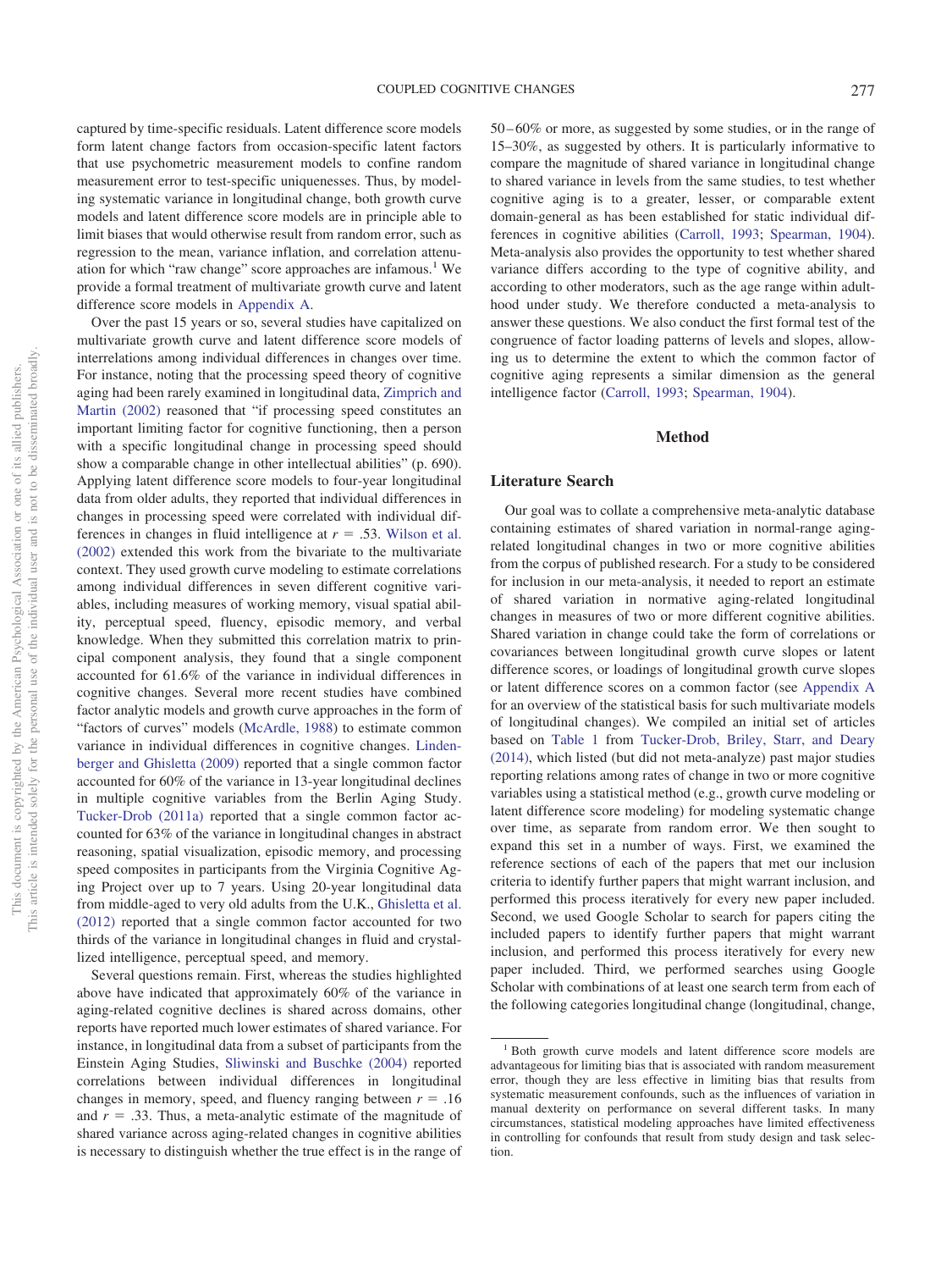slope, growth curve, difference score), cognitive (cognitive, cognition, ability, intelligence), and aging (aging, ageing, adult, adulthood).

We excluded studies that primarily focused on clinical populations, studies of child and adolescent populations (individuals under 18 years of age), studies that solely employed dementia screening instruments (e.g., the Mini Mental State Exam [MMSE]) to index cognitive abilities, studies that only examined shared variation in aging-related longitudinal changes in different markers of the same cognitive ability, studies that did not correct (or provide information that could be used to correct) estimates for unreliability (e.g., not using growth curve modeling, latent difference score modeling, or disattenuated correlations among raw change scores), studies that only reported change in shared variation (e.g., a "curve of factors" model) but not shared variation in change (e.g., a "factor of curves" model, a bivariate or multivariate [parallel process] growth model), publications that examined within-person correlations in abilities over time but did not examine between-person correlations in wave-, time-, or age-based longitudinal change, and publications in languages other than English.

When more than one publication based on the same sample met our inclusion criteria, we retained the study that reported the longest longitudinal timespan or changes in the largest number of abilities measured. In instances in which two different publications based on the same sample each contained unique information (e.g., one publication reported results for more abilities, but the other publication analyzed data from a longer longitudinal timespan), we entered results from both studies, and included appropriate downweights and clustering terms for each, as further described below.

# **Recording Effect Sizes**

The key effect sizes that we recorded for the current metaanalysis were estimates of *communality* from a factor model fit to longitudinal changes in indicators of two or more ability domains. These communality estimates can intuitively be conceptualized as indices of shared variation in cognitive changes across ability domains, or as the proportion of variation in change in an ability that is accounted for by a common factor of changes in multiple abilities (see the end of [Appendix A](#page-27-0) for a formal treatment of communality). When a factor model is fit directly to longitudinal slopes, the communality is computed as the standardized factor loading squared. When a single correlation is reported between longitudinal changes in only two variables, that correlation is a direct estimate of communality. This is because, when a factor model is fit to two variables, the standardized loading of each of the two variables on that factor is calculated as the square root of their correlation. When the loading is squared to compute proportion of variance accounted for, this returns the original correlation. Thus, (a) when a correlation was reported between rates of longitudinal changes in only two cognitive variables, we recorded this correlation as the communality; (b) when standardized loadings on a common factor of longitudinal changes in three or more cognitive variables was reported, we recorded the squared standardized loading as the communalities; (c) when correlations or covariances were reported between rates of longitudinal changes in three or more cognitive variables were reported, we fit a factor model to the matrix so as to derive standardized factor

loadings, which we then squared and recorded as the communalities. We also recorded the proportions of shared variance in levels (i.e., communalities for growth curve and latent difference score levels) for each variable, such that we could make direct comparisons of shared variance in change to shared variance in levels.

We recorded supplemental information, including information necessary for calculating meta-analytic precision weights, as described below. For growth curve models, this included the variance in latent levels and slopes of the respective cognitive variables, the time-specific residual variances, and the within-variable levelslope correlation. For latent difference score models, this included the variance in latent levels and changes of the respective cognitive ability factors, the within-factor level-change correlation, and the loadings and unique variances for each for each individual indicator of the latent factors. To facilitate interpretability, all parameters were rescaled to reflect latent level variances of 1.0. We additionally recorded the time intervals between each assessment wave, and the sample size at each assessment wave.

We made a number of additional decisions according to the following guidelines. When results were broken down by age group, we entered the parameters from the age groups, rather than parameters from the pooled analysis. When results were available for both individual tests and composites based on multiple tests representing the same ability, we entered the results for the composites. In cases in which an article only provided sample sizes for the number of completed waves (e.g., 400 individuals completed four waves, 350 individuals completed only three waves, 250 completed only three waves), but sample sizes per assessment wave were not provided, we treated the missingness as if it were entirely attributable to dropout (as opposed to, e.g., enrolling new participants at later waves, or participants skipping waves). Standardized estimates greater than 1.0 were top-coded to 1.0. All parameters were coded to reflect scaling in which higher scores indicated better performance. For instance, if a reaction time (RT) measure had a negative loading on a factor, the sign was changed to a positive loading. In situations in which the entire set of parameters required was not provided in the article, but full longitudinal multivariate covariance matrices were provided, we analyzed the covariance matrices with multivariate growth curve or latent difference score models to derive the full set of parameters. In situations in which the complete set of pairwise correlations between latent slopes was provided for three or more cognitive ability domains, we derived factor loadings on a common slope factor for use in the meta-analysis. Further information about specific coding decisions made for individual studies is provided in the [online supplemental materials.](http://dx.doi.org/10.1037/bul0000179.supp)

#### **Coding Moderators**

We additionally coded a variety of characteristics of the effect sizes, samples, and studies as potential moderators of effect size magnitudes.

*Mean Age at Baseline Wave* was recorded for all studies. When the mean age at baseline was not provided, but an age range at baseline was provided, we coded the midpoint of that age range.

*Mean Age at Level* was calculated for all studies based on the best available information. The latent level represents individual differences at the age or point in time at which the growth curve basis coefficient is set to zero. Thus, the choice of how to center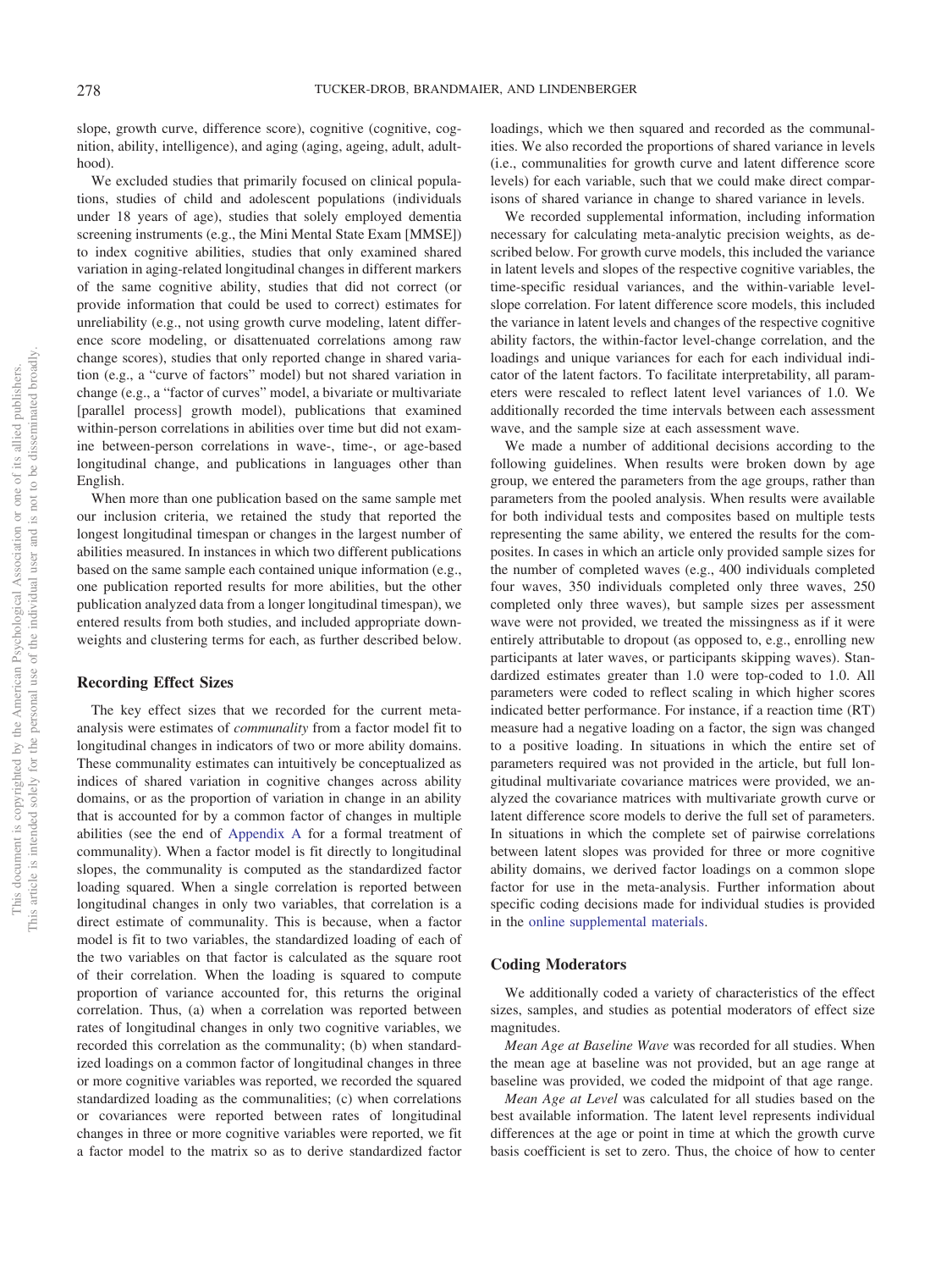time or age in a growth curve model affects the interpretation of the growth curve level. If, for example, age is centered at 70, then the level in an age-based growth model should be interpreted as representing individual differences at age 70, even if the average age at baseline is different (e.g., 60). For age-based modeling, the age at latent level is the age at which the growth curve slope is equal to 0. For time-based modeling (including latent difference score modeling), the age at latent level is the average age of the participants at Time 0 (i.e., baseline).

*Longitudinal Time Lag* was recorded as the average amount of time that passed between the first and last occasion of measurement for those individuals who completed the final wave of the study.

*Broad versus Narrow Ability* was recorded for each outcome measure under study. An outcome measure was coded as a broad ability (1) if it was a latent factor or composite index formed from multiple different measures of the same cognitive domain. An outcome measure was coded as a narrow ability (0) if it was measured with a single test. Latent factors derived from alternate forms of the same test were considered indices of narrow abilities.

*Cognitive Ability Domains* were coded for each outcome under study, regardless of whether the domain was measured with a single test or a broader composite or factor. The following domains were coded: processing speed, episodic memory, working memory, spatial ability, reasoning, verbal knowledge, and prospective memory.

*Mean Rate of Longitudinal Change* was coded for each outcome under study, when available. This information is reflected in the mean of the growth curve slope (also commonly referred to as a fixed effect) or the mean of the latent difference score. All recorded means were scaled in units of level standard deviations of level per year.

#### **Deriving Meta-Analytic Precision-Weights**

Initially, we sought to obtain standard errors for the key effect size estimates of interest (the communalities), or information from which we could derive such standard errors, such as 95% confidence intervals or exact *p* values. This would enable us to weight the contribution of each effect size to the meta-analytic estimate by the precision of that effect size, as is considered best practice in meta-analysis [\(Cheung, 2015\)](#page-23-19). However, upon reviewing the studies that met inclusion criteria for our meta-analysis, only a minority reported the necessary information for the communalities (standard errors were more consistently available for the mean rates of longitudinal change). Typically, when standard errors are not available, a meta-analysis is conducted using sample size weighting. However, in the context of longitudinal research, weighting by sample size alone is problematic, as several characteristics of the dataset beyond sample size determine the precision of the estimates. For instance, the number of occasions, the amount of time-specific measurement error variance relative to the amount of level and slope variance, the time intervals between occasions, and the degree of attrition across waves all affect the precision of parameter estimates from longitudinal growth curve models [\(Brandmaier, von Oertzen, Ghisletta, Lindenberger, & Hertzog,](#page-23-20) [2018;](#page-23-20) [Brandmaier, von Oertzen, Ghisletta, Hertzog, & Linden](#page-23-21)[berger, 2015;](#page-23-21) [von Oertzen & Brandmaier, 2013\)](#page-26-8). As described in [Appendix B,](#page-28-0) we developed algorithms designed to capitalize on formal mathematical theorems of *effective error* in growth curve modeling and latent difference score modeling [\(Brandmaier, von](#page-23-20) [Oertzen, et al., 2018;](#page-23-20) also see [Brandmaier, Wenger, et al., 2018\)](#page-23-22) to derive meta-analytic weights proportional to the asymptotic precision of the communality effect size estimates.

Our meta-analytic focus was on the magnitude of shared variance between the individual differences in longitudinal changes in two or more cognitive variables (i.e., the communalities). We therefore developed our weighting algorithm to produce weights proportional to the inverse sampling variances (i.e., inverse of the squared standard error) of the level and slope communalities (equivalent to the correlation, as described earlier) in bivariate growth curve models and latent difference score models. In calculating precision weights, we made a number of simplifying assumptions. First, we assumed that change occurred linearly over time, and that the growth curve model was specified in terms of time since baseline (as opposed to, e.g., occasion number or age). We also assumed that level-slope covariances were negligible (a more complex algorithm that included information about these covariances performed no better at approximating samplingvariance-based weights in a simulation analysis) and that variablespecific autocorrelations in the latent difference score model were negligible. As our algorithm assumed that shared variance was inferred from bivariate "parallel process" growth curve or latent difference score models, we took the following approach to consolidating information from results of multivariate "factor of curves" models, so as to calculate weights for ability-specific loadings when more than one other ability was being modeled. For information pertaining to the first of the two variables, we input the level variance, slope/change variance, time-specific/residual variance, and indicator-loading information for the variable for which we were deriving the weight. For information pertaining to the second of the two variables, we calculated average estimates for level variance, slope/change variance, time-specific/residual variance, and indicator loading taken across the remaining abilities modeled after first standardizing to a common metric.<sup>2</sup> This approach is somewhat conservative, as it does not give extra weight to estimates derived from more complex multivariate models, compared with less complex bivariate models (all effect size estimates are treated as if derived from bivariate models).

# **Constructing Downweights to Account for Multiple Effect Sizes per Study**

In addition to constructing precision weights proportional to the inverse sampling variances, we constructed a downweighting scheme to correct for the fact that many of the studies contributed multiple effect sizes for shared slope variance and shared level

<sup>&</sup>lt;sup>2</sup> For example, if a study provided loadings for processing speed slope, memory slope, and reasoning slope on a common factor of growth curve slopes, the weight for the squared loading for processing speed would be derived by inputting into the algorithm the level variance, slope variance, and time-specific variance for processing speed as information for the *x* variable. For the *y* variable, the average level variance for memory and reasoning, average slope variance for memory and reasoning, and average time-specific variance for memory and reasoning would be input as information. The time lags and sample sizes are generally constant across variables, such that no specific accommodations need to be made for inputting this information.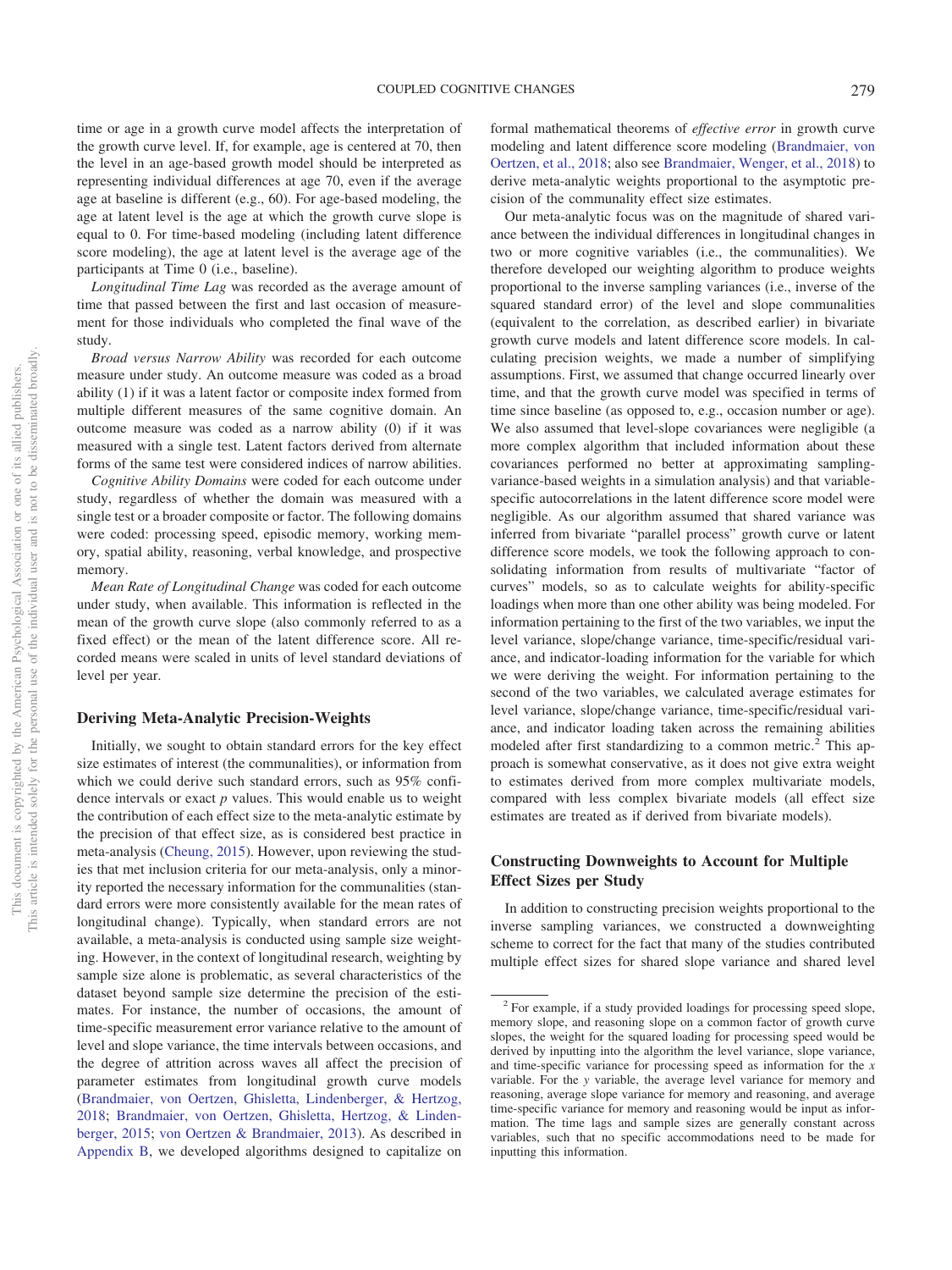variance. For instance a study in which one factor is fit to the levels and a separate factor is fit to the slopes of indices of five different abilities would produce five estimates of shared level variance (i.e., five squared loadings on the first factor) and five estimates of shared slope variance (i.e., five squared loadings on the second factor). All of these estimates contain unique and important information. However, they clearly are not independent. To ensure that studies that measured more variables were not given disproportional leverage on meta-analytic estimates by virtue of contributing a greater number of effect size estimates, we constructed additional "downweights" proportional to the reciprocal number of effect sizes contributed for a given effect size type. Thus, in the above example of a multivariate model of changes in five abilities, the downweights for both shared level variance and shared slope variance would be equal to one fifth (.20). If not for this downweighting, all else being equal, a study with  $N = 300$  and 20 variables could have greater leverage on the meta-analytic estimate of shared change variance than a study with  $N = 1,000$  and only two variables. Downweighting corrects for this potential bias. Moreover, as described in further detail below, we implemented a multilevel modeling approach that accounts for the statistical dependencies that arise when multiple effect sizes are derived from the same sample.

#### **Constructing a More Restrictive Meta-Analytic Dataset for Dementia-Controlled Sensitivity Analyses**

We also conducted sensitivity analyses to examine the extent to which results were driven by the presence of substantial subsamples of individuals with dementia in the primary studies (cf. [Sliwinski, Hofer, & Hall, 2003\)](#page-25-28). To this end, we constructed an additional meta-analytic dataset based on the above-described procedures using only those studies that met at least one of the following criteria: (a) data from an individual were excluded from any wave at which that individual met criteria for dementia diagnosis or scored in the cognitive impairment range on a dementia screening instrument (e.g., MMSE scores of 23 and below), (b) the reported rate of dementia in the sample was less than 1% over the entire study period, or (c) dementia status was included as a time-varying covariate. In practice, this often involved entering different results from those entered for the main meta-analytic dataset. For instance, [Sliwinski et al. \(2003\)](#page-25-28) reported separate results for their complete sample ("All Participants") and a dementia-free ("Noncases") subsample. In this case, we entered the results from the dementia-free subsample into this more restrictive dataset in place of those from the complete sample that were entered into the primary meta-analytic dataset. Similarly, [Lindenberger and Ghisletta \(2009\)](#page-24-13) reported results from models with and without controls for age, time to death, and a dichotomous marker of likely dementia. In this case, we entered the results from the model with controls into this more restrictive dataset in place of those from the model without controls that were entered into the primary meta-analytic dataset. [Tucker-Drob \(2011a\)](#page-25-9) and [Ritchie et al. \(2016\)](#page-25-22) did not report full results excluding participants with likely dementia (both reported that sensitivity analyses that excluded likely dementia cases did not substantively change results), but because we had access to the raw data, which contained MMSE scores, we reanalyzed those two datasets excluding data from any wave at which an individual scored in the cognitive

impairment range on the MMSE (i.e., scores of 23 and below). [Tucker-Drob \(2011b\)](#page-25-14) and [Ghisletta et al. \(2012\)](#page-23-3) did not remove data from participants with dementia or control for dementia status. [Unverzagt et al. \(2012;](#page-26-9) their [Table 3\)](#page-18-0) reported a dementia event rate of 7.2% (and an incidence rate of 19.2/1,000 personyears) in the sample analyzed by [Tucker-Drob \(2011b\)](#page-25-14) during the longitudinal period observed. We therefore excluded [Tucker-Drob](#page-25-14) [\(2011b\)](#page-25-14) from this more restrictive dataset. In contrast, [Ghisletta et](#page-23-3) [al. \(2012\)](#page-23-3) estimated a dementia prevalence of 20 of 6,203 in their sample. Because this estimated dementia prevalence was less than 1%, we retained results from [Ghisletta et al. \(2012\)](#page-23-3) in this more restrictive dataset. Finally, [Tucker-Drob et al. \(2014\)](#page-25-27) analyzed data from a sample of 857 individuals, 48 of whom (5.6%) were diagnosed with dementia and provided cognitive scores during the study period. Results were reported for a model that controlled for dementia as a time-varying covariate, and were therefore included in both the primary meta-analytic dataset and the more restricted meta-analytic dataset. Studies included in the primary metaanalytic dataset that did not indicate the dementia rate or report a method for dealing with participants with dementia (e.g., all results reported by [Rast & Hofer, 2014\)](#page-25-29), along with those reporting nontrivial rates of dementia (e.g., [Lemke & Zimprich, 2005,](#page-24-23) as reported in [Sattler et al., 2015\)](#page-25-30), were excluded from this more restrictive dataset.

#### **Analytic Approach: Multilevel Metaregression Models**

We meta-analyzed effects sizes using a metaregression framework in which the effect sizes of interest were regressed onto hypothesized moderators of the effect sizes, using a weighted fit function that incorporates precision weights and downweights of the outcome variables. Because many of the individual studies included in the meta-analytic dataset contributed effect sizes for multiple variables, we specified metaregression models as twolevel models, in which total effects were decomposed into withinand between-study components.

An unconditional multilevel metaregression model of effect size  $ES_{i,j}$  for outcome *i* in study *j* can be written as:

$$
ES_{i,j} = ES_j + u_{i,j},\tag{1}
$$

where  $ES_j$  represents an inferred study-specific effect size that is allowed to have a mean and a (between-study) variance  $\sigma_{ES_j}^2$  (a so-called random effect), and  $u_{i,j}$  is a within-study deviation from the study-specific mean that is assumed to have a mean of zero and a (within-study) variance  $\sigma_{u_{i,j}}^2$ . In this unconditional model the total variance of  $ES_{i,j}$  is therefore specified as the sum of between-study and within-study variation, i.e.:

$$
\sigma_{ES_{i,j}}^2 = \sigma_{ES_j}^2 + \sigma_{u_{i,j}}^2.
$$

The unconditional metaregression model can be expanded to allow for predictors (so-called moderators) at the within-study level, the between-study level, or a combination of the two. Such a conditional multilevel metaregression model can be written as:

$$
ES_{i,j} = b_0 + \sum_{1}^{k} b_{k_j} \cdot x_{k_{i,j}} + u_{i,j} + \sum_{1}^{l} b_l \cdot x_{l_j} + u_j,
$$
 (3)

where  $b_0$  is a regression intercept,  $b_{k_i}$  is a regression coefficient of the effect size on within-study variable  $x_{k_i}$ ,  $b_i$  is a regression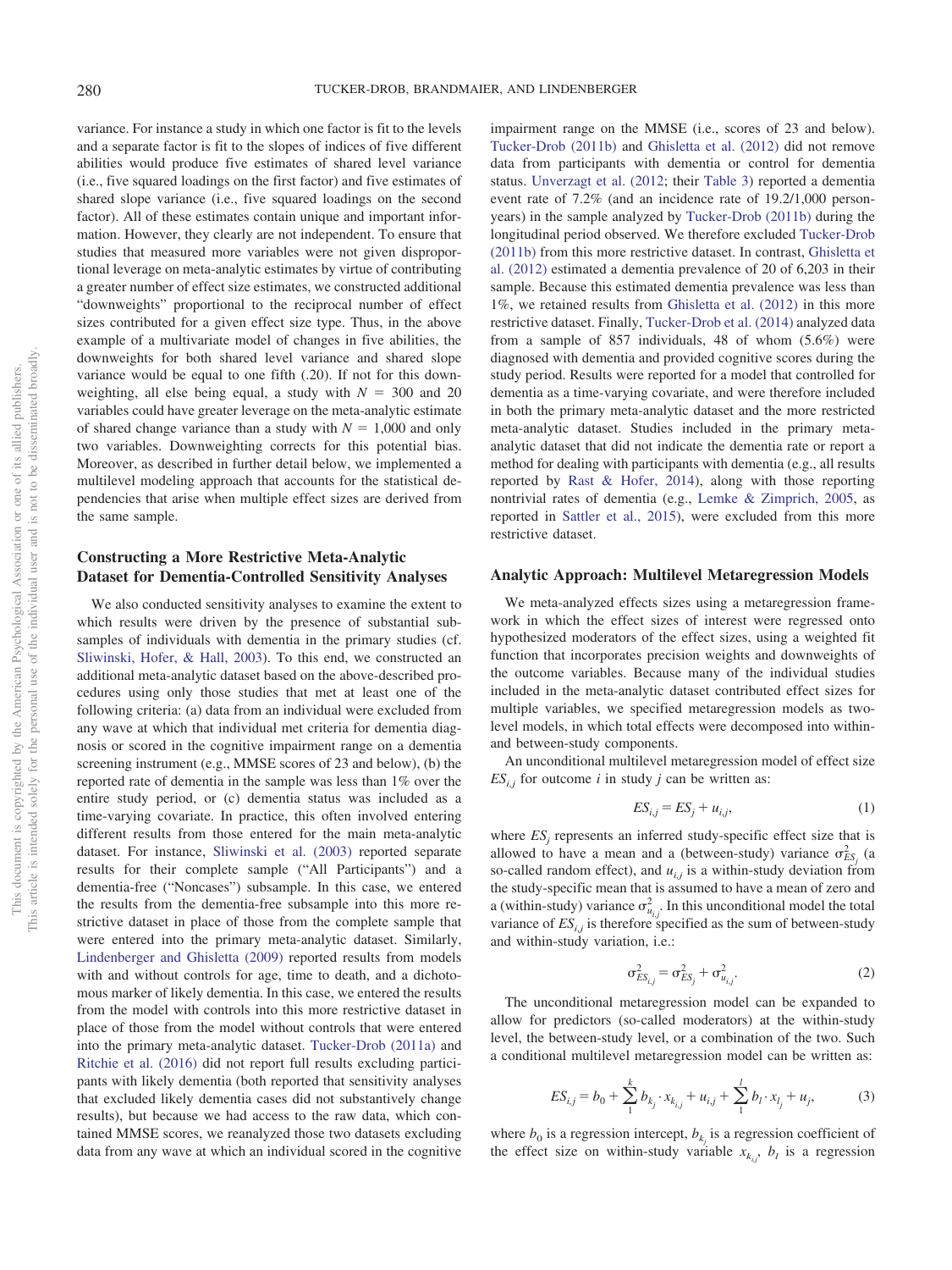coefficient of the effect size on between-study variable  $x_{l_j}$ ,  $u_{i,j}$  is a within-study residual, and  $u_i$  is a between-study residual. Withinstudy and between-study residuals are specified to have means of zero and freely estimated variances. Variances may also be estimated for selected within-study regression coefficients  $(b_{k_j})$ , such that they constitute *random slopes* representing between-study variation in the magnitude of the within-study regression effect. Random slopes may be allowed to covary with between-study residuals.

When relevant, we included precision weights by specifying them at the level of the individual effect sizes (i.e., as *within*cluster weights). Downweights were specified at the level of the contributing samples (i.e., as *between-*cluster weights). Weights were rescaled such that the products of the within-cluster and between-cluster weights sum to the total number of effect sizes in the metaregression model [\(Asparouhov, 2008\)](#page-22-4). Models were estimated in M*plus* [\(Muthén & Muthén, 1998 –2017\)](#page-24-24). Data cleaning, derivation of weights, and plotting were conducted in *R* [\(R Core](#page-25-31) [Team, 2016\)](#page-25-31).

#### **Results**

#### **Description of Dataset**

Descriptive information for each of the studies that contributed effect size estimates to the meta-analysis is provided in [Table 1.](#page-9-0) In total, we identified 89 effect sizes representing shared variance in cognitive change in 98 cognitive outcomes from 22 unique datasets composed of more than 30,000 unique individuals in total. Note that multivariate analyses in which a factor model is fit to the slopes provide individual estimates for the slope variance of each of the variables analyzed and individual estimates for shared variance of each of the variables analyzed. However, bivariate analyses provide individual estimates for the slope variance of each of the two variables but only provide a single estimate for shared variance between the two variables. Because some studies employed bivariate approaches, the number of total shared variance estimates is slightly lower than the number of total variables.

Of the 89 estimates of shared variance, 74 were derived from growth curve models and 15 were derived from latent difference score models. Across the 89 shared variance estimates, number of waves ranged from 2 to 12, with a median of 5, a mean of 5.45, and a standard deviation of 2.40. Across the 89 shared variance estimates, the total time elapsed from beginning to end of the study ranged from 2.81 to 21 years, with a median of 8.41, a mean of 10.33 years, and a standard deviation of 4.59 years. Across the 89 estimates of shared variance, the average age at baseline wave ranged from 35.42 years to 84.92 years, with a median of 64.90, a mean of 66.27 years, and a standard deviation of 11.32 years. The average age at latent level ranged from 35.42 years to 85.00 years, with a median of 69.53, a mean of 66.72 years, and a *SD* of 11.64 years. The correlation between the average age at baseline and the average age at latent level was .91.

Of the 98 outcomes analyzed, 26 indexed processing speed, 35 indexed episodic memory, 3 indexed working memory, 9 indexed spatial ability, 12 indexed reasoning, 12 indexed verbal knowledge, and 1 indexed prospective memory. Forty-three outcomes were classified as broad ability composites or factors and 55 were classified as specific (narrow) measures. [Rast and Hofer \(2014\)](#page-25-29) did

not report mean rate of longitudinal change for any outcome in their paper, and [Lemke and Zimprich \(2005\)](#page-24-23) did not report mean rate of longitudinal change for memory. Of the remaining 75 outcomes, 20 indexed processing speed, 27 indexed episodic memory, 1 indexed working memory, 8 indexed spatial ability, 10 indexed reasoning, and 9 indexed verbal knowledge. Of these, 40 outcomes were classified as broad ability composites or factors and 35 were classified as specific measures.

#### **Mean Change**

To produce a meta-analytic estimate of mean cognitive change, we fit a two-level unconditional metaregression model, with the individual effect size estimates of mean change weighted by their inverse sampling variance and the inverse number of effect sizes contributed by the associated dataset to the complete meta-analytic dataset. The mean change was  $-.051$  (*SE* = .007, *p* < .0005).<sup>3</sup> This indicates that, on average, cognitive performance decreased by approximately one-twentieth of a standard deviation per year, that is, half a standard deviation per decade. In this two-level model that decomposed effect size variation into within-sample and between-sample components, the within-sample standard deviation of mean change estimates was  $.022$  (*SE* =  $.002$ , *p* <  $.0005$ ; variance =  $.022^2$  = .00048) and the between-sample standard deviation of mean change estimates was .027 ( $SE = .004$ ,  $p <$ .0005, variance = .027<sup>2</sup> = .00073). This indicates that mean rates of longitudinal change varied substantially across outcomes and across samples.

#### **Level-Slope Correlations**

The variable-specific level-slope correlations ranged from –.67 to .84. In a two-level unconditional metaregression model, with the individual effect sizes weighted by the inverse number of effect sizes contributed by the associated dataset, the mean level-slope correlation was  $-.042$  (*SE* = .047,  $p = .362$ ). Five level-slope correlations were exactly zero. Two of these came from [Zimprich](#page-26-6) [and Martin \(2002\),](#page-26-6) and two came from [Lemke and Zimprich](#page-24-23) [\(2005\),](#page-24-23) who appear to have fixed these parameters to 0 rather than estimating them. One came from [Sliwinski and Buschke \(2004\),](#page-25-26) who appeared to have freely estimated the association to be exactly zero. When these five effect sizes were excluded, the weighted mean remained at very close to zero  $(-.047; SE = .049, p = .347)$ . Finally, to facilitate comparisons with results pertaining to slope communalities, which were the primary focus of the current metaanalysis, we calculated the within-variable level-slope correlations, weighting by the corresponding slope communality precisions and the inverse number of effect sizes contributed by the associated dataset. This estimate was  $.001$  (*SE* =  $.045$ , *p* =  $.989$ ) in the complete dataset, and .000 ( $SE = .047$ ,  $p = .996$ ) when excluding the five effects that were exactly zero. A histogram of within-variable level-slope correlations is depicted in the left panel of [Figure 1.](#page-11-0) It is important to note that the level-slope correlation is dependent on how time is coded in the growth curve model [\(Biesanz, Deeb-Sossa, Papadakis, Bollen, & Curran, 2004;](#page-23-23) [Rovine](#page-25-32) [& Molenaar, 1998\)](#page-25-32). Because the tendency was for time to be coded

<sup>&</sup>lt;sup>3</sup> To maintain consistency with results of other analyses, we used the downweights constructed for the complete dataset, even though there were some missing estimates for mean rate of change.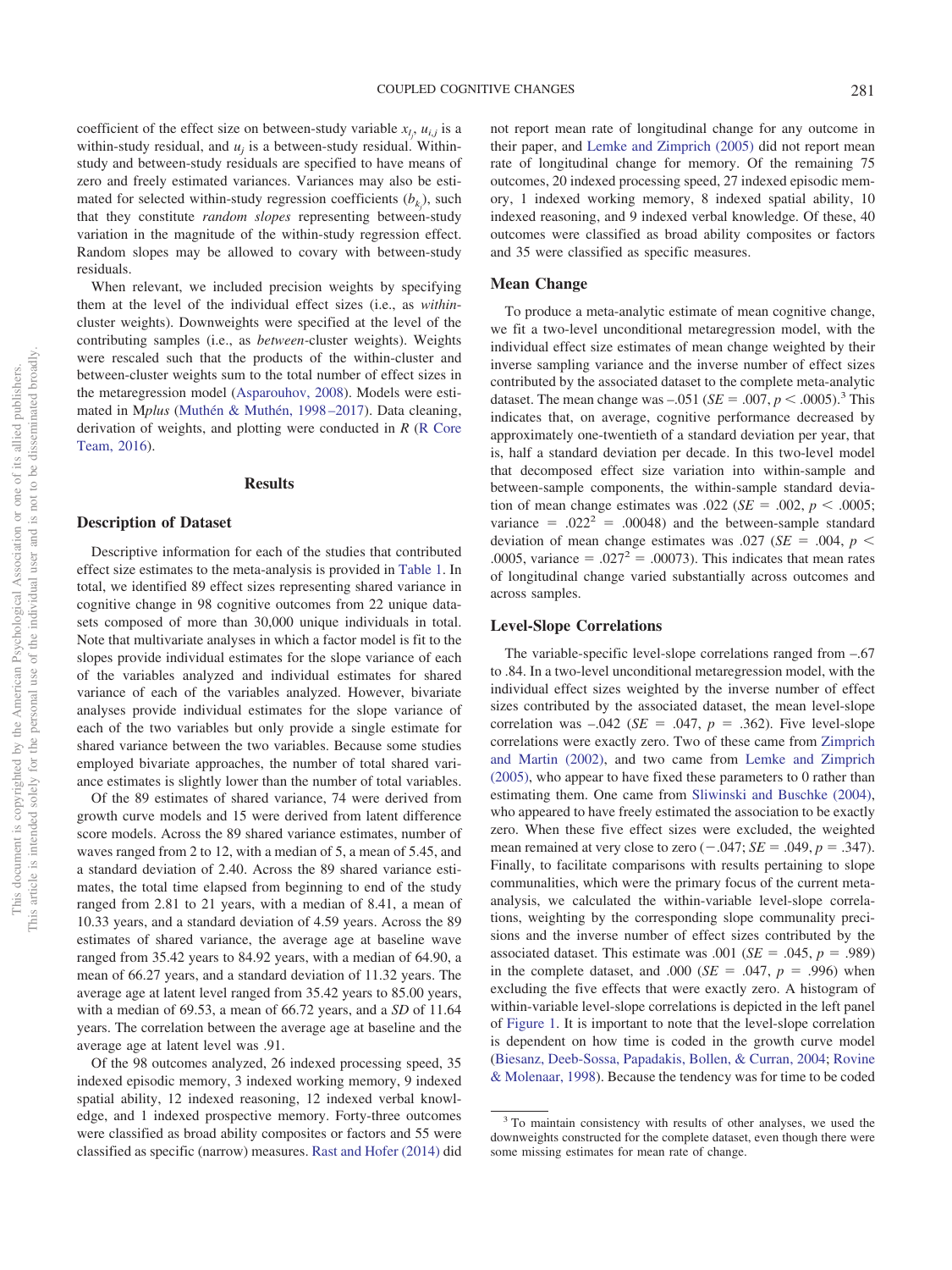| j                        |        |
|--------------------------|--------|
| š                        | Se Cre |
| ë<br>ĭ                   |        |
| t                        |        |
| í                        |        |
|                          |        |
|                          |        |
|                          | j      |
|                          |        |
|                          | COOP   |
|                          |        |
|                          |        |
|                          |        |
|                          |        |
|                          | J      |
|                          |        |
|                          |        |
|                          |        |
|                          |        |
|                          |        |
|                          |        |
| j                        |        |
|                          |        |
| ł                        |        |
|                          | j      |
|                          |        |
|                          |        |
|                          |        |
|                          | ¢      |
|                          |        |
| ion<br>ï                 | í      |
| J<br>j                   |        |
|                          |        |
| ł                        |        |
|                          |        |
|                          |        |
|                          |        |
| $\mathfrak{c}$           |        |
|                          |        |
|                          |        |
| $\overline{\phantom{a}}$ |        |
|                          |        |
| ì                        |        |
|                          |        |
|                          |        |
|                          |        |
| j                        |        |
|                          |        |
| ï                        | j      |
|                          |        |
| $\overline{1}$<br>j      |        |
| ì                        |        |
| Ĵ                        |        |
|                          |        |
| $-200$<br>i              |        |
| ï                        |        |
|                          |        |
|                          |        |
|                          |        |
|                          |        |
| ç                        |        |
| Ç                        |        |
| Į                        |        |
|                          |        |
| J                        |        |
|                          |        |
| l'his d                  |        |
|                          | ì      |
|                          | ł      |
|                          | t      |
|                          | l<br>í |
|                          |        |

<span id="page-9-0"></span>Table 1<br>Characteristics of Studies Contributing to the Meta-Analytic Dataset *Characteristics of Studies Contributing to the Meta-Analytic Dataset*

| Variables <sup>a</sup>                       | perceptual speed, episodic<br>Executive reasoning,<br>memory                                         | Memory, processing speed                                             | Digit letter, identical pictures,<br>paired associates, memory<br>for text, categories | Fluency, memory, speed                  | Memory, speed, fluency                    | Delayed word recall, animal<br>fluency, prospective<br>memory | subtract $7s$ ( $\times$ 2 estimates),<br>Immediate word recall,<br>delayed word recall | Processing speed, memory                                           | Fluid intelligence, processing<br>speed                            | recognition vocabulary<br>recognition, reasoning,<br>Text recall, list recall, | Reasoning, speed, vocabulary                   | Matrices, alphabet coding<br>Ravens Colored Progressive<br>task | processing speed, episodic<br>memory, crystallized<br>Visuospatial ability,<br>intelligence | Memory, processing speed               |
|----------------------------------------------|------------------------------------------------------------------------------------------------------|----------------------------------------------------------------------|----------------------------------------------------------------------------------------|-----------------------------------------|-------------------------------------------|---------------------------------------------------------------|-----------------------------------------------------------------------------------------|--------------------------------------------------------------------|--------------------------------------------------------------------|--------------------------------------------------------------------------------|------------------------------------------------|-----------------------------------------------------------------|---------------------------------------------------------------------------------------------|----------------------------------------|
| Number of<br>cognitive<br>outcomes           | 3                                                                                                    | $\sim$                                                               | $\sqrt{2}$                                                                             | 3                                       | $\epsilon$                                | $\infty$                                                      | 4                                                                                       | $\sim$                                                             | $\mathbf{\Omega}$                                                  | $\sqrt{2}$                                                                     | $\sim$                                         | $\sim$                                                          | 4                                                                                           | $\sim$                                 |
| Number of<br>estimates<br>variance<br>shared | 3                                                                                                    |                                                                      | $\sqrt{2}$                                                                             | $\infty$                                | $\infty$                                  | $\infty$                                                      | $\sim$                                                                                  |                                                                    |                                                                    | $\sqrt{2}$                                                                     | $\sim$                                         |                                                                 | 4                                                                                           |                                        |
| Waves                                        | $\circ$                                                                                              | 4                                                                    | $\circ$                                                                                | $\overline{c}$                          | 6                                         | 4                                                             | 5                                                                                       | $\mathbf{C}$                                                       | 2                                                                  | 2                                                                              | 4                                              | 5                                                               | 3                                                                                           | 3                                      |
| Total<br>study<br>time<br>span               | 5.23                                                                                                 | 2.81                                                                 | 13.00                                                                                  | 11.00                                   | 5.00                                      | 6.19                                                          | 8.04                                                                                    | 4.00                                                               | 4.00                                                               | 16.00                                                                          | 8.41                                           | 13.15                                                           | 6.75                                                                                        | 7.99                                   |
| Age at<br>level                              | 74.05                                                                                                | 40.00                                                                | 84.85                                                                                  | 85.00                                   | 78.10                                     | 49.00                                                         | 55.00                                                                                   | 62.94                                                              | 62.96                                                              | 64.00                                                                          | $71.00$                                        | 55.00                                                           | 69.53                                                                                       | 40.00                                  |
| Mean age at<br>baseline<br>wave              | 74.05                                                                                                | 56.50                                                                | 84.92                                                                                  | 80.10                                   | 78.10                                     | 49.00                                                         | 55.00                                                                                   | 62.94                                                              | 62.96                                                              | 64.00                                                                          | $71.00\,$                                      | 55.00                                                           | 69.53                                                                                       | 52.90                                  |
| $\geq$                                       | 698                                                                                                  | 834                                                                  | 516                                                                                    | 466                                     | 650                                       | 6197                                                          | 10,060                                                                                  | 474                                                                | 417                                                                | 82                                                                             | 284                                            | 1,367                                                           | 1,091                                                                                       | 382                                    |
| Method                                       | curve<br>Growth                                                                                      | curve<br>Growth                                                      | curve<br>Growth                                                                        | curve<br>Growth                         | curve<br>Growth                           | curve<br>Growth                                               | curve<br>Growth                                                                         | difference<br>score<br>Latent                                      | difference<br>score<br>Latent                                      | difference<br>score<br>Latent                                                  | curve<br>Growth                                | curve<br>Growth                                                 | curve<br>Growth                                                                             | curve<br>Growth                        |
| Reference                                    | Tucker-Drob<br>(2011b)                                                                               | Ferrer, Salthouse,<br>Stewart, and<br>McArdle,<br>Schwartz<br>(2005) | Lindenberger &<br>Ghisletta<br>(2009)                                                  | Sliwinski, Hofer,<br>and Hall<br>(2003) | Sliwinski and<br><b>Buschke</b><br>(2004) | Rast and Hofer<br>(2014)                                      | Rast and Hofer<br>(2014)                                                                | Zimprich<br>Lemke and<br>(2005)                                    | Martin (2002)<br>Zimprich and                                      | Stewart (1998)<br>Zelinski and                                                 | Rast and Hofer<br>(2014)                       | Rast and Hofer<br>(2014)                                        | Ritchie et al.<br>(2016)                                                                    | Ferrer et al.<br>(2005)                |
| Dataset                                      | Advanced cognitive<br>independent and<br>(nonintervention<br>vital elderly<br>training for<br>group) | Age, lead exposure,<br>neurobehavioral<br>decline<br>and             | Berlin Aging Study                                                                     | Bronx Aging Study                       | Einstein Aging<br>Studies                 | Study of Ageing<br>Longitudinal<br>English                    | Retirement<br>Health and<br>Study                                                       | Study on Adult<br>Development<br>Interdisciplinary<br>Longitudinal | Study on Adult<br>Interdisciplinary<br>Development<br>Longitudinal | Study (Cohort 1)<br>Longitudinal<br>Long Beach                                 | Study (Cohort 2)<br>Longitudinal<br>Long Beach | Longitudinal Aging<br>Amsterdam<br>Study                        | Cohort of 1936<br>Lothian Birth                                                             | National Growth<br>and Change<br>Study |
| Unique<br>sample<br>$\triangle$              |                                                                                                      | $\mathcal{L}$                                                        | 3                                                                                      | 4                                       | 5                                         | $\circ$                                                       | $\overline{ }$                                                                          | $\infty$                                                           | ${}^{\circ}$                                                       | $\circ$                                                                        | $\supseteq$                                    | $\equiv$                                                        | $\overline{c}$                                                                              | $\overline{13}$                        |

# 282 TUCKER-DROB, BRANDMAIER, AND LINDENBERGER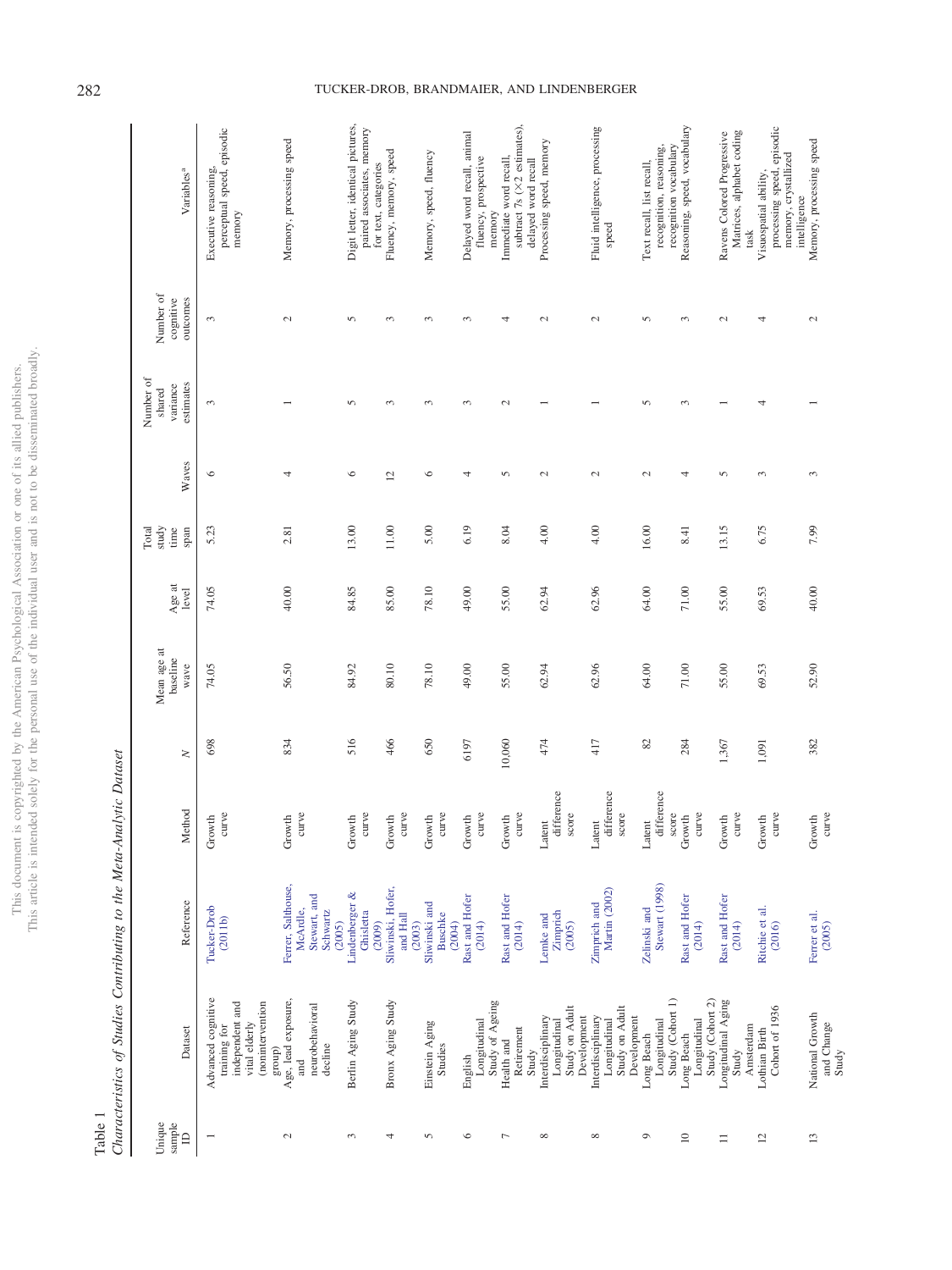|                                 | Tanning T (Communed)                                                                      |                                                               |                               |        |                                 |                 |                                |                |                                              |                                    |                                                                                                                                                                                                                   |
|---------------------------------|-------------------------------------------------------------------------------------------|---------------------------------------------------------------|-------------------------------|--------|---------------------------------|-----------------|--------------------------------|----------------|----------------------------------------------|------------------------------------|-------------------------------------------------------------------------------------------------------------------------------------------------------------------------------------------------------------------|
| sample<br>Unique<br>$\triangle$ | Dataset                                                                                   | Reference                                                     | Method                        | $\geq$ | Mean age at<br>baseline<br>wave | Age at<br>level | Total<br>study<br>time<br>span | Waves          | Number of<br>estimates<br>variance<br>shared | Number of<br>cognitive<br>outcomes | Variables <sup>a</sup>                                                                                                                                                                                            |
| $\overline{4}$                  | Origins of Variance<br>in the Old-Old:<br>Octogenarian<br>Twins                           | Rast and Hofer<br>(2014)                                      | curve<br>Growth               | 241    | 80.00                           | 80.00           | 8.03                           | 5              | 3                                            | 3                                  | Digit symbol substitution,<br>memory-in-reality free<br>recall, block design                                                                                                                                      |
| $\overline{15}$                 | Seattle Longitudinal<br>Study                                                             | Rast and Hofer<br>(2014)                                      | curve<br>Growth               | 430    | 55.00                           | 55.00           | 21.00                          | 4              | $\sim$                                       | 3                                  | Delayed word recall, word<br>fluency, number<br>comparison                                                                                                                                                        |
| $\overline{16}$                 | Swedish Adoption/<br>Aging (ages 65<br>Twin Study of<br>and younger)                      | Reynolds, et<br>Tucker-Drob,<br>al. (2014)                    | curve<br>Growth               | 515    | 57.50                           | 65.00           | 16.00                          | 5              | 4                                            | 4                                  | Verbal, spatial, memory,<br>speed                                                                                                                                                                                 |
| $\overline{1}$                  | Swedish Adoption/<br>Aging (ages 66<br>Twin Study of<br>and older)                        | Reynolds, et<br>Tucker-Drob,<br>al. (2014)                    | curve<br>Growth               | 671    | 80.50                           | 65.00           | 16.00                          | 5              | 4                                            | 4                                  | Verbal, spatial, memory,<br>speed                                                                                                                                                                                 |
| $\frac{8}{2}$                   | Normal Health<br>Cognition and<br>Longitudinal<br>Manchester<br>University of<br>Study of | Rabbitt, Lunn,<br>Lindenberger<br>Ghisletta.<br>(2012)<br>and | curve<br>Growth               | 6,203  | 64.90                           | 70.00           | 14.00                          | $\infty$       | $\overline{1}$                               | $\Box$                             | Heim Intelligence Tests $1 \&$<br>cumulative verbal recall,<br>search, alphabet coding<br>culture-fair test, visual<br>Vocabulary version A,<br>picture recognition,<br>2, Raven Mill Hill<br>verbal free recall, |
|                                 |                                                                                           |                                                               |                               |        |                                 |                 |                                |                |                                              |                                    | objects, memory objects +<br>task, semantic reasoning,<br>locations, propositions<br>recall, shape + spatial<br>about people, memory<br>immediate verbal free<br>recall, delayed verbal<br>position               |
| $\overline{0}$                  | Longitudinal<br>Study<br>Victoria                                                         | Hertzog, Dixon,<br>MacDonald<br>Hultsch, &<br>(2003)          | difference<br>score<br>Latent | 303    | 66.65                           | 66.65           | 6.00                           | $\sim$         | $\infty$                                     | ${}^{\infty}$                      | induction, fact recall, word<br>Working memory, reaction<br>time, processing speed,<br>recall, story recall,<br>vocabulary                                                                                        |
| $\overline{0}$                  | Longitudinal<br>Study<br>Victoria                                                         | Rast & Hofer<br>(2014)                                        | curve<br>Growth               | 293    | 70.00                           | 70.00           | 9.50                           | 4              | $\sim$                                       | 4                                  | Simple reaction time, word<br>recall (×2 estimates),<br>identical pictures                                                                                                                                        |
| $\approx$                       | adulthood group)<br>Virginia Cognitive<br>Aging Project<br>(young                         | Tucker-Drob<br>(2011a)                                        | curve<br>Growth               | 455    | 35.42                           | 35.42           | 6.00                           | Γ              | 4                                            | 4                                  | memory, processing speed<br>Abstract reasoning, spatial<br>visualization, episodic                                                                                                                                |
| $\overline{z}$                  | adulthood group)<br>Virginia Cognitive<br>Aging Project<br>(middle                        | Tucker-Drob<br>(2011a)                                        | curve<br>Growth               | 562    | 58.55                           | 58.55           | 6.00                           | Γ              | 4                                            | 4                                  | memory, processing speed<br>Abstract reasoning, spatial<br>visualization, episodic                                                                                                                                |
| 22                              | Aging Project<br>(older adulthood<br>Virginia Cognitive<br>$\operatorname*{group})$       | Tucker-Drob<br>(2011a)                                        | curve<br>Growth               | 264    | 77.30                           | 77.30           | 6.00                           | $\overline{ }$ | 4                                            | 4                                  | memory, processing speed<br>Abstract reasoning, spatial<br>visualization, episodic                                                                                                                                |

COUPLED COGNITIVE CHANGES 283

<sup>a</sup> When individual tests were used, the test names are listed. When composite measures or latent factors representing a more general cognitive domain were used, the cognitive domains are listed. When individual tests were used, the test names are listed. When composite measures or latent factors representing a more general cognitive domain were used, the cognitive domains are listed.

This document is copyrighted by the American Psychological Association or one of its allied publishers.<br>This article is intended solely for the personal use of the individual user and is not to be disseminated broadly. This article is intended solely for the personal use of the individual user and is not to be disseminated broadly. This document is copyrighted by the American Psychological Association or one of its allied publishers.

> Table 1 (continued) Table 1 (*continued*)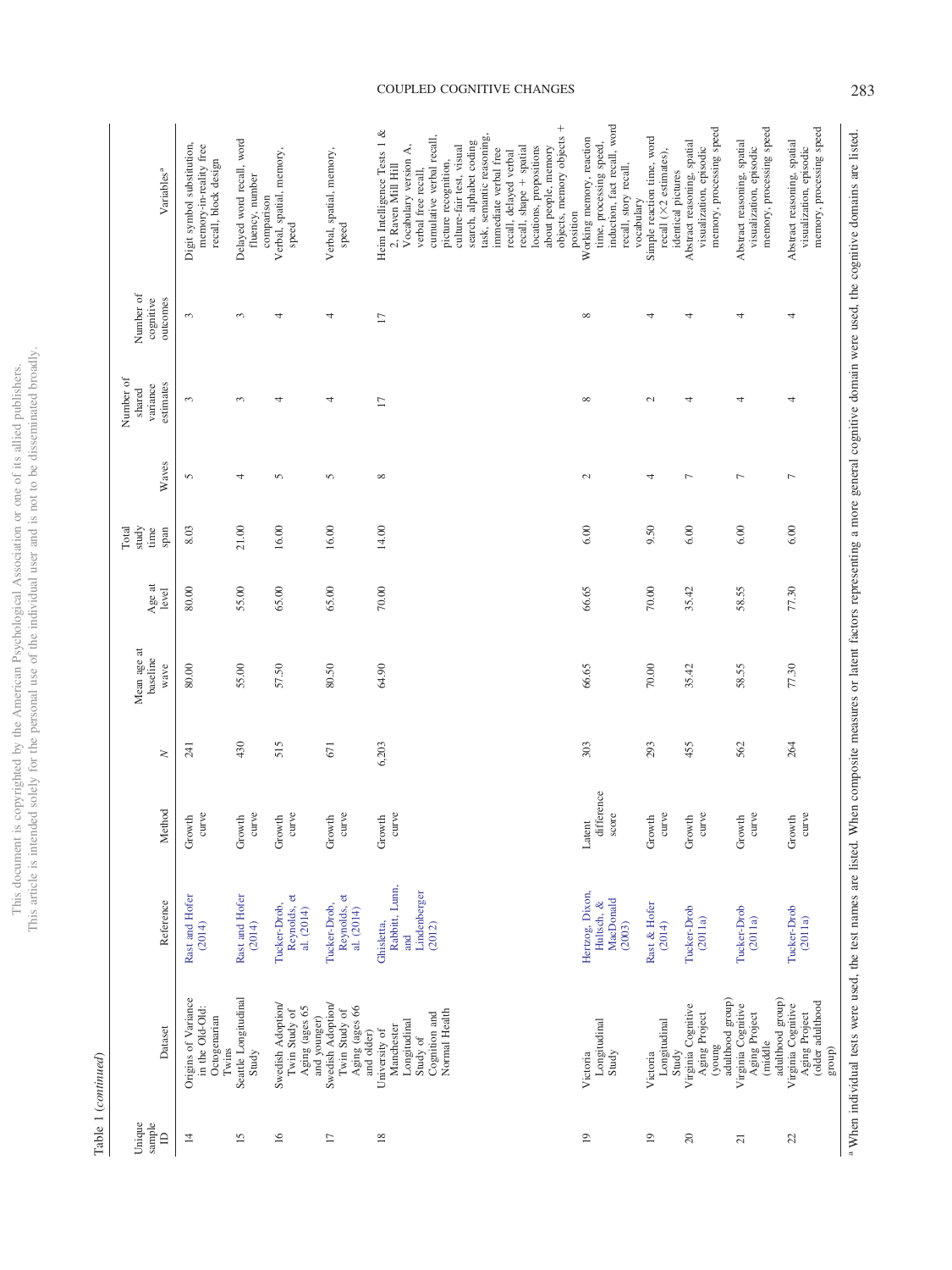

<span id="page-11-0"></span>*Figure 1.* Left: Histogram of the within-variable level-slope correlations, weighted by the inverse number of effect sizes contributed by the associated dataset. Weights are scaled to sum to the total number of effect sizes (98). The dashed vertical line represents the weighted meta-analytic estimate (–.042) for the level-slope correlation. To facilitate comparisons with results pertaining to slope communalities, the solid vertical line depicts the weighted meta-analytic estimate (.001) for the level-slope correlations using the slope communality weights. Right: Level-slope correlation plotted as a function of age at level. The overlaid regression line represents the model-implied trend and its 95% confidence interval from a metaregression model that is weighted by the inverse number of effect sizes contributed by the associated dataset. The positive association between age at level and the level-slope correlation is significant at  $p = .031$ , but is not significant when restricting analyses to effect sizes for which age at level is greater than 50 (87 observations,  $p = .243$ ).

such that time  $= 0$  corresponded to either the baseline measurement wave or the earlier end of the age range of the sample, it may be most appropriate to interpret these level-slope correlations as representing the relation between early ability levels and subsequent change. To test whether this association was dependent on the age at which the growth curve level was centered (as indicated in the Method section, for age-based modeling, this is the age at which the growth curve slope is equal to 0; for time-based modeling, this is the average age of the participants at Time 0), we fit a two-level metaregression model with age at (latent) level as the independent variable and the level-slope correlation as the dependent variable, weighted by the downweights, and allowing for a random regression intercept. Results of this analysis, superimposed on a scatterplot, are presented in the right panel of [Figure 1.](#page-11-0) Results indicated a significant positive association between age at level and the level-slope correlation ( $b = .006$ ,  $SE = .003$ ,  $p =$ .031). However, the 95% confidence interval for this age effect only excluded 0 prior to approximately age 50 years, where data were sparse. Moreover, the association was not significant when restricting analyses to effect sizes for which age at level is greater than 50 (87 observations,  $p = .243$ ), or when the metaregression is additionally weighted by the slope communality weights  $(p =$ .050).

#### **Distributions of Communality Precision Weights**

As expected from previous treatments of power to detect correlated change [\(Hertzog, Lindenberger, Ghisletta, & von Oertzen,](#page-23-26) [2006;](#page-23-26) [Rast & Hofer, 2014\)](#page-25-29), slope communality precision values were substantially lower than level communality precision values. To index the relative precision of the estimates, we calculated ratios of the precisions of the slope communality estimates to the level communality estimates for each variable. The distribution of these ratios is depicted as a histogram in [Figure 2.](#page-12-0) It can be seen that this distribution was right-skewed, with the majority of ratios falling within the 0 to .20 range. No ratio achieved a value of 1.0 or higher. The median ratio was .072, indicating that the slope communalities tend to be approximately 7% as precise as the level communalities.

#### **Distributions of Level and Slope Communalities**

The distributions of level and slope communalities are depicted as histograms in [Figure 3.](#page-13-0) Level communality estimates ranged from .086 to 1.0. In an unconditional two-level metaregression model, weighted by the respective precision of the individual estimates and by the inverse number of effect sizes contributed by the associated dataset, the mean level communality was .558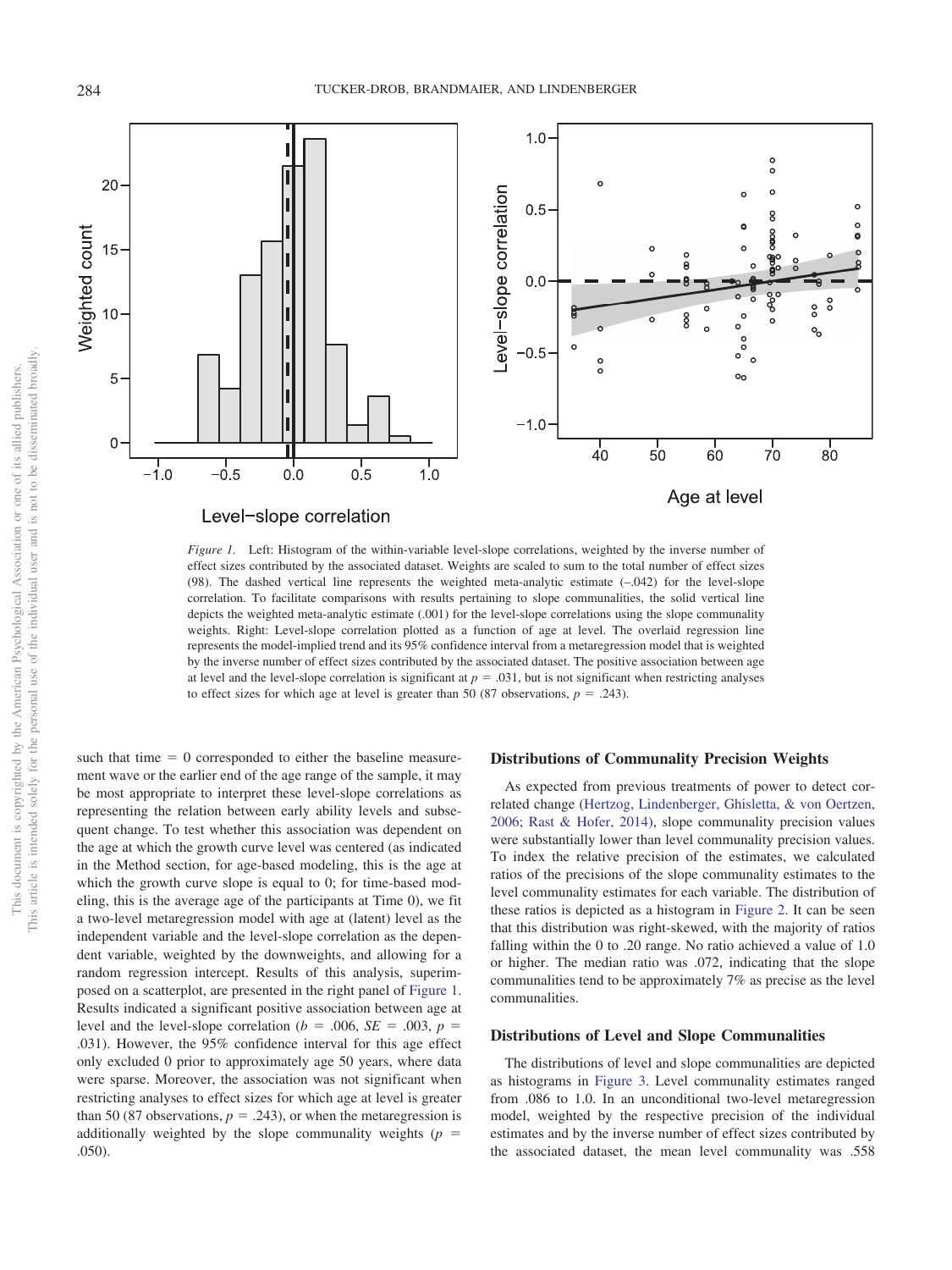

<span id="page-12-0"></span>*Figure 2.* Histogram of the ratios of slope communality precision to level communality precision. The vertical dashed line depicts the median value (.072). All ratios are substantially less than 1.0, indicating that the slope communalities tend to be estimated with substantially less precision than the level communalities.

 $(SE = .029, p < .0005)$ . This indicates that 56% of the variance in static individual differences is shared across abilities. In this two-level model that decomposed effect size variation into within-sample and between-sample components, the withinsample standard deviation of level communality estimates was .123 (*SE* = .026,  $p < .0005$ , variance = .123<sup>2</sup> = .015) and the between-sample standard deviation of level communality estimates was  $.047$  (*SE* = .012, *p* < .0005, variance = .047<sup>2</sup> = .002).

Slope communality estimates ranged from .004 to 1.0. In an unconditional two-level metaregression model, weighted by the respective precision of the individual estimates and by the inverse number of effect sizes contributed by the associated dataset, the mean slope communality was  $.600$  (*SE* =  $.029$ , *p* <  $.0005$ ). This indicates that, on average, 60% of individual differences in agingrelated cognitive change is shared across abilities. In this two-level model that decomposed effect size variation into within-sample and between-sample components, the within-sample standard deviation of slope communality estimates was .209 ( $SE = .021$ ,  $p <$ .0005, variance = .209<sup>2</sup> = .044) and the between-sample standard deviation of slope communality estimates was  $.076$  (*SE* =  $.028$ ,  $p = .006$ , variance = .076<sup>2</sup> = .006). This indicates that the majority of variation in effect size estimates occurs within samples, potentially as a function of characteristics of the individual cognitive abilities or cognitive ability variables. Cross-sample variation, alternatively, could reflect characteristics of the participants (e.g., age) and study design (e.g., time lag, or growth curve vs. latent difference score modeling).4

The meta-analytic estimates for the mean slope and level communalities were very similar (.558 for level communalities and .600 for slope communalities). We were interested in

whether slight differences in estimates stemmed from differences in the distributions of individual estimates or from differences in the relative contributions of these estimates to the meta-analytic mean resulting from employing differing sets of precision weights for the levels and the slopes. In other words, it is possible that unobserved heterogeneity in effect sizes is correlated with aspects of the study design that are differently correlated with the two sets of precision weights, such that weighting slope communalities and level communalities results in estimates that are representative of different theoretical populations of studies. We therefore ran a sensitivity analysis to determine whether differences in the meta-analytic effect size estimates for levels and slope communalities converged or diverged when using the same set of precision weights. We reran the unconditional metaregression model for the level communalities using the precision weights for the slopes. In this model, the estimate for the mean level communality was .585  $(SE = .024, p < .0005)$ , even closer to the mean slope communality estimate of .600. This can be taken as further evidence that the mean level and slope communalities are extremely similar.

#### **Probing for Publication Bias**

One important consideration in meta-analysis is whether the corpus of effect sizes included in the meta-analytic dataset constitute an unbiased representation of the true distribution of effects within the population at large. We would expect the meta-analytic dataset to be biased and unrepresentative if, for example, there is a tendency for authors to be more likely to submit articles, or journal editors to accept articles, reporting results in which effect size estimates are large, or *p* values are small. This phenomenon is known as *publication bias.* We would also expect the metaanalytic dataset to be biased and unrepresentative in cases in which authors run multiple models, analyze multiple variables, or make multiple alternative data cleaning decisions, but only report results of a subset producing larger effect sizes or smaller *p* values. This phenomenon is known as *p-hacking*.

To probe for evidence of publication bias, p-hacking, or other types of systematic biases, we produced plots in which the precision of the individual effect size estimates is plotted against the estimates themselves. These plots are known as funnel plots because, when publication bias is low and true population effects are fairly homogeneous, these plots represent an inverted funnel, in which effect sizes are more tightly distributed when estimated more precisely and more widely distributed when estimated less precisely. Under unbiased conditions, the funnel should be symmetrical, with an approximately equal number of estimates above and below the meta-analytic mean. The apex of the funnel, which contains the effect sizes estimated with the highest levels of precision, should be centered close to the meta-analytic mean. The typical pattern thought to be indicative of possible publication bias is one in which lower precision estimates closer to 0 are conspic-

<sup>4</sup> For two-wave designs, latent difference score models can identically be expressed as growth curve models. The effect of LDS versus LGM modeling can therefore be equivalently interpreted as the effect of two versus more than two waves of data collection.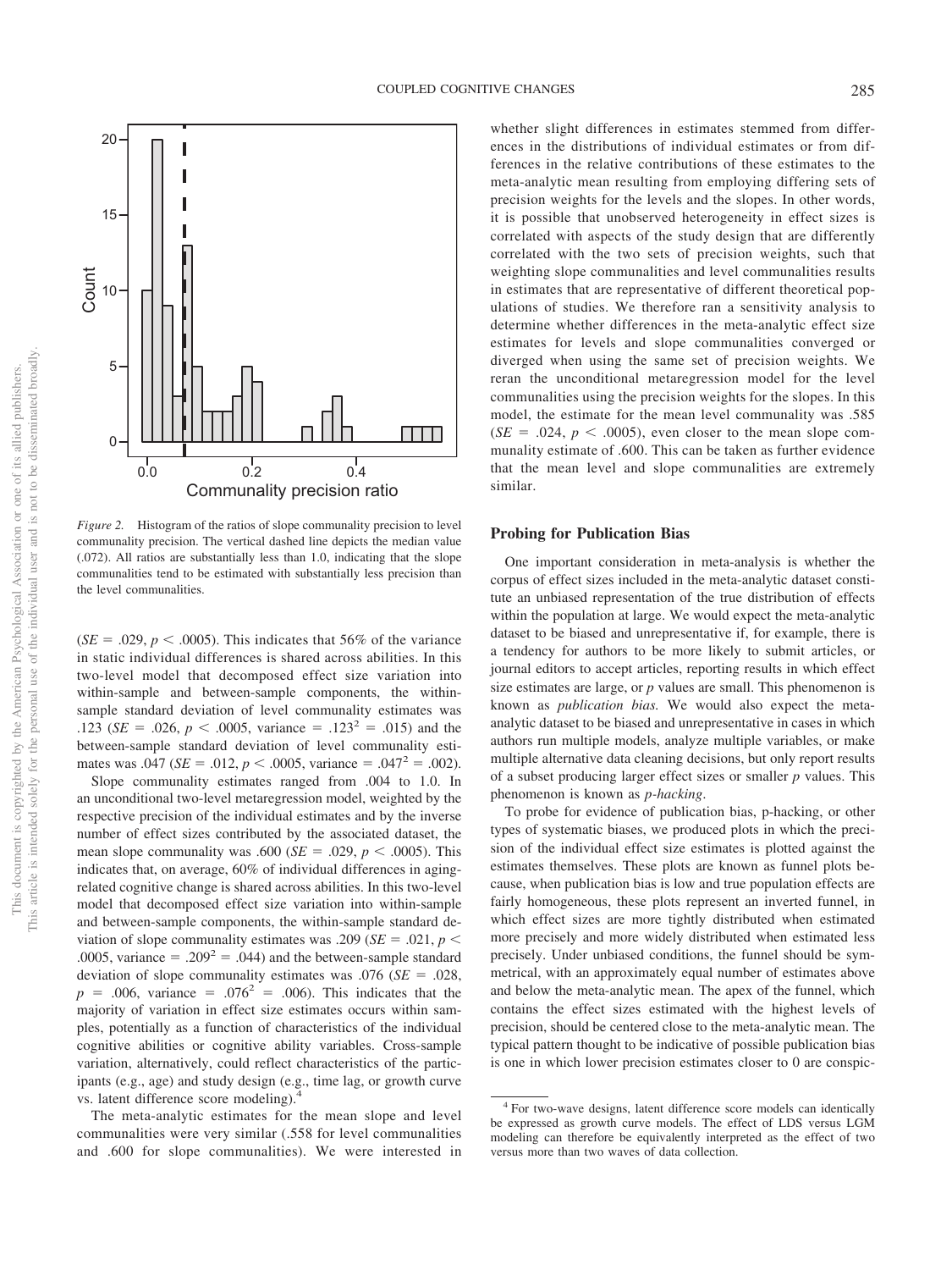

<span id="page-13-0"></span>*Figure 3.* Histograms of level communalities and slope communalities. Histograms are weighted by the respective precision of the individual estimates and by the inverse number of effect sizes contributed by the associated dataset. In each panel, weights are scaled to sum to the total number of effect sizes (89). The dashed vertical line represents the weighted meta-analytic estimate of the mean communality for the levels (.558) and slopes (.600), respectively. To facilitate comparisons across level and slope communalities, the solid vertical line depicts the weighted meta-analytic estimate for the level communalities using the slope communality weights (.585).

uously missing, such that the bottom area of the funnel is asymmetrical.

Funnel plots for the level and slope communality estimates are depicted in [Figure 4.](#page-14-0) It can be seen that both plots are symmetrical and that the most precise estimates are centered within the distributions, close to the respective meta-analytic means. To formally test funnel asymmetry (cf. [Stanley & Doucouliagos, 2014\)](#page-25-34) we regressed precision against communality estimates, with and without weighting by precision. For level communality, the *p* values for the weighted and unweighted regressions were .298 and .759, respectively. For slope communality, the *p* values for the weighted and unweighted regressions were .486 and .271, respectively. Thus, there was no evidence that effect size estimates were systematically associated with the precisions at which they were estimated, as might occur under conditions of publication bias or p-hacking.

#### **Congruence of Level and Slope Structures**

We were next interested in the extent to which the common dimension of change corresponded to the common dimension of levels. Alternatively put, we were interested in whether the extent to which the slope communality for a given variable was predicted by the level communality for that variable. To accomplish this, we fit a two-level metaregression model with (latent) level communalities as the independent variable and slope communalities as the dependent variable, weighted by the dependent variable precision weights and downweights, and allowing for a random regression intercept, a random regression slope, and an intercept-slope covariance. The unstandardized regression coefficient (fixed effect) was .620 ( $SE = .129$ ,  $p < .0005$ ). To give a further sense of this correspondence, the weighted correlation between the vector of level communalities and the vector of slope communalities was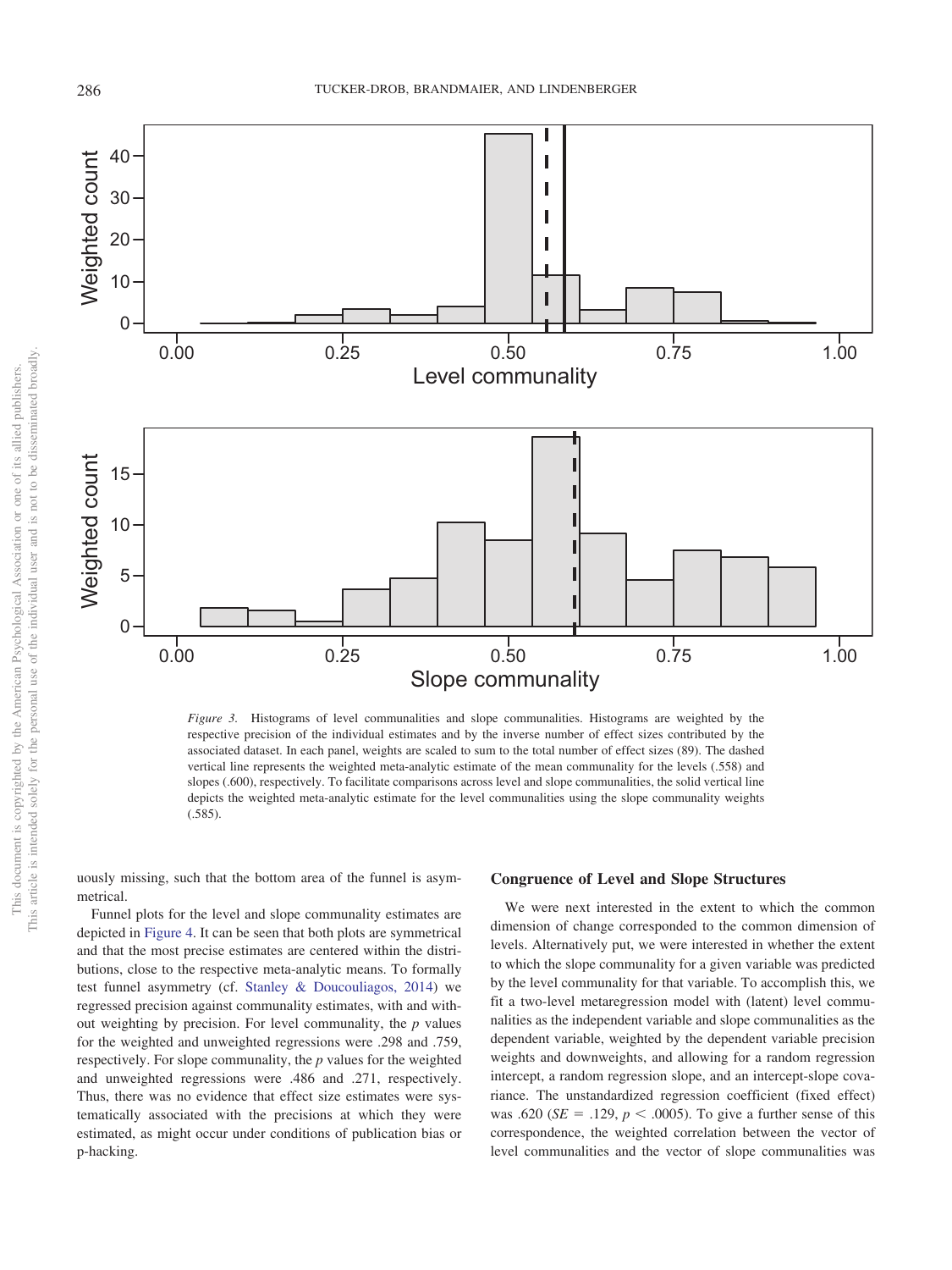

<span id="page-14-0"></span>*Figure 4.* Funnel plots of level communalities and slope communalities. Effect size estimates are on the *x* axis and precision of the estimates are on the *y* axis. In each panel, precision values were scaled such that they sum to the total number of effect sizes (89). It can be seen that both plots are approximately symmetrical. To formally test funnel asymmetry, we regressed effect size estimates on precision, with and without weighting by precision. For level communality, the *p* values for the weighted and unweighted regressions were .298 and .759, respectively. For slope communality, the *p* values for the weighted and unweighted regressions were .486 and .271, respectively. Thus, there was no evidence that effect size estimates were systematically associated with the precisions at which they were estimated, as might occur under conditions of publication bias or p-hacking.

 $r = .488$ . When the vectors being correlated contained loadings (i.e., the square root of communalities), rather than communalities, the weighted correlation increased to .507. A scatterplot of the association between level communalities and slope communalities is provided in the top panel of [Figure 5.](#page-15-0)

As an alternative approach to indexing the correspondence between the change and level factors, we computed Tucker's congruence coefficients [\(Lorenzo-Seva & ten Berge, 2006\)](#page-24-25), which are on the same scale as a correlation coefficient  $(-1 \text{ to } +1)$ . Whereas the correlation coefficient indexes the correspondence between relative ordering of factor loadings across solutions, the congruence coefficient additionally takes into account the absolute magnitudes of factor loadings. The unweighted congruence coefficient representing the congruence of level and slope structures was .968. When weighted using both the slope precision estimates and downweights, the congruence coefficient increased to .982. These very large values reflect the fact that, in addition to displaying similar relative orderings, the level and slope factor loadings were very similar in their overall magnitudes. This was also reflected in the earlier analysis indicating that the meta-analytic estimates for the mean slope and level communalities were very similar.

It was possible that the similarities of level and slope structures derived from heterogeneity in sample-level characteristics (e.g., quality of measurement, selection of variables, participant composition) that affect communality estimates, and did not actually reflect the extent to which level and slope communalities corresponded for individual variables within a given study. To test this possibility we reran the two-level metaregression model with level communalities as the independent variable and slope communalities as the dependent variable, first centering level communality estimates within sample. The unstandardized regression coefficient (fixed effect) from this analysis was .708 ( $SE = .167$ ,  $p < .0005$ ), even larger than those from the earlier analysis of uncentered data, indicating that level and slope communalities indeed tended to correspond for individual variables within each study. Moreover, the weighted correlation between the vector of level communalities and the vector of slope communalities, both centered within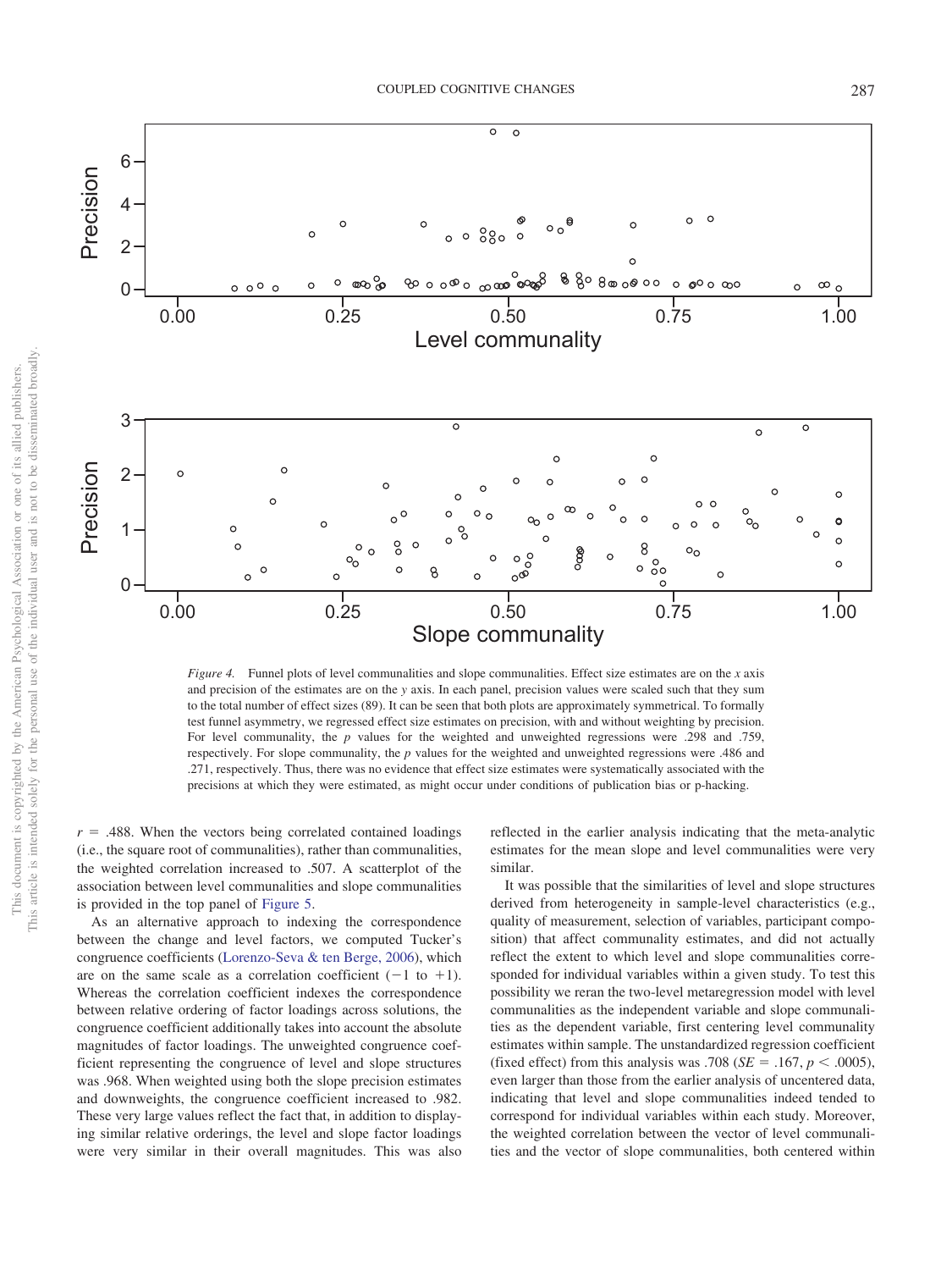

<span id="page-15-0"></span>*Figure 5.* Scatterplots of the association between level communality estimates and slope communality estimates with (top) and without (bottom) centering estimates within dataset. The area of each point corresponds to the precision of the communality estimate, with larger points representing more precise communalities. Precision weights are scaled to sum to the total number of effect sizes (89).

sample, was  $r = .486$ . When the vectors being correlated contained loadings (i.e., the square root of communalities), centered within sample, the weighted correlation was  $r = .462$ . A scatterplot of the association between centered level communalities and centered slope communalities is provided in the bottom panel of [Figure 5.](#page-15-0) Note that because centering removes information about the absolute magnitude of the factor loading, Tucker's congruence coefficients cannot be calculated from the centered data.

#### **Domain-Specific Communality Estimates**

Next, we were interested in obtaining conditional mean estimates for level and slope communalities in each of the several cognitive ability domains that were measured in the individual studies. To obtain these estimates we fit separate metaregressions to the level and slope communalities associated with the 98 outcomes in the dataset with effect-coded predictors representing six of the cognitive ability domains (episodic memory, working memory, spatial ability, reasoning, verbal knowledge, and prospective memory), with processing speed omitted as the base group (cf. [Cohen, Cohen, West, & Aiken, 2003\)](#page-23-27). The coefficients on each of the predictors were then combined with the regression intercepts

using the delta method [\(Ver Hoef, 2012\)](#page-26-11) to produce the conditional mean estimates for level and slope communalities in each cognitive ability domain. Metaregressions were weighted by the respective precision of the dependent variables (the individual communality estimates) and by the inverse number of effect sizes contributed by the associated dataset. To test whether communality estimates differed across domains, we assessed the decrement in fit associated with constraining all six regression parameters to zero. In other words, for both level communalities and slope communalities, we compared the fit of a model in which each of the seven cognitive ability domains was allowed to have its own mean communality to one in which the mean communality was constrained to be invariant across cognitive ability domains.

Results are reported in [Table 2.](#page-16-0) Mean level communalities ranged from .491 for episodic memory to .704 for reasoning. Mean slope communality estimates ranged from .320 for prospective memory slope to .684 for spatial ability slope. Constraining all level communality estimates to be invariant across abilities resulted in a significant loss of model fit,  $\chi^2(6) = 32.454$ ,  $p < .0005$ . Constraining all slope communality estimates to be invariant across abilities also resulted in a significant loss of model fit,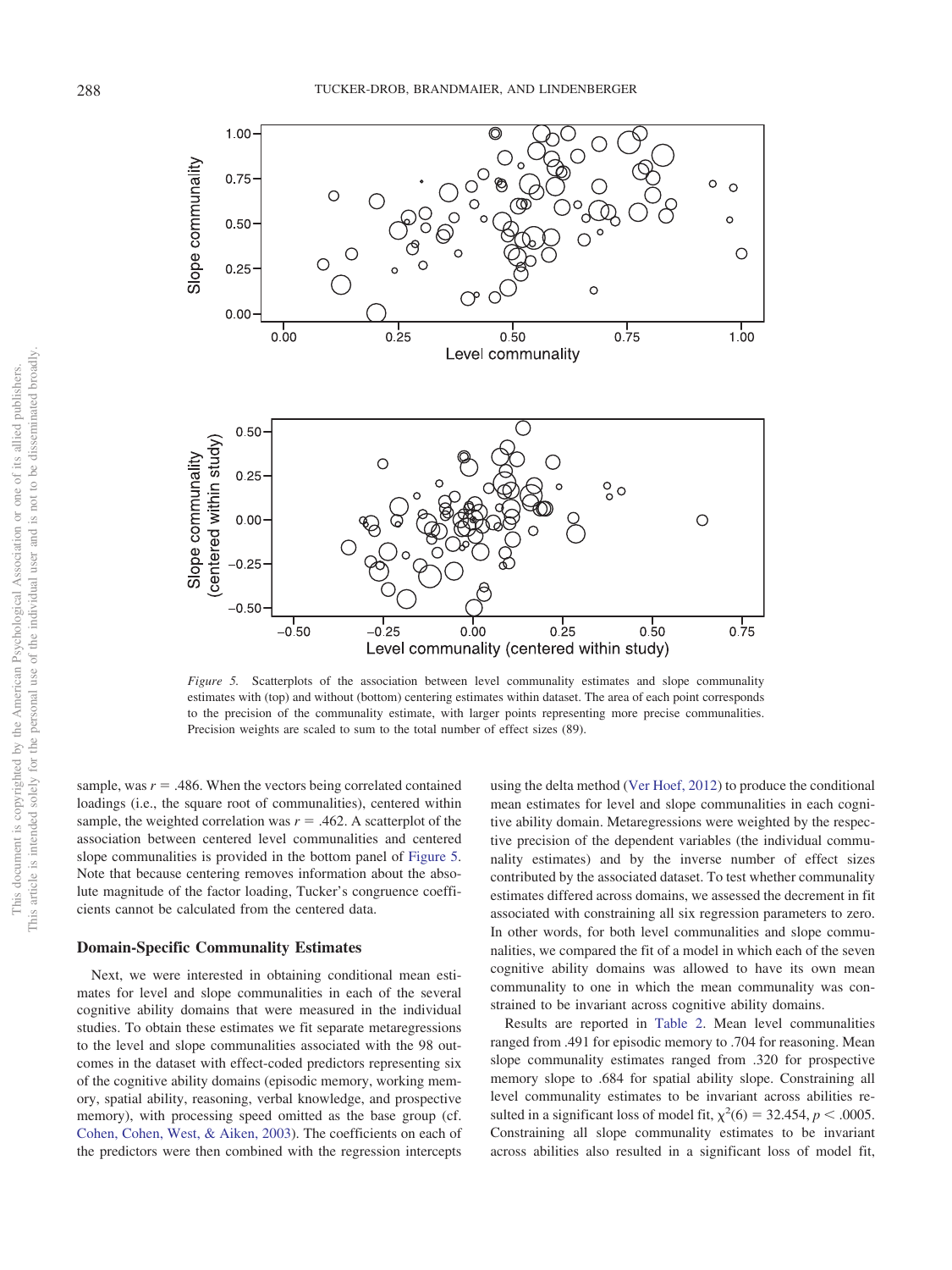<span id="page-16-0"></span>

| Table 2                               |  |  |
|---------------------------------------|--|--|
| Domain-Specific Effect Size Estimates |  |  |

|                                            | Ability-specific effect |           |           | Deviation from |           |           |
|--------------------------------------------|-------------------------|-----------|-----------|----------------|-----------|-----------|
| Domain                                     | size estimate           | SE        | $p$ value | grand mean     | SE        | $p$ value |
| Level communalities                        |                         |           |           |                |           |           |
| Processing speed                           | .551                    | .046      | < 0.0005  | $-.033$        | .041      | .411      |
| Episodic memory                            | .491                    | .016      | < .0005   | $-.093$        | .016      | < 0.0005  |
| Working memory                             | .492                    | .010      | < .0005   | $-.092$        | .015      | < 0.0005  |
| Spatial ability                            | .640                    | .036      | < 0.0005  | .056           | .029      | .054      |
| Reasoning                                  | .704                    | .026      | < .0005   | .120           | .033      | < 0.0005  |
| Verbal knowledge                           | .665                    | .071      | < .0005   | .081           | .056      | .152      |
| Prospective memory                         | .546                    | <b>NA</b> | NA        | $-.039$        | NA        | NA        |
| Grand mean across domains                  | .584                    | .019      | < .0005   | .000           | NA        | NA        |
| Longitudinal slope communalities           |                         |           |           |                |           |           |
| Processing speed slope                     | .690                    | .050      | < .0005   | .127           | .044      | .004      |
| Episodic memory slope                      | .579                    | .054      | < .0005   | .016           | .045      | .721      |
| Working memory slope                       | .562                    | .025      | < .0005   | $-.001$        | .025      | .977      |
| Spatial ability slope                      | .684                    | .097      | < .0005   | .120           | .082      | .140      |
| Reasoning slope                            | .644                    | .037      | < .0005   | .081           | .030      | .007      |
| Verbal knowledge slope                     | .463                    | .073      | < 0.0005  | $-.100$        | .069      | .145      |
| Prospective memory slope                   | .320                    | .015      | < 0.0005  | $-.243$        | .023      | < .0005   |
| Grand mean across domains                  | .563                    | .026      | < .0005   | .000           | NA        | NA        |
| Longitudinal slope means (change per year) |                         |           |           |                |           |           |
| Processing speed slope                     | $-.068$                 | .008      | < .0005   | $-.0227$       | .0057     | < .0005   |
| Episodic memory slope                      | $-.046$                 | .011      | .001      | $-.0011$       | .0057     | .851      |
| Working memory slope                       | $-.025$                 | <b>NA</b> | NA        | .0207          | NA        | NA.       |
| Spatial ability slope                      | $-.058$                 | .008      | < .0005   | $-.0125$       | .0024     | < .0005   |
| Reasoning slope                            | $-.057$                 | .011      | < .0005   | $-.0113$       | .0045     | .012      |
| Verbal knowledge slope                     | $-.019$                 | .009      | .032      | .0268          | .0051     | < 0.0005  |
| Prospective memory slope                   | <b>NA</b>               | NA        | NA        | <b>NA</b>      | NA        | NA        |
| Grand mean across domains                  | $-.045$                 | .008      | < .0005   | .000           | <b>NA</b> | <b>NA</b> |

This article is intended solely for the personal use of the individual user and is not to be disseminated broadly. This article is intended solely for the personal use of the individual user and is not to be disseminated broadly This document is copyrighted by the American Psychological Association or one of its allied publishers. This document is copyrighted by the American Psychological Association or one of its allied publishers.

*Note.* Models were fit as effect-coded two-level metaregressions with a random intercept for sample. The coefficients for each of the predictors were then combined with the mean of the regression intercept using the delta method [\(Ver Hoef, 2012\)](#page-26-11) to produce the conditional mean estimates for each cognitive ability domain. Metaregressions were weighted by the respective precision of the individual estimates and by the inverse number of effect sizes contributed by the associated dataset. Models were fit separately for Level Communalities, Slope Communalities, and Slope Means. Standard errors (*SE*) and *p* values are not reported for Prospective Memory communality, because there was only one data point for Prospective Memory in the meta-analytic dataset. Standard errors (*SE*) and *p* values are not reported for Working Memory mean slope, because there was only one mean slope estimate for Working Memory in the meta-analytic dataset. There were no mean slope estimates for Prospective Memory in the meta-analytic dataset. Constraining all level communality estimates to be invariant across abilities resulted in a significant loss of model fit,  $\chi^2(6) = 32.454$ ,  $p < .0005$ . Constraining all slope communality estimates to be invariant across abilities also resulted in a significant loss of model fit,  $\chi^2(6) = 15.914$ ,  $p = .014$ . Constraining all slope mean estimates to be invariant across abilities resulted in a significant loss of model fit,  $\chi^2(5) = 27.256$ ,  $p = .0001$ . These results indicate that communality estimates and slope means differed across cognitive ability domains.

 $\chi^2(6) = 15.914$ ,  $p = .014$ . These results indicate that communality estimates differed across cognitive ability domains. Individual post-hoc contrasts (uncorrected for false discovery) between the ability-specific *level* communalities and the simple grand mean indicated that episodic memory and working memory had significantly lower level-communality estimates than the grand mean estimate across domains, and reasoning had a significantly higher level-communality estimate than the grand mean estimate. Individual post-hoc contrasts (also uncorrected for false discovery) between the ability-specific *slope* communalities and the grand mean indicated that processing speed and reasoning had significantly higher slope-communality estimates than the grand mean estimate. Note, however, that because of variability in the number of effect sizes associated with the individual domains, significance levels do not correspond closely to effect sizes.

[Figure 6](#page-17-0) is a path diagram representing the key results from the domain-specific analyses. This path diagram depicts a single common factor of levels and a single common factor of slopes, with levels and slopes of the seven individual cognitive ability domains loading on the respective factors. Superimposed on the paths from the common factors to the individual domains are standardized loadings, which are computed as the square root of the domainspecific communality estimates.

#### **Domain-Specific Estimates of Mean Change**

Next, we were interested in obtaining conditional mean estimates for the mean rates of longitudinal change in each of the ability domains. To obtain these estimates we fit separate metaregressions to the level and slope communalities associated with the 75 available outcomes in the dataset with effect-coded predictors representing five of the cognitive ability domains (episodic memory, working memory, spatial ability, reasoning, verbal knowledge), with processing speed omitted as the base group (cf. [Cohen](#page-23-27) [et al., 2003\)](#page-23-27), and additional parameters derived from the primary parameters using the delta method [\(Ver Hoef, 2012\)](#page-26-11). Note that no mean change estimates were available for prospective memory. Metaregressions were weighted by the inverse sampling variance of the individual estimates and by the inverse number of effect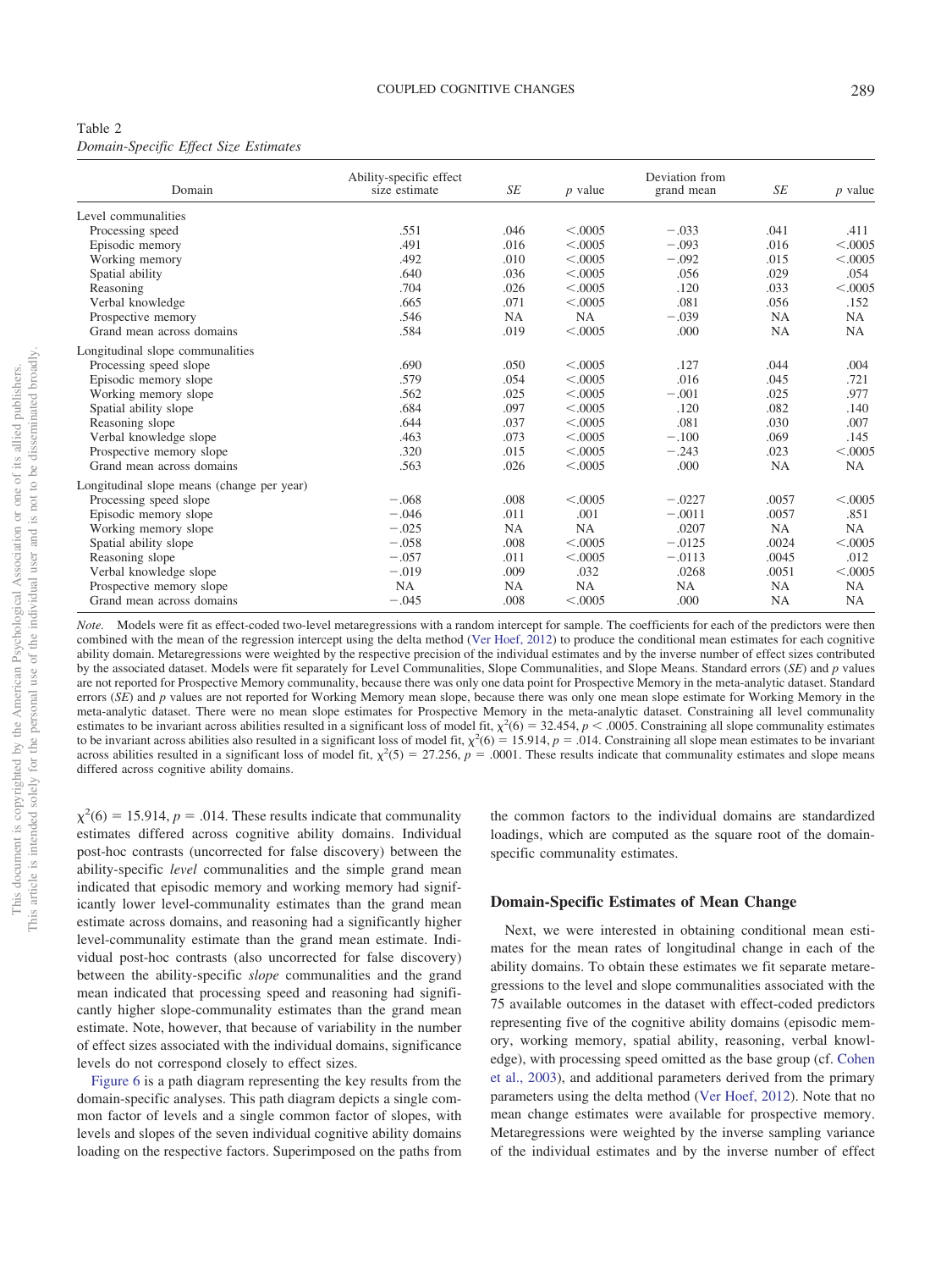

<span id="page-17-0"></span>*Figure 6.* Path diagram representing meta-analytic estimates for standardized factor loadings of levels of individual cognitive abilities on a general factor of levels (left) and standardized factors loadings of longitudinal slopes of individual cognitive abilities on a general factor of changes (right). Variances were omitted from the diagram. Standardized factor loadings were calculated by taking the square root of the respective communalities. Reason. = Reasoning; Verbal Know. = Verbal knowledge; Prosp. Memory = Prospective memory.

sizes contributed by the associated dataset to the complete metaanalytic dataset.

Results are reported in the bottom portion of [Table 2.](#page-16-0) Mean change was  $-.045$  standard deviations per year on average across abilities. Processing speed displayed particularly steep declines, with a mean estimate of  $-.068$  standard deviations per year. In contrast, verbal knowledge displayed particularly shallow declines, with a mean estimate of  $-.019$  standard deviations per year. The estimate for working memory change was also shallow, but because this estimate was only derived from one effect size it is unlikely to be very reliable. Constraining all slope mean estimates to be invariant across abilities resulted in a significant loss of model fit,  $\chi^2(5) = 27.256$ ,  $p = .0001$ . Individual contrasts indicated that processing speed, spatial ability, and reasoning displayed significantly more decline (more negative) than the grand mean estimate across domains, and verbal knowledge displayed significantly less (less negative) decline than the grand mean estimate.

# **Age and Other Moderators of Communality Effect Sizes**

We went on to test a number of additional moderators of effect size estimates for both slope communality and level communality. We were particularly interested in the static and dynamic versions of the age dedifferentiation hypothesis, which respectively predict increasing level communalities and increasing slope communalities with age. An important consideration for testing these hypotheses concerns how the basis coefficients for the growth curve slopes were parameterized. Centering relative to a constant (e.g., subtracting 65 years) changes the interpretation of growth curve levels but does not change the interpretation of growth curve slopes [\(Biesanz et al.,](#page-23-23) [2004\)](#page-23-23). Thus, age-related differences in the covariance structure of levels are dependent on the age at which the basis coefficients are centered, whereas age-related differences in the covariance structure of the slopes are dependent on the age composition of the sample, but do not depend on the age at

which the basis coefficients are centered. The most appropriate test of the static dedifferentiation hypothesis therefore involves testing age at level as the moderator, whereas the most appropriate test of the dynamic dedifferentiation hypothesis involves testing the actual age composition of the sample as the moderator. As an index of the age composition of the sample, we rely on mean age at baseline.

Age moderation was estimated with two-level metaregression models with communalities as the dependent variable, weighted by the dependent variable precision weights and downweights, and allowing for a random regression intercept. Because mean age at baseline is a between-sample characteristic, we did not estimate random regression slopes. Results are reported in the upper portion of [Table 3.](#page-18-0) We did not find evidence consistent with the static age dedifferentiation hypothesis. Both age at level and mean age at baseline were unrelated to level communalities ( $b = .001$ ,  $SE =$ .002,  $p = .587$ ;  $b = .000$ ,  $SE = .002$ ,  $p = .911$ , respectively). However, we did find considerable evidence for the dynamic age dedifferentiation hypothesis. Mean age at baseline was positively related to slope communalities ( $b = .005$ ,  $SE = .002$ ,  $p = .001$ ). As expected, the association between age at level and slope communalities was weaker and nonsignificant ( $b = .003$ ,  $SE = .002$ ,  $p = .060$ ).

To further visualize the moderation of slope communalities by age, we produced a scatterplot of the relation between mean age at baseline and slope communalities, and the metaregression implied a linear relation between these two variables. This plot can be found in the left panel of [Figure 7.](#page-18-1) According to the two-level metaregression model, mean slope communalities increased from approximately 45% at age 35 years to approximately 70% at age 85 years. As can be seen, however, there were very few data points associated with mean baseline ages lower than 50 years. To ensure that the association between mean baseline age and slope communalities was not simply driven by high leverage exerted by these data points, we reran the metaregression model only including effect sizes associated with mean baseline ages greater than 50 years. As reported in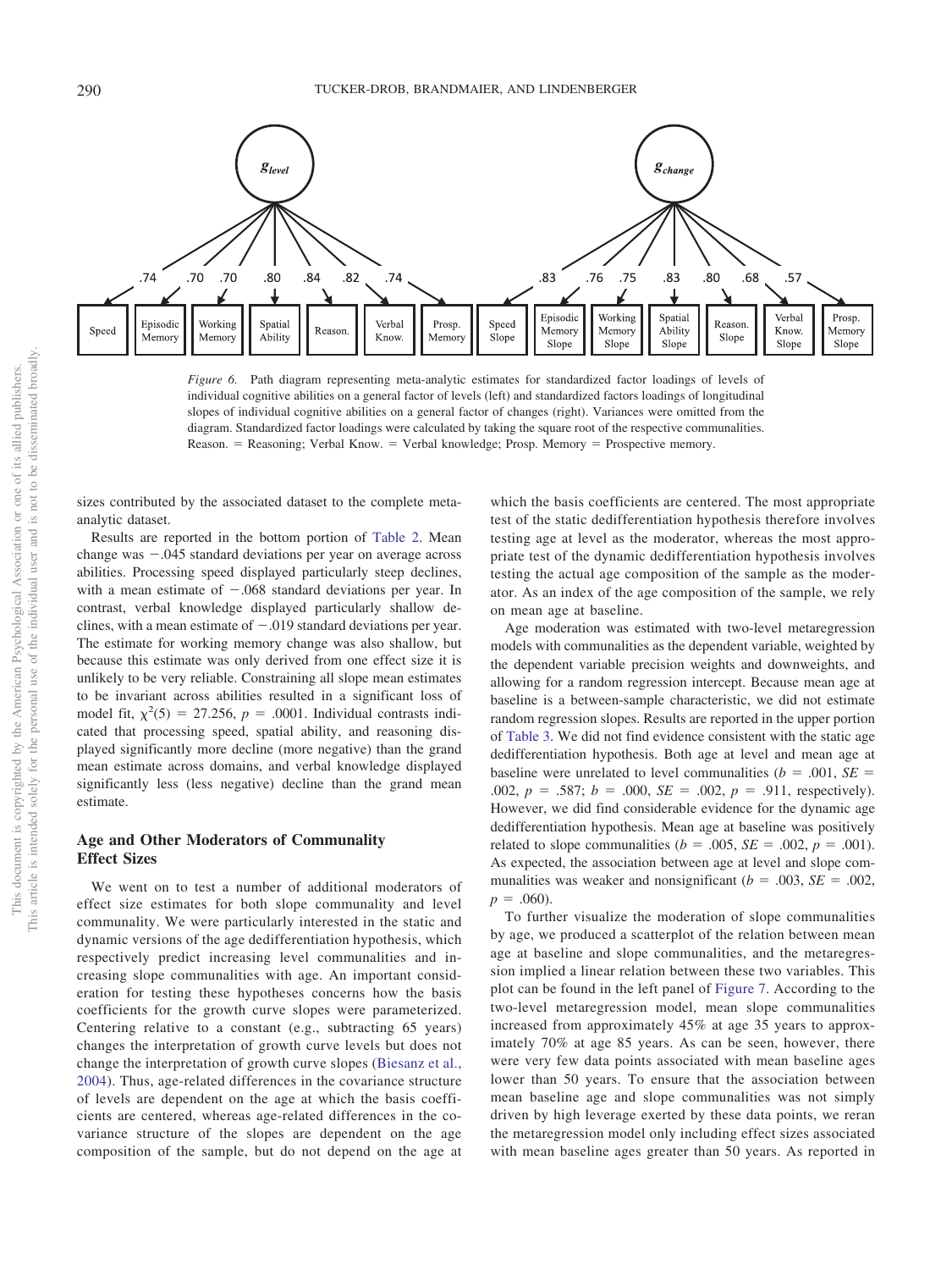<span id="page-18-0"></span>

| Table 3                                                                     |  |  |  |
|-----------------------------------------------------------------------------|--|--|--|
| Parameter Estimates for Additional Moderators of Meta-Analytic Effect Sizes |  |  |  |

|                                              |                                 | Level communality |                  | Slope communality               |       |                 |  |
|----------------------------------------------|---------------------------------|-------------------|------------------|---------------------------------|-------|-----------------|--|
| Moderator                                    | Coefficient<br>(unstandardized) | SE                | $\boldsymbol{D}$ | Coefficient<br>(unstandardized) | SE    | $p_{\parallel}$ |  |
| Mean age at baseline (years)                 | .000                            | .002              | .911             | .005                            | .002  | .001            |  |
| Mean age at baseline (age $>$ 50 years only) | .002                            | .002              | .218             | .004                            | .002  | .013            |  |
| Age at level (years)                         | .001                            | .002              | .587             | .003                            | .002  | .060            |  |
| Time lag (years)                             | .007                            | .007              | .358             | .002                            | .008  | .818            |  |
| Number of waves                              | .000                            | .008              | .950             | .017                            | .014  | .236            |  |
| LDS $(1)$ versus LGM $(0)$                   | $-.056$                         | .069              | .415             | $-.184$                         | .069  | .008            |  |
| Age-based (1) versus Time-based (0)          | $-.086$                         | .066              | .194             | .070                            | .063  | .270            |  |
| Broad (1) versus Narrow (0) ability          | $-.022$                         | .053              | .677             | .107                            | .053  | .044            |  |
| Mean rate of change                          | $-.363$                         | .960              | .705             | $-1.156$                        | 1.362 | .396            |  |

*Note.* Moderators were tested individually. Two-level metaregressions were weighted by the respective precision of the individual communality estimates and by the inverse number of effect sizes contributed by the associated dataset, with random intercepts estimated. Because of substantial variability within datasets for Mean rate of change, we also allowed for a random regression slope and an intercept-slope covariance.  $SE =$  standard error; LDS = Latent difference score model; LGM = Latent growth curve model.

[Table 3,](#page-18-0) results were nearly identical ( $b = .004$ ,  $SE = .002$ ,  $p =$ .013) to those obtained from analyses of the entire metaanalytic sample ( $b = .005$ ,  $SE = .002$ ,  $p = .001$ ).

Other moderators tested included the time lag of the longitudinal study, the number of waves, whether the statistical analysis was a latent difference score model or a latent growth curve model, whether a broad or narrow cognitive ability was

measured, and whether the change was modeled as occurring as a function of age or time. Parameter estimates, standard errors, and *p* values are reported in [Table 3.](#page-18-0) It can be seen that none of these moderators was significantly related to level communality estimates. Two moderators were significantly related to slope communalities. First, slope communalities derived from latent difference score models tended to be lower than those obtained



Mean baseline age

# Mean baseline age

<span id="page-18-1"></span>*Figure 7.* Slope communality plotted as a function of mean age at baseline for full meta-analytic dataset (left) and for dementia-controlled sensitivity analyses (right). The area of each point corresponds to the precision of the slope communality estimate, with larger points representing more precise communalities. The overlaid regression lines represent the metaregression model-implied linear trends and their 95% confidence intervals. For the full dataset, the positive association between slope communality and mean age at baseline remained ( $p =$ .013) when restricting analysis to estimates derived from mean ages at baseline that were greater than 50 years. For the dementia-controlled sensitivity analyses, the positive association between slope communality and mean age at baseline also remained  $(p < .0005)$  when restricting analysis to estimates derived from mean ages at baseline that were greater than 50 years.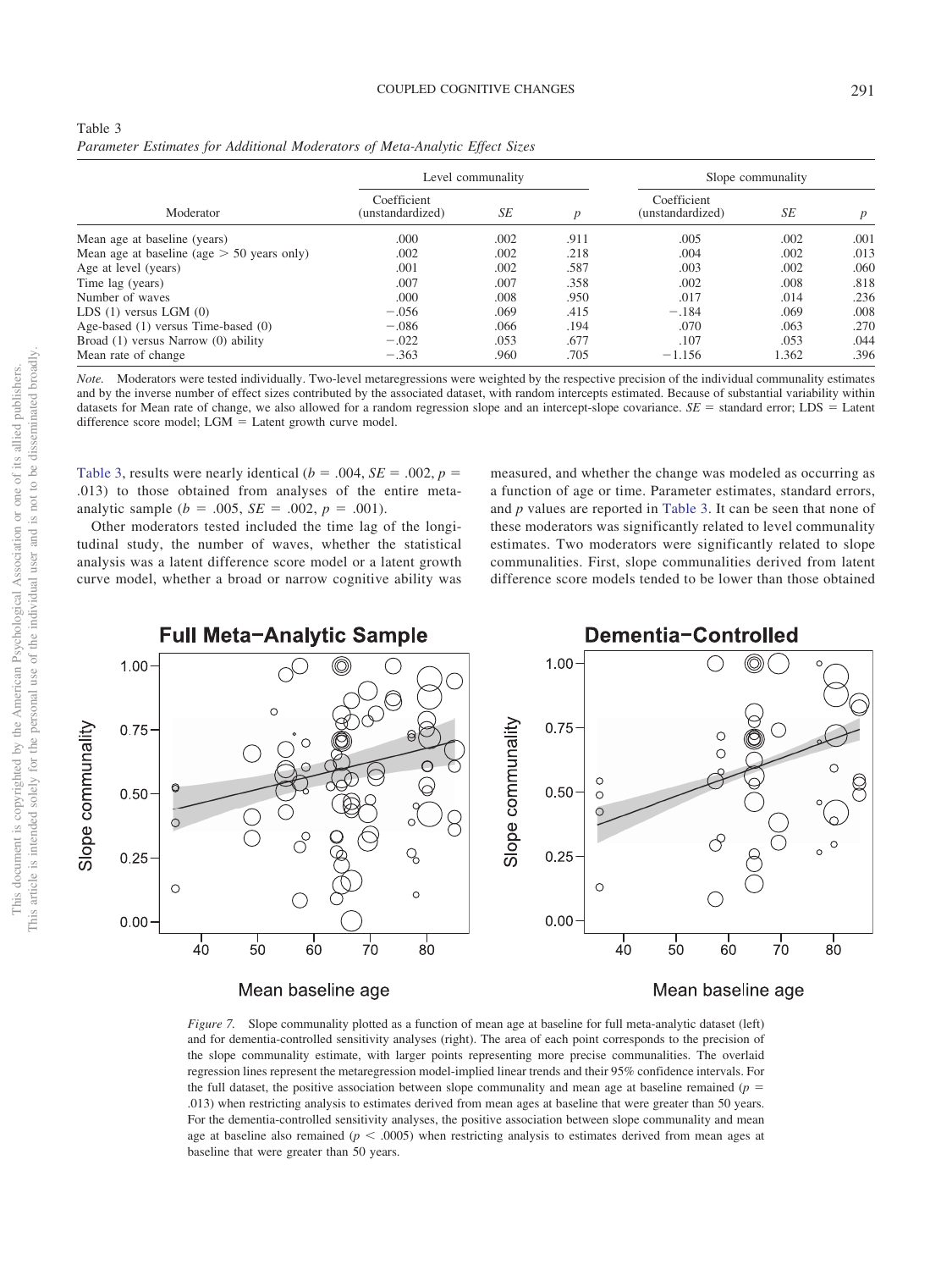from growth curve models. Second, slope communalities for broad abilities tended to be higher than those for narrow abilities.

Finally, we tested whether the mean rate of change in a variable was related to its level or slope communality estimate. One might expect that individual differences in changes in variables that exhibit greater mean change are more strongly shared with individual differences in changes with other variables. This was not the case. Mean rate of change in a variable was unrelated to either its slope or level communality. In other words, variables that exhibited steeper mean rates of longitudinal aging-related decline were not more likely to share individual differences in longitudinal change more strongly with other variables.

#### **Simultaneous Analysis of Multiple Moderators**

Next, we sought to determine whether each of the associations identified above persisted in a simultaneous model. Thus, we fit a two-level metaregression model in which level communalities, mean age at baseline, whether a latent difference score (vs. growth curve) model was used, whether the outcome was a broad ability (vs. a narrow ability), and effect-coded indicators of cognitive ability domains were predictors of slope communalities. Models were weighted by the respective precision of the dependent variable and by the inverse number of effect sizes contributed by the associated dataset. To maintain consistency with the abovedescribed univariate analyses, we allowed for a random intercept, a random slope for the regression effect of level communalities on slope communalities, and a covariance between the random intercept and the random slope.

Parameter estimates from the simultaneous analysis are reported in [Table 4.](#page-19-0) Level communality and mean age at baseline remained significant moderators of slope communalities. Whether slope communalities were derived latent difference score versus growth curve models and whether slope communalities were for broad versus narrow abilities were no longer significant predictors.

#### **Dementia-Controlled Sensitivity Analyses**

The more restrictive dataset only containing effect sizes from studies in which dementia status was carefully controlled contained 49 effect sizes representing shared variance in change in 49 outcomes from nine unique samples. Because the more restrictive dataset did not contain bivariate approaches (all were multivariate), the number of total shared variance estimates is equal to the number of total variables. All estimates came from growth curve models. Across the 49 estimates of shared variance, the average age at baseline wave ranged from 35.42 years to 84.92 years, with a median of 64.90, a mean of 67.01 years and a standard deviation of 12.92 years. Of the 49 outcomes analyzed, 12 indexed processing speed, 17 indexed episodic memory, 8 indexed spatial ability, 6 indexed reasoning, 6 indexed verbal knowledge, and 1 indexed prospective memory. Twenty-four outcomes were classified as broad ability composites or factors and 25 were classified as specific measures.

Level communality estimates ranged from .20 to 1.0. In an unconditional two-level metaregression model, weighted by the level precision weights and downweights, the mean level communality was .516 ( $SE = .017$ ,  $p < .0005$ ), and .573 ( $SE = .037$ ,  $p <$ 

<span id="page-19-0"></span>Table 4 *Parameter Estimates From Simultaneous Analysis Predicting Slope Communalities*

| Predictor                           | Parameter | SЕ   | value    |
|-------------------------------------|-----------|------|----------|
| Level communality                   | .535      | .151 | < 0.0005 |
| LDS $(1)$ vs. LGM $(0)$             | $-.100$   | .061 | .104     |
| Broad (1) versus Narrow (0) ability | .061      | .045 | .169     |
| Mean age at baseline                | .003      | .001 | .007     |
| Processing speed                    | .105      | .036 | .004     |
| Episodic memory                     | .039      | .045 | .377     |
| Working memory                      | .070      | .023 | .002     |
| Spatial ability                     | .007      | .089 | .936     |
| Reasoning ability                   | .034      | .038 | .375     |
| Verbal knowledge                    | $-.094$   | .059 | .112     |
| Prospective memory                  | $-.161$   | NΑ   | NA       |

*Note.* Two-level metaregressions were weighted by the respective precision of the individual communality estimates and by the inverse number of effect sizes contributed by the associated dataset. We allowed for a random intercept, a random slope for the regression effect of level communalities on slope communalities, and a covariance between the random intercept and the random slope. Cognitive ability domains were effect coded, with processing speed omitted as the base group. All parameters for cognitive ability domains therefore represent the deviation of the mean communality estimate for the respective ability domain from the simple grand mean across domains. A parameter representing the deviation of the processing speed mean from the simple grand mean across all ability domains was derived from the other parameters using the delta method [\(Ver Hoef,](#page-26-11) [2012\)](#page-26-11). Standard errors  $(SE)$  and  $p$  values are not reported for prospective memory, because there was only one data point for prospective memory in the meta-analytic dataset.  $LDS =$  Latent difference score model;  $LGM =$ Latent growth curve model.

.0005) when weighted by the slope precision weights and downweights. Slope communality estimates ranged from .084 to 1.0. In an unconditional two-level metaregression model, weighted by the slope precision weights and downweights, the mean slope communality was .651 ( $SE = .037$ ,  $p < .0005$ ). Because the estimates for mean level and slope communalities from this more restrictive sensitivity analysis are very similar to those from the full metaanalytic dataset, it can be inferred that the key finding that approximately half or more of the variance in aging-related cognitive changes are shared across domains is not a simple artifact of confounds associated with dementia status.

We tested whether the earlier-reported association between mean age at baseline and slope communality persisted in this more restrictive dataset that only contained effect sizes from studies in which dementia was carefully controlled. In a twolevel metaregression model, weighted by the slope communality precision weights and downweights, and allowing for a random regression intercept, mean age at baseline was positively related to slope communalities ( $b = .007$ ,  $SE = .001$ ,  $p <$ .0005; results from the full sample reported earlier were  $b =$  $.005, SE = .002, p = .001$ . Moreover, when we reran the metaregression model only including effect sizes associated with mean baseline ages greater than 50 years, results were nearly identical ( $b = .008$ ,  $SE = .002$ ,  $p < .0005$ ). The right panel of [Figure 7](#page-18-1) provides a scatterplot of the relation between mean age at baseline and slope communalities, and the linear association implied by the metaregression. The fact that this dynamic dedifferentiation pattern of age-related increases in shared variance in change was present in this more restrictive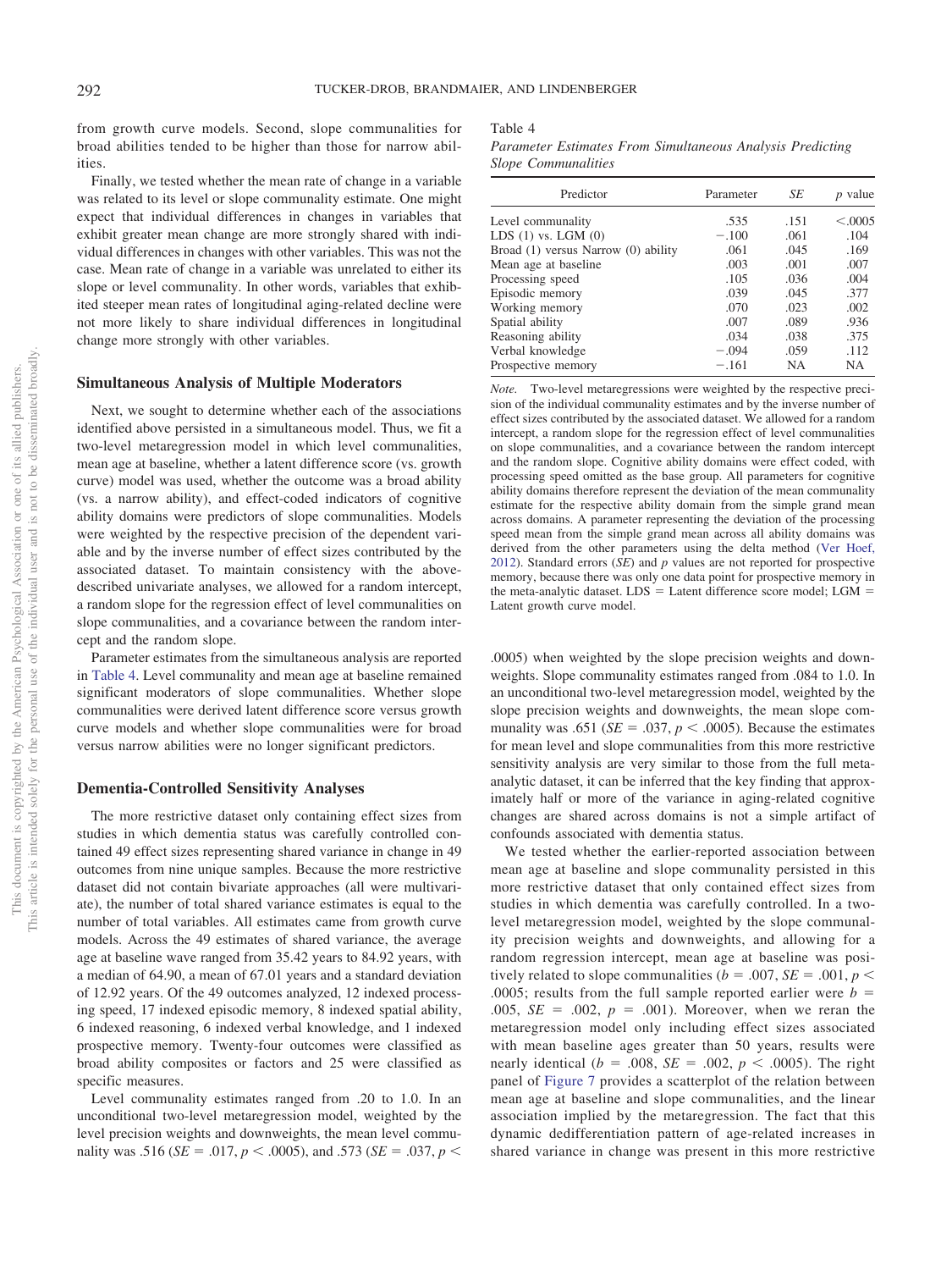dataset indicates that the pattern is not a simple epiphenomenon of the increased prevalence of dementia at later ages.

#### **Discussion**

Common factor theories of human cognitive aging have been popular for some time. Cross-sectional approaches to testing such theories, although capable of capturing information about overlapping mean age trends, are not able to directly gauge the extent to which interindividual differences in different cognitive abilities change in tandem. For more than 15 years, researchers have used longitudinal approaches to estimate covariation among individual differences in rates of aging-related change in different abilities over time. The goal of the current meta-analysis was to systematically compile and meta-analyze results of these longitudinal studies to provide an estimate of the overall magnitude of shared variance in aging-related cognitive changes and test for moderators of the magnitude of shared variance in aging-related cognitive changes.

A primary finding of this meta-analysis is that individual differences in longitudinal changes in different cognitive abilities changes are moderately to strongly correlated with one another. A model in which individual differences in longitudinal cognitive changes are specified to load on a common change factor indicates that an average of 60% of the variance in aging-related cognitive changes is explained by the common factor. This relatively high estimate indicates that individuals who decline precipitously in, for example, processing speed relative to their peers, are also likely to be declining precipitously in, for example, reasoning and episodic memory relative to their peers. Moreover, even though verbal knowledge exhibited relatively shallow mean rates of longitudinal change, individual differences in verbal knowledge change loaded together with individual differences in changes in other cognitive abilities. This indicates that individuals who show greater decline in a cognitive ability showing strong mean decline are less likely to show positive change or stability in verbal knowledge, for which mean decline is quite shallow.

Remarkably, the magnitude of variance in cognitive ability *levels* that was explained by a general intelligence factor was 56%, extremely similar to the proportion of shared variance in rates of *change*. Moreover, there was a moderate-to-strong correspondence between a variable's loading on the general intelligence factor and the extent to which changes in that variable loaded on a general cognitive change factor. When indexed with a correlation coefficient, which quantifies the relative ordering of communality estimates across indicators, the correspondence between level and slope communalities was moderate  $(r = .49)$ . When indexed with a congruence coefficient, which takes into account the absolute magnitudes of communality estimates in addition to their relative orderings, this correspondence was strong (congruence coeffi $cient = .98$ ). The positive correspondence between level and slope communalities was evident even within datasets (i.e., even after centering estimates at study-specific communality means), suggesting that it is not an artifact of unobserved sources of betweenstudy heterogeneity (e.g., the demographic composition of participants or specific aspects of the longitudinal design) that could systematically affect factor loadings. Importantly, however, differences in communality estimates across cognitive ability domain classifications were rather small, and there was not an apparent correspondence between mean level and slope communality estimates across domain classifications. Thus the positive association between level and slope communality estimates for individual study variables may not be driven by correspondence of effect sizes within domains, but instead be attributable to other features of the variables, such as their construct validity or aspects of measurement.

It is useful to compare results from the current meta-analysis to those obtained from three studies that we did not include in the meta-analysis because of the unavailability of information necessary for calculating precision weights. These three studies can therefore be treated as opportunities for out-of-metaanalytic-sample cross-validation. First, [Christensen et al.](#page-23-28) [\(2004\)](#page-23-28) and [Hofer et al. \(2002\)](#page-23-29) estimated correlations between longitudinal growth curve slopes for cognitive measures in the Canberra Longitudinal Study. [Christensen et al. \(2004\)](#page-23-28) report correlations of .42 for memory slope–RT slope, .71 for memory slope–processing speed slope, and .70 for reaction time slope– processing speed slope. [Hofer et al. \(2002\)](#page-23-29) similarly report correlations of .67 for memory slope–verbal slope, .65 for memory slope–speed slope, and .46 for verbal slope–speed slope. These estimates are all very similar to the mean estimate of 60% shared variance in change from the current metaanalysis. Second, [Anstey et al. \(2003\)](#page-22-0) reported a correlation between growth curve slopes for memory and processing speed of .62 in an unadjusted model, and .50 in a model that excluded individuals with possible cognitive impairment and adjusted for a host of covariates. Again, these estimates are very similar to those from the current meta-analysis. Third, the analysis of longitudinal data from the Religious Orders Study by [Wilson et](#page-26-7) [al. \(2002\)](#page-26-7) was of particularly high quality. [Wilson et al. \(2002\)](#page-26-7) used growth curve (random coefficient) modeling to produce a correlation matrix of individual differences in longitudinal slopes for seven different cognitive variables, including measures of working memory, visual spatial ability, perceptual speed, fluency, episodic memory, and verbal knowledge. [Wil](#page-26-7)[son et al. \(2002\)](#page-26-7) found that a single principal component accounted for 61.6% of the variance in individual differences in cognitive changes, an estimate strikingly close to the estimate of 60% of shared variance in cognitive change obtained in the current meta-analysis. Importantly, [Wilson et al.'s \(2002\)](#page-26-7) analysis found that this proportion was nearly identical (61.8%) after accounting for practice effects. A handful of other studies (e.g., [Ferrer et al., 2005;](#page-23-24) [Tucker-Drob, 2011a\)](#page-25-9) have also reported that shared variance among aging-related changes persists after controlling for practice effects. However, because most studies did not include sufficient information regarding the role of practice effects, we were not well positioned to formally test their role in the current meta-analysis.

Because the general factor of individual differences in cognitive abilities is moderately stable beginning in middle childhood [\(Deary, 2014;](#page-23-4) [Humphreys & Davey, 1988;](#page-24-14) [Tucker-Drob](#page-25-13) [& Briley, 2014\)](#page-25-13), static individual differences in *adult* cognitive abilities may substantially reflect processes that have unfolded over child development. Thus, the finding of similarly strong common factors of levels and slopes indirectly suggests that cognitive decline may operate along a similar general dimension as does cognitive development. As [Juan-Espinosa et al.](#page-24-18) [\(2002\)](#page-24-18) have suggested, the structure of life span changes in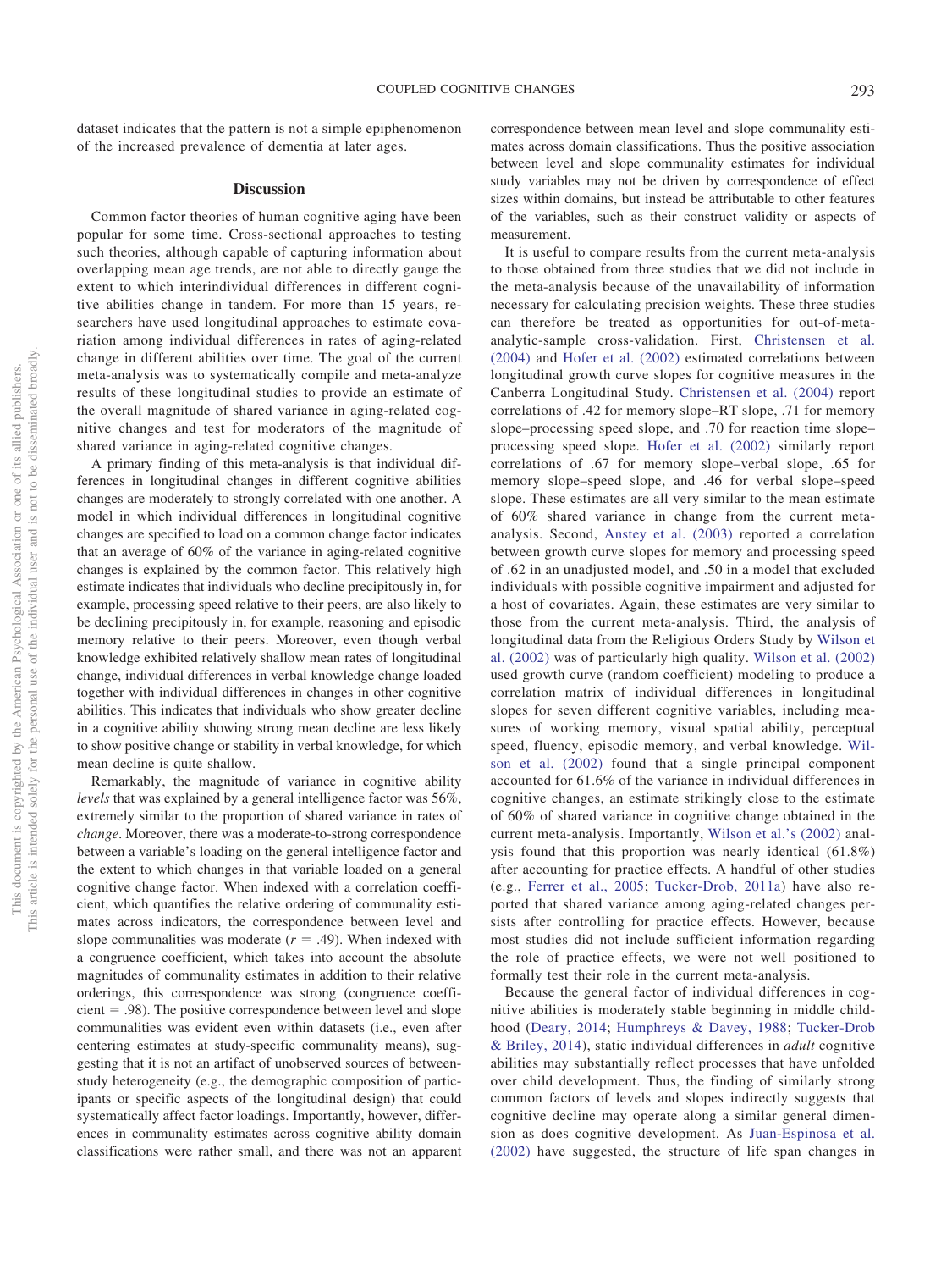cognitive abilities may be invariant in much the same way that the structure of changes in human anatomy are invariant: Just as age-related growth and shrinkage of the human bones is organized by the anatomical structure of the human skeleton, individual differences in human cognitive abilities may have an inherent structure along which growth and decline naturally occur (see also [Baltes, Lindenberger, & Staudinger, 2006;](#page-22-2) [Rein](#page-25-24)[ert, 1970;](#page-25-24) [Schaie, 1962;](#page-25-18) [Tetens, 1777;](#page-25-19) [Werner, 1948\)](#page-26-4). Consistent with this proposal, [Rhemtulla and Tucker-Drob \(2011\)](#page-25-35) reported evidence for a general factor of longitudinal changes across cognitive, psychomotor, and preacademic domains in more than 8,000 children followed between ages 3 and 7 years. Moreover, [Tucker-Drob \(2009\)](#page-25-16) reported consistent evidence for a general intelligence factor across the age range from 4 to 101 years. [Gignac \(2014\)](#page-23-30) reported similar results across the age range from 2.5 to 90 years. [Cheung, Harden, and Tucker-Drob](#page-23-31) [\(2016\)](#page-23-31) found consistent evidence for a general intelligence factor across the range from 0 to 6 years. Moreover, [Cheung et](#page-23-31) [al. \(2016\)](#page-23-31) found that the general intelligence factor, but not the domain-specific factors, became increasingly heritable with age, suggesting that a "generalist" genetic architecture [\(Kovas](#page-24-26) [& Plomin, 2006\)](#page-24-26) may undergird substantial portions of individual differences in child cognitive development.

The present findings add an important qualification to twocomponent theories of adult intellectual development [\(Kühn &](#page-24-27) [Lindenberger, 2016;](#page-24-27) [Lindenberger, 2001;](#page-24-28) [Tetens, 1777\)](#page-25-19), such as the Cattell-Horn theory of fluid and crystallized intelligence (Gf/Gc theory; [Cattell, 1971;](#page-23-32) [Horn, 1989\)](#page-24-29) or the mechanics versus pragmatics theory of cognition [\(Baltes, 1987\)](#page-22-5). These theories build on the observation that cognitive abilities diverge in their associations with age, presumably reflecting differences in the relative importance of biological and cultural influences. In this metaanalysis, we replicated the well-known pattern of flat or shallow mean declines in verbal knowledge and steep mean declines in fluid/mechanic abilities, such as processing speed, episodic memory, and reasoning. Despite these pronounced differences in patterns of mean decline, all seven cognitive abilities, including verbal knowledge, showed strong and rather uniform loadings on a common factor of change. Indeed, we did not find any indication that the mean change in an outcome was related to the extent to which individual differences in change in that outcome were shared with other outcomes. What this means is that individuals who *decline less* in abilities such as perceptual speed or reasoning are likely to *improve more* on verbal knowledge relative to others. In other words, in spite of relatively stark differences between mechanic and pragmatic abilities in their patterns of mean agingrelated declines, individual differences in longitudinal changes in mechanic and pragmatic abilities were moderately coupled. Methodologically, this finding adds weight to the assertion that crosssectional methods, which are dominated by the contribution of ability differences in mean age trends, do not adequately reflect the implications of models involving covariance of change [\(Hofer &](#page-24-7) [Sliwinski, 2001;](#page-24-7) [Kalveram, 1965;](#page-24-9) [Lindenberger et al., 2011;](#page-24-3) [Lin](#page-24-10)[denberger & Pötter, 1998\)](#page-24-10).

The finding that older mean baseline age was associated with slope communalities is consistent with what has been termed the *dynamic dedifferentiation hypothesis.* Motivated by a general constraint theory of neurodegeneration and cognitive decline, [de Frias](#page-23-17) [et al. \(2007\),](#page-23-17) predicted this precise pattern of increasing shared variance in change with advancing adult age. In the meta-analytic dataset, the dynamic dedifferentiation pattern was appreciable. According to the linear moderation model that we fit, the mean expected slope communality at age 35 years is 42%, increasing to 72% by age 85 years. This result is consistent with the hypothesis that "an ensemble of common sources *increasingly* dominates development of intellectual abilities" [\(de Frias et al., 2007,](#page-23-17) p. 382).

In contrast, we did not find evidence supporting the *static dedifferentiation hypothesis*, which predicts that a global sources of change should give rise increasing shared variance among ability levels with advancing adult age (cf. [Hofer & Sliwinski,](#page-24-7) [2001;](#page-24-7) [Tucker-Drob, 2009\)](#page-25-16). In other words, neither mean age at baseline nor age at level was associated with level communalities. Increasing correlations among static individual differences with age are predicted to arise when the shared variance in change is larger than the shared variance in levels. Here we find that these proportions are nearly identical. This may explain why it appears that the covariance structure of individual differences is stationary, or homeostatic, over much of adult age. However, particularly in light of the positive evidence for dynamic dedifferentiation, it is possible that had more samples with large proportions of older individuals been included, a static dedifferentiation pattern would have emerged.

One necessary limitation of the meta-analytic dataset is that different studies employed different modalities of measuring the constructs and of modeling change over time. Some studies employed growth curve models whereas other studies employed latent difference score models. Those employing growth curve models differed from one another in their coding of time (e.g., whether change was assumed to occur as a function of age at measurement or time since baseline measurement), and in whether they included nonlinear (e.g., quadratic) components of change in addition to linear components. We tested for differences in effect sizes across age- versus time-based approaches as potential moderators. However, it would have been particularly informative had the original studies analyzed data using a standardized set of modeling strategies. Similarly, studies differed in both the specific assessments used and in the cognitive abilities measured. To address this, we restricted the meta-analytic dataset to only those effects that represented associations across (and not within) cognitive ability domains. According to [Spearman's \(1927\)](#page-25-36) theorem of "indifference of the indicator," as long as a sufficiently diverse array of cognitive measures is used [\(Little, Lindenberger, & Nes](#page-24-30)[selroade, 1999\)](#page-24-30), the same latent factor may be triangulated on across different sets of measures. This theorem has been validated empirically [\(Johnson, Bouchard, Krueger, McGue, & Gottesman,](#page-24-31) [2004\)](#page-24-31).

It is important to reiterate our statement from earlier in this article that the finding that a single common factor accounts for upward of half of the variance in individual differences in agerelated changes in different cognitive abilities indicates that a large proportion of variation in cognitive aging can be organized by a single cognitive dimension, but does not imply that a single social, genetic, or neurobiological cause of cognitive aging is likely. [Ghisletta et al. \(2012\)](#page-23-3) wrote:

While we presented strong evidence that the dimensionality of cognitive aging is low, we cannot, based on the present behavioral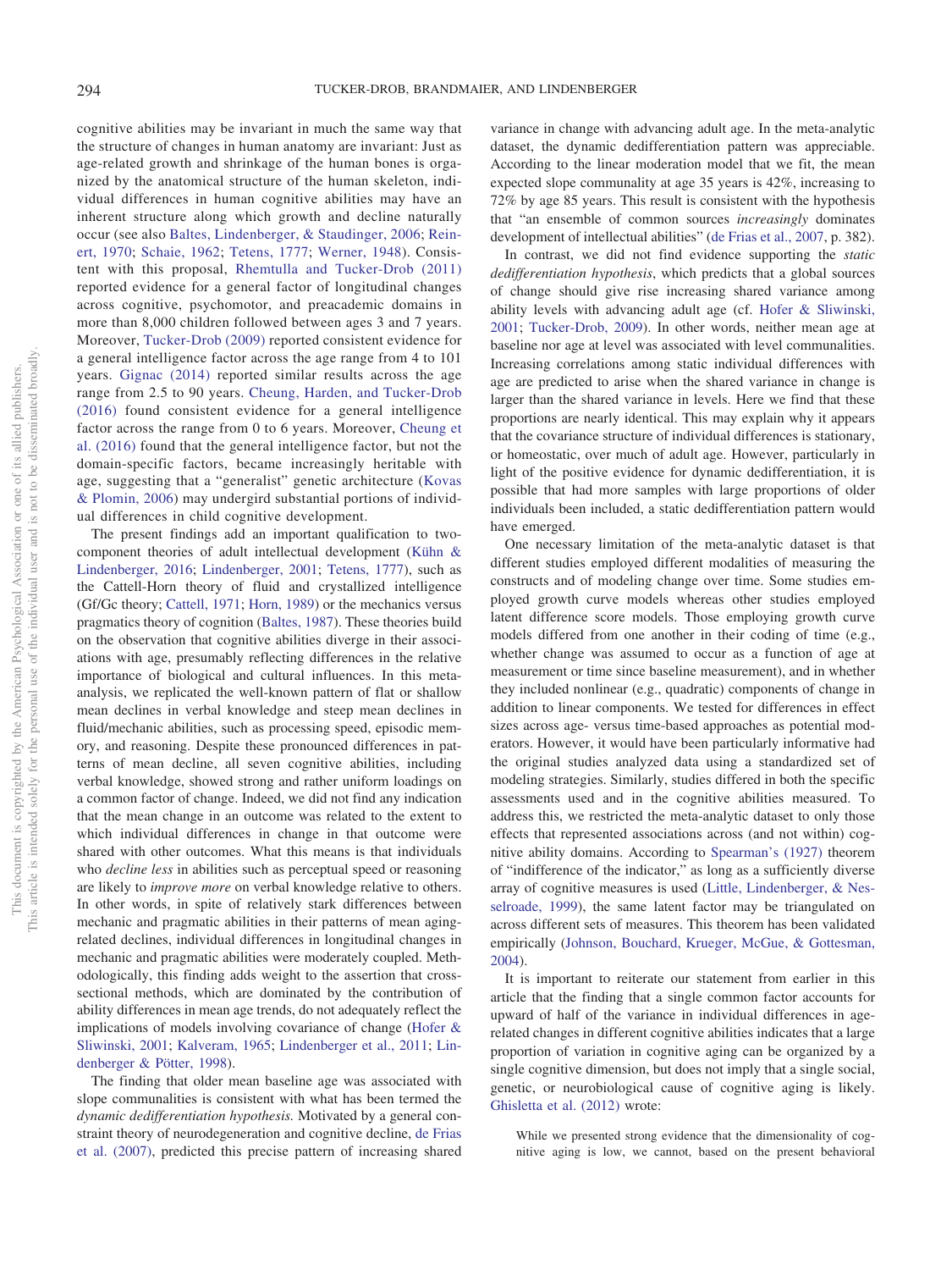evidence, draw strong conclusions about the number and nature of the underlying driving factors. (p. 267)

#### [Tucker-Drob, Reynolds, et al. \(2014\)](#page-25-33) similarly wrote:

[O]ur finding that a global dimension can account for large proportions of variation in aging-related cognitive changes in older adulthood indicates that late-life cognitive aging is manifest in a largely global pattern of change across multiple variables, but does not indicate that a single cause is responsible for global changes. It is very possible, if not likely, that many thousands of genetic and environmental causes of cognitive aging exist. What the current findings indicate is that... these many causes tend to operate at very broad levels to affect many forms of cognition. (p. 164)

Indeed, for the cross-domain coupling among aging-related cognitive changes documented here to represent a meaningful property of the cognitive aging process, rather than a simple epiphenomenon of a less interesting mechanism, we would expect the finding to persist after controlling for key socioeconomic and medical variables that are known to be associated with cognitive abilities. One important potential confound that we considered was dementia status. Because dementia is associated with impairment across multiple cognitive abilities, it is conceivable that correlated changes across cognitive abilities are induced by mean differences in declines between demented and nondemented groups [\(Harrington et al., 2018;](#page-23-33) but see [Boyle](#page-23-34) [et al., 2013](#page-23-34) and [Sibbett, Russ, Pattie, Starr, & Deary, 2018\)](#page-25-37), but not a more general characteristic of covariation among cognitive declines within the respective groups. Our sensitivity analyses indicated that this was not the case. Even when we performed the meta-analysis on a highly restricted dataset only containing studies that excluded data from person-waves at which dementia was present, controlled for dementia status as a time-varying covariate, or provided an estimate of a low rate of dementia in the sample, the key finding of cross-domain coupling among aging-related cognitive changes persisted. In fact, inspection of results of each of these individual studies indicates that the overall pattern is present in each study. Some individual studies included a wider range of control variables beyond dementia, and continued to document evidence for a general factor of aging-related cognitive change. For instance, [Tucker-Drob \(2011b\)](#page-25-14) reported substantial coupling among aging-related changes in reasoning, processing speed, and episodic memory even after controlling for age, sex, years of educational attainment, MMSE score, and baseline performance levels. [Tucker-Drob, Briley, et al. \(2014\)](#page-25-27) similarly reported that strong evidence for a general factor of longitudinal cognitive change persisted even after controlling for a host of carefully measured demographic, physical health, and medical variables, including forced expiratory volume, walk time, grip strength, smoking status, cardiovascular disease status, hypertension status, diabetes diagnosis, along with early life IQ, educational attainment, sex, age, and time lag. [Lindenberger and Ghisletta \(2009\)](#page-24-13) reported that after controlling for age, time to death, and dementia risk, a general factor of change went from accounting for 60% of the variance to 65% of the variance in cognitive changes. Overall then, the evidence is very consistent with the conclusion that the factor structure of cognitive aging is more than an epiphenomenon of a small and obvious set of simple confounding variables. Rather, a common factor of cognitive change may be a more fundamental description of the cognitive aging process.

Even accepting the conclusion that coupled aging-related cognitive changes represent a meaningful property of the cognitive aging process, the question remains as to whether the common factor of aging identified in the current meta-analysis represents a coherent entity that is directly affected by biological and contextual etiological factors for cognitive aging and affects changes in individual cognitive domains. An equally logical possibility is that the common factor of change represents an emergent property of dynamical systems processes that occur more directly between etiological factors and ability domains. In the Introduction to this article, we refrained from taking a position on this issue. Complex systems approaches, such as graph-theoretic network models, for representing interrelations among individual differences in aging-related changes may be able to faithfully, or perhaps even more accurately, present the patterns of change interrelations that were captured by the factor analytic approach taken here (cf. [van der Maas et](#page-26-3) [al., 2006\)](#page-26-3). When summarizing general patterns in complex networks, global metrics may be used [\(Borsboom, Cramer,](#page-23-35) [Schmittmann, Epskamp, & Waldorp, 2011\)](#page-23-35). In this sense, common factors and global network metrics capture general patterns of covariance in the data, while eliding nuance. We believe that both approaches are useful, albeit imperfect, insofar as they convey the most salient and robust patterns present in the data.

In summary, we found that more than half of the variance in cognitive changes is shared across cognitive abilities. Specifically, the meta-analytic estimate of average change communality was 60%, which is very similar to the estimate of 56% for shared variance in levels. Moreover, we found that shared variance in changes increased with age, from approximately 40% at age 35 years to approximately 70% at age 85 years. These patterns persisted at full strength in a sensitivity analysis based on studies that carefully controlled for dementia. These results together provide strong evidence for a general factor of cognitive aging that strengthens with advancing adult age.

#### **References**

References marked with an asterisk indicate studies included in the meta-analysis.

- <span id="page-22-0"></span>Anstey, K. J., Hofer, S. M., & Luszcz, M. A. (2003). A latent growth curve analysis of late-life sensory and cognitive function over 8 years: Evidence for specific and common factors underlying change. *Psychology and Aging, 18,* 714 –726. <http://dx.doi.org/10.1037/0882-7974.18.4.714>
- <span id="page-22-4"></span>Asparouhov, T. (2008). *Scaling of sampling weights for two level models in Mplus 4.2*. Los Angeles, CA: Muthén & Muthén.
- <span id="page-22-5"></span>Baltes, P. B. (1987). Theoretical propositions of life-span developmental psychology: On the dynamics between growth and decline. *Developmental Psychology, 23,* 611– 626.
- <span id="page-22-1"></span>Baltes, P. B., Cornelius, S. W., Spiro, A., Nesselroade, J. R., & Willis, S. L. (1980). Integration vs. differentiation of fluid-crystallized intelligence in old age. *Developmental Psychology, 16,* 625– 635. [http://dx.doi.org/10](http://dx.doi.org/10.1037/0012-1649.16.6.625) [.1037/0012-1649.16.6.625](http://dx.doi.org/10.1037/0012-1649.16.6.625)
- <span id="page-22-2"></span>Baltes, P. B., Lindenberger, U., & Staudinger, U. M. (2006). Life-span theory in developmental psychology. In W. Damon & R. M. Lerner (Eds.), *Handbook of Child Psychology: Theoretical models of human development* (6th ed., Vol. 1, pp. 569 – 664). New York, NY: Wiley.
- <span id="page-22-3"></span>Baltes, P. B., Nesselroade, J. R., & Cornelius, S. W. (1978). Multivariate antecedents of structural change in development: A simulation of cu-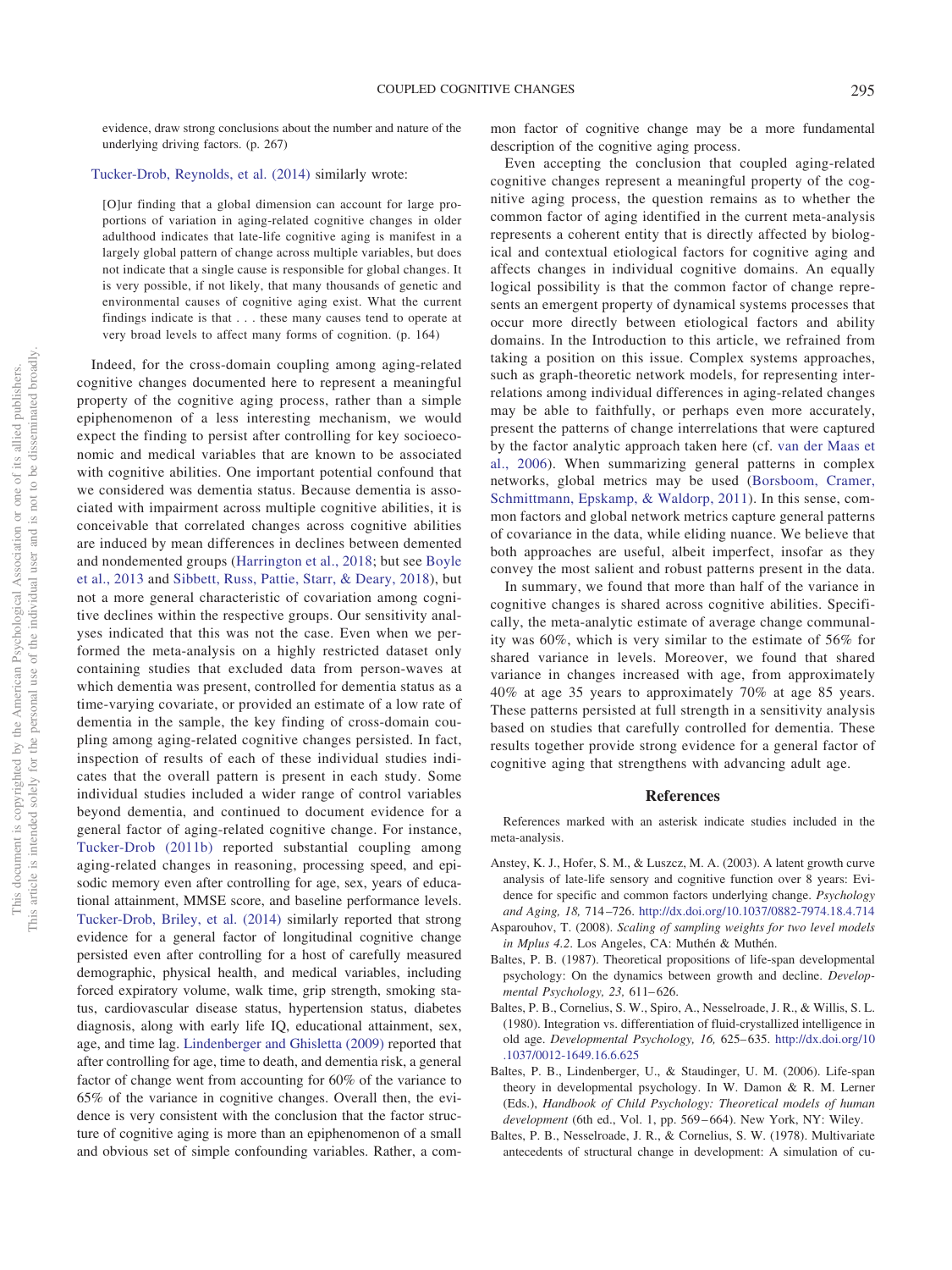mulative environmental patterns. *Multivariate Behavioral Research, 13,* 127–152. [http://dx.doi.org/10.1207/s15327906mbr1302\\_1](http://dx.doi.org/10.1207/s15327906mbr1302_1)

- <span id="page-23-5"></span>Baltes, P. B., Reese, H. W., & Nesselroade, J. R. (1977). *Life-span developmental psychology: Introduction to research methods*. Monterey, CA: Brooks.
- <span id="page-23-10"></span>Bartholomew, D. J., Deary, I. J., & Lawn, M. (2009). A new lease of life for Thomson's bonds model of intelligence. *Psychological Review, 116,* 567–579. <http://dx.doi.org/10.1037/a0016262>
- <span id="page-23-23"></span>Biesanz, J. C., Deeb-Sossa, N., Papadakis, A. A., Bollen, K. A., & Curran, P. J. (2004). The role of coding time in estimating and interpreting growth curve models. *Psychological Methods, 9,* 30 –52. [http://dx.doi](http://dx.doi.org/10.1037/1082-989X.9.1.30) [.org/10.1037/1082-989X.9.1.30](http://dx.doi.org/10.1037/1082-989X.9.1.30)
- <span id="page-23-0"></span>Birren, J. E. (1964). *The psychology of aging*. Englewood Cliffs, NJ: Prentice Hall.
- <span id="page-23-35"></span>Borsboom, D., Cramer, A. O., Schmittmann, V. D., Epskamp, S., & Waldorp, L. J. (2011). The small world of psychopathology. *PLoS ONE, 6,* e27407. <http://dx.doi.org/10.1371/journal.pone.0027407>
- <span id="page-23-34"></span>Boyle, P. A., Wilson, R. S., Yu, L., Barr, A. M., Honer, W. G., Schneider, J. A., & Bennett, D. A. (2013). Much of late life cognitive decline is not due to common neurodegenerative pathologies. *Annals of Neurology, 74,* 478 – 489. <http://dx.doi.org/10.1002/ana.23964>
- <span id="page-23-21"></span>Brandmaier, A. M., von Oertzen, T., Ghisletta, P., Hertzog, C., & Lindenberger, U. (2015). LIFESPAN: A tool for the computer-aided design of longitudinal studies. *Frontiers in Psychology, 6,* 272. [http://dx.doi.org/](http://dx.doi.org/10.3389/fpsyg.2015.00272) [10.3389/fpsyg.2015.00272](http://dx.doi.org/10.3389/fpsyg.2015.00272)
- <span id="page-23-20"></span>Brandmaier, A. M., von Oertzen, T., Ghisletta, P., Lindenberger, U., & Hertzog, C. (2018). Precision, reliability, and effect size of slope variance in latent growth curve models: Implications for statistical power analysis. *Frontiers in Psychology, 9,* 294. [http://dx.doi.org/10.3389/](http://dx.doi.org/10.3389/fpsyg.2018.00294) [fpsyg.2018.00294](http://dx.doi.org/10.3389/fpsyg.2018.00294)
- <span id="page-23-22"></span>Brandmaier, A. M., Wenger, E., Bodammer, N. C., Kühn, S., Raz, N., & Lindenberger, U. (2018). Assessing reliability in neuroimaging research through intra-class effect decomposition (ICED). *eLife, 7,* e35718. [http://](http://dx.doi.org/10.7554/eLife.35718) [dx.doi.org/10.7554/eLife.35718](http://dx.doi.org/10.7554/eLife.35718)
- <span id="page-23-7"></span>Carroll, J. B. (1989). Factor analysis since Spearman: Where do we stand? What do we know? In R. Kanfer, P. L. Ackerman, & R. Cudeck (Eds.), *Abilities, motivation, and methodology: The Minnesota Symposium on Learning and Individual Differences* (Vol. 10, pp. 43–70). London, UK: Routledge.
- <span id="page-23-9"></span>Carroll, J. B. (1993). *Human cognitive abilities: A survey of factor-analytic studies*. United Kingdom: Cambridge University Press. [http://dx.doi.org/](http://dx.doi.org/10.1017/CBO9780511571312) [10.1017/CBO9780511571312](http://dx.doi.org/10.1017/CBO9780511571312)
- <span id="page-23-32"></span>Cattell, R. B. (1971). *Abilities: Their structure, growth, and action*. Boston, MA: Houghton Mifflin.
- <span id="page-23-31"></span>Cheung, A. K, Harden, K. P., & Tucker-Drob, E. M. (2016). Multivariate behavioral genetic analysis of parenting in early childhood. *Parenting: Science and Practice, 16,* 257–283.
- <span id="page-23-19"></span>Cheung, M. W. L. (2015). *Meta-analysis: A structural equation modeling approach*. Chichester, UK: Wiley. [http://dx.doi.org/10.1002/](http://dx.doi.org/10.1002/9781118957813) [9781118957813](http://dx.doi.org/10.1002/9781118957813)
- <span id="page-23-28"></span>Christensen, H., Mackinnon, A., Jorm, A. F., Korten, A., Jacomb, P., Hofer, S. M., & Henderson, S. (2004). The Canberra Longitudinal Study: Design, aims, methodology, outcomes and recent empirical investigations. Aging, Neuropsychology and Cognition, 11, 169-195. <http://dx.doi.org/10.1080/13825580490511053>
- <span id="page-23-27"></span>Cohen, J., Cohen, P., West, S. G., & Aiken, L. S. (2003). *Applied multiple correlation/regression analysis for the behavioral sciences*. London, UK: Taylor & Francis.
- <span id="page-23-16"></span>Cox, S. R., Ritchie, S. J., Tucker-Drob, E. M., Liewald, D. C., Hagenaars, S. P., Davies, G.,... Deary, I. J. (2016). Ageing and brain white matter structure in 3,513 U.K. Biobank participants. *Nature Communications, 7,* 13629. <http://dx.doi.org/10.1038/ncomms13629>
- <span id="page-23-1"></span>Craik, F. I. M. (1983). On the transfer of information from temporary to permanent memory. *Philosophical Transactions of the Royal Society of*

*London Series B, Biological Sciences, 302,* 341–359. [http://dx.doi.org/](http://dx.doi.org/10.1098/rstb.1983.0059) [10.1098/rstb.1983.0059](http://dx.doi.org/10.1098/rstb.1983.0059)

- <span id="page-23-18"></span>Cronbach, L. J., & Furby, L. (1970). How we should measure "change": Or should we? *Psychological Bulletin, 74,* 68 – 80. [http://dx.doi.org/10](http://dx.doi.org/10.1037/h0029382) [.1037/h0029382](http://dx.doi.org/10.1037/h0029382)
- <span id="page-23-13"></span>Cronbach, L. J., & Meehl, P. E. (1955). Construct validity in psychological tests. *Psychological Bulletin, 52,* 281–302. [http://dx.doi.org/10.1037/](http://dx.doi.org/10.1037/h0040957) [h0040957](http://dx.doi.org/10.1037/h0040957)
- <span id="page-23-8"></span>Deary, I. J. (2000). *Looking down on human intelligence: From psychometrics to the brain* (Vol. 34). New York, NY: Oxford University Press. <http://dx.doi.org/10.1093/acprof:oso/9780198524175.001.0001>
- <span id="page-23-4"></span>Deary, I. J. (2014). The stability of intelligence from childhood to old age. *Current Directions in Psychological Science, 23,* 239 –245. [http://dx.doi](http://dx.doi.org/10.1177/0963721414536905) [.org/10.1177/0963721414536905](http://dx.doi.org/10.1177/0963721414536905)
- <span id="page-23-2"></span>Deary, I. J., Cox, S. R., & Ritchie, S. J. (2016). Getting Spearman off the skyhook: One more in a century (since Thomson, 1916) of attempts to vanquish *g. Psychological Inquiry, 27,* 192–199. [http://dx.doi.org/10](http://dx.doi.org/10.1080/1047840X.2016.1186525) [.1080/1047840X.2016.1186525](http://dx.doi.org/10.1080/1047840X.2016.1186525)
- <span id="page-23-6"></span>Deater-Deckard, K., & Mayr, U. (2005). Cognitive change in aging: Identifying gene-environment correlation and nonshared environment mechanisms. *The Journals of Gerontology Series B, Psychological Sciences and Social Sciences, 60,* 24 –31. [http://dx.doi.org/10.1093/geronb/](http://dx.doi.org/10.1093/geronb/60.Special_Issue_1.24) [60.Special\\_Issue\\_1.24](http://dx.doi.org/10.1093/geronb/60.Special_Issue_1.24)
- <span id="page-23-17"></span>de Frias, C. M., Lövdén, M., Lindenberger, U., & Nilsson, L. G. (2007). Revisiting the dedifferentiation hypothesis with longitudinal multicohort data. *Intelligence, 35,* 381–392. [http://dx.doi.org/10.1016/j.intell](http://dx.doi.org/10.1016/j.intell.2006.07.011) [.2006.07.011](http://dx.doi.org/10.1016/j.intell.2006.07.011)
- <span id="page-23-11"></span>Dickens, W. T. (2007). What is g? Retrieved May 1, 2017, from [https://](https://www.brookings.edu/wp-content/uploads/2016/06/20070503.pdf) [www.brookings.edu/wp-content/uploads/2016/06/20070503.pdf](https://www.brookings.edu/wp-content/uploads/2016/06/20070503.pdf)
- <span id="page-23-24"></span>- Ferrer, E., Salthouse, T. A., McArdle, J. J., Stewart, W. F., & Schwartz, B. S. (2005). Multivariate modeling of age and retest in longitudinal studies of cognitive abilities. *Psychology and Aging, 20, 412-422*. <http://dx.doi.org/10.1037/0882-7974.20.3.412>
- <span id="page-23-3"></span>- Ghisletta, P., Rabbitt, P., Lunn, M., & Lindenberger, U. (2012). Two thirds of the age-based changes in fluid and crystallized intelligence, perceptual speed, and memory in adulthood are shared. *Intelligence, 40,* 260 –268. <http://dx.doi.org/10.1016/j.intell.2012.02.008>
- <span id="page-23-30"></span>Gignac, G. E. (2014). Dynamic mutualism versus g factor theory: An empirical test. *Intelligence, 42,* 89 –97. [http://dx.doi.org/10.1016/j.intell](http://dx.doi.org/10.1016/j.intell.2013.11.004) [.2013.11.004](http://dx.doi.org/10.1016/j.intell.2013.11.004)
- <span id="page-23-14"></span>Gignac, G. E. (2016). Residual group-level factor associations: Possibly negative implications for the mutualism theory of general intelligence. *Intelligence, 55,* 69 –78. <http://dx.doi.org/10.1016/j.intell.2016.01.007>
- <span id="page-23-12"></span>Gould, S. J. (1981). *The Mismeasure of Man*. New York, NY: W. W. Norton & Company.
- <span id="page-23-33"></span>Harrington, K. D., Schembri, A., Lim, Y. Y., Dang, C., Ames, D., Hassenstab, J., . . . the AIBL Research Group. (2018). Estimates of agerelated memory decline are inflated by unrecognized Alzheimer's disease. *Neurobiology of Aging, 70,* 170 –179. [http://dx.doi.org/10.1016/j](http://dx.doi.org/10.1016/j.neurobiolaging.2018.06.005) [.neurobiolaging.2018.06.005](http://dx.doi.org/10.1016/j.neurobiolaging.2018.06.005)
- <span id="page-23-15"></span>Hertzog, C. (1985). An individual differences perspective. Implications for cognitive research in gerontology. *Research on Aging, 7,* 7– 45. [http://](http://dx.doi.org/10.1177/0164027585007001002) [dx.doi.org/10.1177/0164027585007001002](http://dx.doi.org/10.1177/0164027585007001002)
- <span id="page-23-25"></span>- Hertzog, C., Dixon, R. A., Hultsch, D. F., & MacDonald, S. W. (2003). Latent change models of adult cognition: Are changes in processing speed and working memory associated with changes in episodic memory? *Psychology and Aging, 18,* 755–769. [http://dx.doi.org/10.1037/](http://dx.doi.org/10.1037/0882-7974.18.4.755) [0882-7974.18.4.755](http://dx.doi.org/10.1037/0882-7974.18.4.755)
- <span id="page-23-26"></span>Hertzog, C., Lindenberger, U., Ghisletta, P., & von Oertzen, T. (2006). On the power of multivariate latent growth curve models to detect correlated change. *Psychological Methods, 11,* 244 –252. [http://dx.doi.org/10.1037/](http://dx.doi.org/10.1037/1082-989X.11.3.244) [1082-989X.11.3.244](http://dx.doi.org/10.1037/1082-989X.11.3.244)
- <span id="page-23-29"></span>Hofer, S. M., Christensen, H., Mackinnon, A. J., Korten, A. E., Jorm, A. F., Henderson, A. S., & Easteal, S. (2002). Change in cognitive functioning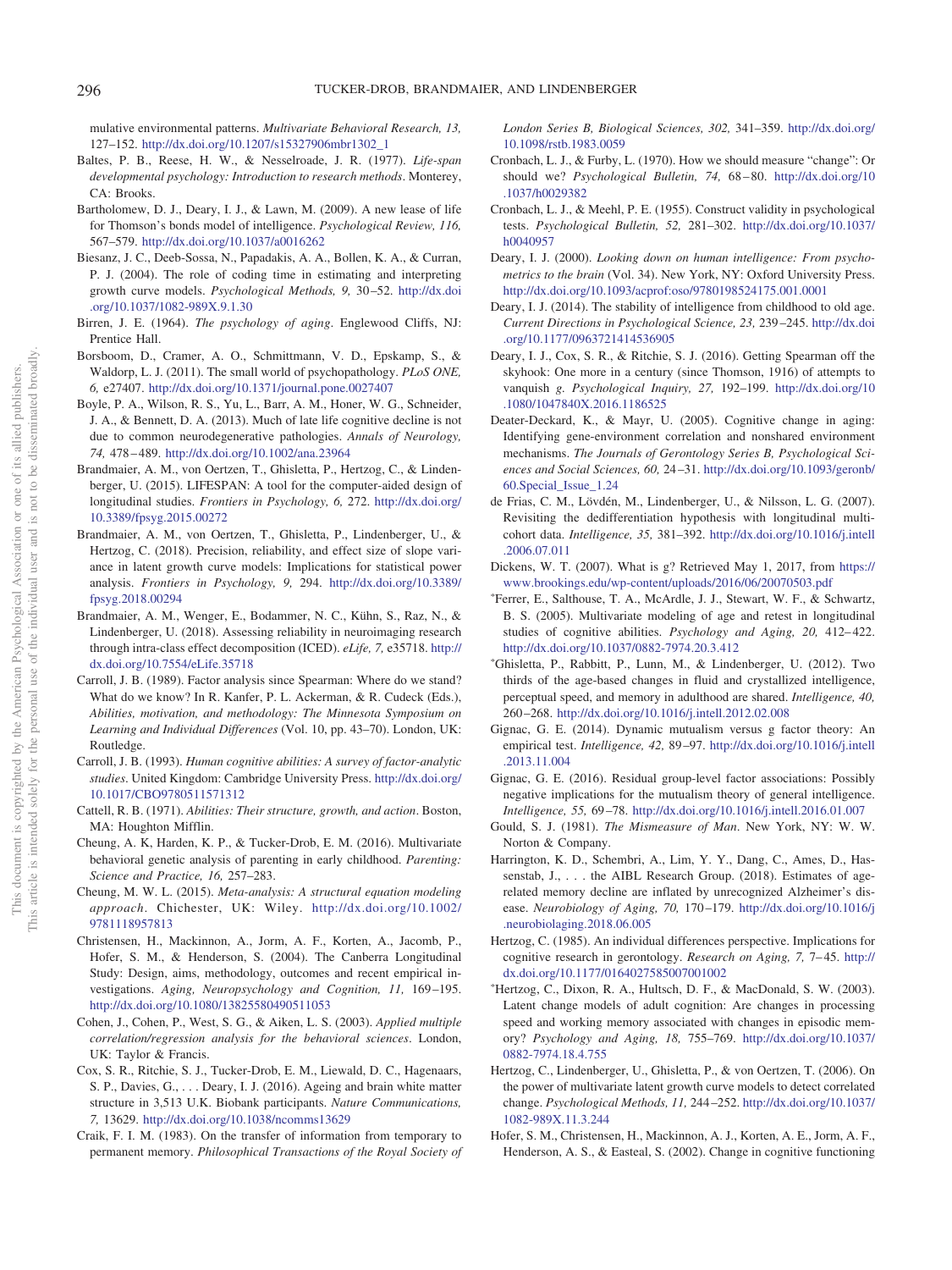associated with apoE genotype in a community sample of older adults. *Psychology and Aging, 17,* 194 –208. [http://dx.doi.org/10.1037/0882-](http://dx.doi.org/10.1037/0882-7974.17.2.194) [7974.17.2.194](http://dx.doi.org/10.1037/0882-7974.17.2.194)

- <span id="page-24-11"></span>Hofer, S. M., Flaherty, B. P., & Hoffman, L. (2006). Cross-sectional analysis of time-dependent data: Mean-induced association in ageheterogeneous samples and an alternative method based on sequential narrow age-cohort samples. *Multivariate Behavioral Research, 41,* 165– 187. [http://dx.doi.org/10.1207/s15327906mbr4102\\_4](http://dx.doi.org/10.1207/s15327906mbr4102_4)
- <span id="page-24-7"></span>Hofer, S. M., & Sliwinski, M. J. (2001). Understanding ageing: An evaluation of research designs for assessing the interdependence of ageingrelated changes. *Gerontology, 47,* 341–352. [http://dx.doi.org/10.1159/](http://dx.doi.org/10.1159/000052825) [000052825](http://dx.doi.org/10.1159/000052825)
- <span id="page-24-8"></span>Horn, J. L. (1970). Organization of data on life-span development of human abilities. In L. R. Goulet & P. B. Baltes (Eds.), *Life-span developmental psychology: Research and theory* (pp. 423– 466). New York, NY: Academic Press. [http://dx.doi.org/10.1016/B978-0-12-](http://dx.doi.org/10.1016/B978-0-12-293850-4.50022-4) [293850-4.50022-4](http://dx.doi.org/10.1016/B978-0-12-293850-4.50022-4)
- <span id="page-24-29"></span>Horn, J. L. (1989). Models of intelligence. In R. L. Linn (Ed.), *Intelligence: Measurement, theory, and public policy* (pp. 29 –73). Urbana: University of Illinois Press.
- <span id="page-24-14"></span>Humphreys, L. G., & Davey, T. C. (1988). Continuity in intellectual growth from 12 months to 9 years. *Intelligence, 12,* 183–197. [http://dx](http://dx.doi.org/10.1016/0160-2896%2888%2990015-3) [.doi.org/10.1016/0160-2896\(88\)90015-3](http://dx.doi.org/10.1016/0160-2896%2888%2990015-3)
- <span id="page-24-31"></span>Johnson, W., Bouchard, T. J., Jr., Krueger, R. F., McGue, M., & Gottesman, I. I. (2004). Just one g: Consistent results from three test batteries. *Intelligence, 32,* 95–107. [http://dx.doi.org/10.1016/S0160-2896\(03\)](http://dx.doi.org/10.1016/S0160-2896%2803%2900062-X) [00062-X](http://dx.doi.org/10.1016/S0160-2896%2803%2900062-X)
- <span id="page-24-18"></span>Juan-Espinosa, M., Garcia, L. F., Escorial, S., Rebollo, I., Colom, R., & Abad, F. J. (2002). Age dedifferentiation hypothesis: Evidence from the WAIS III. *Intelligence, 30,* 395– 408. [http://dx.doi.org/10.1016/S0160-](http://dx.doi.org/10.1016/S0160-2896%2802%2900092-2) [2896\(02\)00092-2](http://dx.doi.org/10.1016/S0160-2896%2802%2900092-2)
- <span id="page-24-9"></span>Kalveram, K. T. (1965). Die Veränderung von Faktorenstrukturen durch "simultane Überlagerung" [Alterations in factorial structure through "simultaneous interference"]. *Archiv für die gesamte Psychologie, 117,* 296 –305.
- <span id="page-24-15"></span>Kievit, R. A., Brandmaier, A. M., Ziegler, G., van Harmelen, A.-L., de Mooij, S. M. M., Moutoussis, M.,... Dolan, R. J. (2018). Developmental cognitive neuroscience using latent change score models: A tutorial and applications. *Developmental Cognitive Neuroscience, 33,* 99 –117. <http://dx.doi.org/10.1016/j.dcn.2017.11.007>
- <span id="page-24-20"></span>Kievit, R. A., Lindenberger, U., Goodyer, I. M., Jones, P. B., Fonagy, P., Bullmore, E. T., . . . the Neuroscience in Psychiatry Network. (2017). Mutualistic coupling between vocabulary and reasoning supports cognitive development during late adolescence and early adulthood. *Psychological Science, 28,* 1419 –1431. [http://dx.doi.org/10.1177/](http://dx.doi.org/10.1177/0956797617710785) [0956797617710785](http://dx.doi.org/10.1177/0956797617710785)
- <span id="page-24-16"></span>Kovacs, K., & Conway, A. R. (2016). Process overlap theory: A unified account of the general factor of intelligence. *Psychological Inquiry, 27,* 151–177. <http://dx.doi.org/10.1080/1047840X.2016.1153946>
- <span id="page-24-26"></span>Kovas, Y., & Plomin, R. (2006). Generalist genes: Implications for the cognitive sciences. *Trends in Cognitive Sciences, 10,* 198 –203. [http://](http://dx.doi.org/10.1016/j.tics.2006.03.001) [dx.doi.org/10.1016/j.tics.2006.03.001](http://dx.doi.org/10.1016/j.tics.2006.03.001)
- <span id="page-24-27"></span>Kühn, S., & Lindenberger, U. (2016). Research on human plasticity in adulthood: A lifespan agenda. In K. W. Schaie & S. L. Willis (Eds.), *Handbook of the psychology of aging* (8th ed., pp. 105–123). San Diego, CA: Elsevier.
- <span id="page-24-23"></span>- Lemke, U., & Zimprich, D. (2005). Longitudinal changes in memory performance and processing speed in old age. *Aging, Neuropsychology and Cognition, 12,* 57–77. [http://dx.doi.org/10.1080/138255805](http://dx.doi.org/10.1080/13825580590925116) [90925116](http://dx.doi.org/10.1080/13825580590925116)
- <span id="page-24-28"></span>Lindenberger, U. (2001). Lifespan theories of cognitive development. In N. J. Smelser & P. B. Baltes (Eds.), *International encyclopedia of the social and behavioral sciences* (pp. 8848 – 8854). Oxford, UK: Elsevier Science.
- <span id="page-24-13"></span>- Lindenberger, U., & Ghisletta, P. (2009). Cognitive and sensory declines in old age: Gauging the evidence for a common cause. *Psychology and Aging, 24,* 1–16. <http://dx.doi.org/10.1037/a0014986>
- <span id="page-24-5"></span>Lindenberger, U., Li, S.-C., & Bäckman, L. (2006). Delineating brainbehavior mappings across the lifespan: Substantive and methodological advances in developmental neuroscience. *Neuroscience and Biobehavioral Reviews, 30,* 713–717. [http://dx.doi.org/10.1016/j.neubiorev.2006](http://dx.doi.org/10.1016/j.neubiorev.2006.06.006) [.06.006](http://dx.doi.org/10.1016/j.neubiorev.2006.06.006)
- <span id="page-24-6"></span>Lindenberger, U., Mayr, U., & Kliegl, R. (1993). Speed and intelligence in old age. *Psychology and Aging, 8,* 207–220. [http://dx.doi.org/10.1037/](http://dx.doi.org/10.1037/0882-7974.8.2.207) [0882-7974.8.2.207](http://dx.doi.org/10.1037/0882-7974.8.2.207)
- <span id="page-24-10"></span>Lindenberger, U., & Pötter, U. (1998). The complex nature of unique and shared effects in hierarchical linear regression: Implications for developmental psychology. *Psychological Methods, 3,* 218 –230. [http://dx.doi](http://dx.doi.org/10.1037/1082-989X.3.2.218) [.org/10.1037/1082-989X.3.2.218](http://dx.doi.org/10.1037/1082-989X.3.2.218)
- <span id="page-24-0"></span>Lindenberger, U., Singer, T., & Baltes, P. B. (2002). Longitudinal selectivity in aging populations: Separating mortality-associated versus experimental components in the Berlin Aging Study (BASE). *The Journals of Gerontology Series B, Psychological Sciences and Social Sciences, 57,* 474 – 482. <http://dx.doi.org/10.1093/geronb/57.6.P474>
- <span id="page-24-3"></span>Lindenberger, U., von Oertzen, T., Ghisletta, P., & Hertzog, C. (2011). Cross-sectional age variance extraction: What's change got to do with it? *Psychology and Aging, 26,* 34 – 47. <http://dx.doi.org/10.1037/a0020525>
- <span id="page-24-30"></span>Little, T. D., Lindenberger, U., & Nesselroade, J. R. (1999). On selecting indicators for multivariate measurement and modeling with latent variables: When "good" indicators are bad and "bad" indicators are good. *Psychological Methods, 4,* 192–211. [http://dx.doi.org/10.1037/1082-](http://dx.doi.org/10.1037/1082-989X.4.2.192) [989X.4.2.192](http://dx.doi.org/10.1037/1082-989X.4.2.192)
- <span id="page-24-25"></span>Lorenzo-Seva, U., & ten Berge, J. M. F. (2006). Tucker's congruence coefficient as a meaningful index of factor similarity. *Methodology, 2,* 57– 64. [http://dx.doi.org/10.1027/1614 –2241.2.2.57](http://dx.doi.org/10.1027/1614-2241.2.2.57)
- <span id="page-24-1"></span>Lövdén, M., Ghisletta, P., & Lindenberger, U. (2004). Cognition in the Berlin Aging Study (BASE): The first 10 years. *Aging, Neuropsychology and Cognition, 11,* 104 –133. [http://dx.doi.org/10.1080/138255](http://dx.doi.org/10.1080/13825580490510982) [80490510982](http://dx.doi.org/10.1080/13825580490510982)
- <span id="page-24-12"></span>Maxwell, S. E., & Cole, D. A. (2007). Bias in cross-sectional analyses of longitudinal mediation. *Psychological Methods, 12,* 23– 44. [http://dx.doi](http://dx.doi.org/10.1037/1082-989X.12.1.23) [.org/10.1037/1082-989X.12.1.23](http://dx.doi.org/10.1037/1082-989X.12.1.23)
- <span id="page-24-21"></span>McArdle, I. J., & Nesselroade, J. R. (1994). Using multivariate data to structure developmental change. In S. H. Cohen & H. W. Reese (Eds.), *Life-span developmental psychology: Methodological contributions* (pp. 223–267). Hillsdale, NJ: Erlbaum.
- <span id="page-24-22"></span>McArdle, J. J. (1988). Dynamic but structural equation modeling of repeated measures data. In J. R. Nesselroade & R. B. Cattell (Eds.), *The handbook of multivariate experimental psychology* (Vol. 2, pp. 561– 614). New York, NY: Plenum Press. [http://dx.doi.org/10.1007/978-1-](http://dx.doi.org/10.1007/978-1-4613-0893-5_17) [4613-0893-5\\_17](http://dx.doi.org/10.1007/978-1-4613-0893-5_17)
- <span id="page-24-2"></span>McArdle, J. J., Ferrer-Caja, E., Hamagami, F., & Woodcock, R. W. (2002). Comparative longitudinal structural analyses of the growth and decline of multiple intellectual abilities over the life span. *Developmental Psychology, 38,* 115–142. <http://dx.doi.org/10.1037/0012-1649.38.1.115>
- <span id="page-24-19"></span>McArdle, J. J., & Nesselroade, J. R. (2003). *Handbook of psychology: Vol. 3*. *Growth curve analysis in contemporary psychological research* (pp. 44 – 480). Chichester, UK: Wiley. [http://dx.doi.org/10.1002/0471264385](http://dx.doi.org/10.1002/0471264385.wei0218) [.wei0218](http://dx.doi.org/10.1002/0471264385.wei0218)
- <span id="page-24-24"></span>Muthén, L. K., & Muthén, B. O. (1998 –2017). *Mplus user's guide* (8th ed.). Los Angeles, CA: Author.
- <span id="page-24-17"></span>Panizzon, M. S., Vuoksimaa, E., Spoon, K. M., Jacobson, K. C., Lyons, M. J., Franz, C. E.,... Kremen, W. S. (2014). Genetic and environmental influences of general cognitive ability: Is *g* a valid latent construct? *Intelligence, 43,* 65–76. [http://dx.doi.org/10.1016/j.intell.2014.01](http://dx.doi.org/10.1016/j.intell.2014.01.008) [.008](http://dx.doi.org/10.1016/j.intell.2014.01.008)
- <span id="page-24-4"></span>Rabbitt, P. (1993). Does it all go together when it goes? The Nineteenth Bartlett Memorial Lecture. *The Quarterly Journal of Experimental Psy-*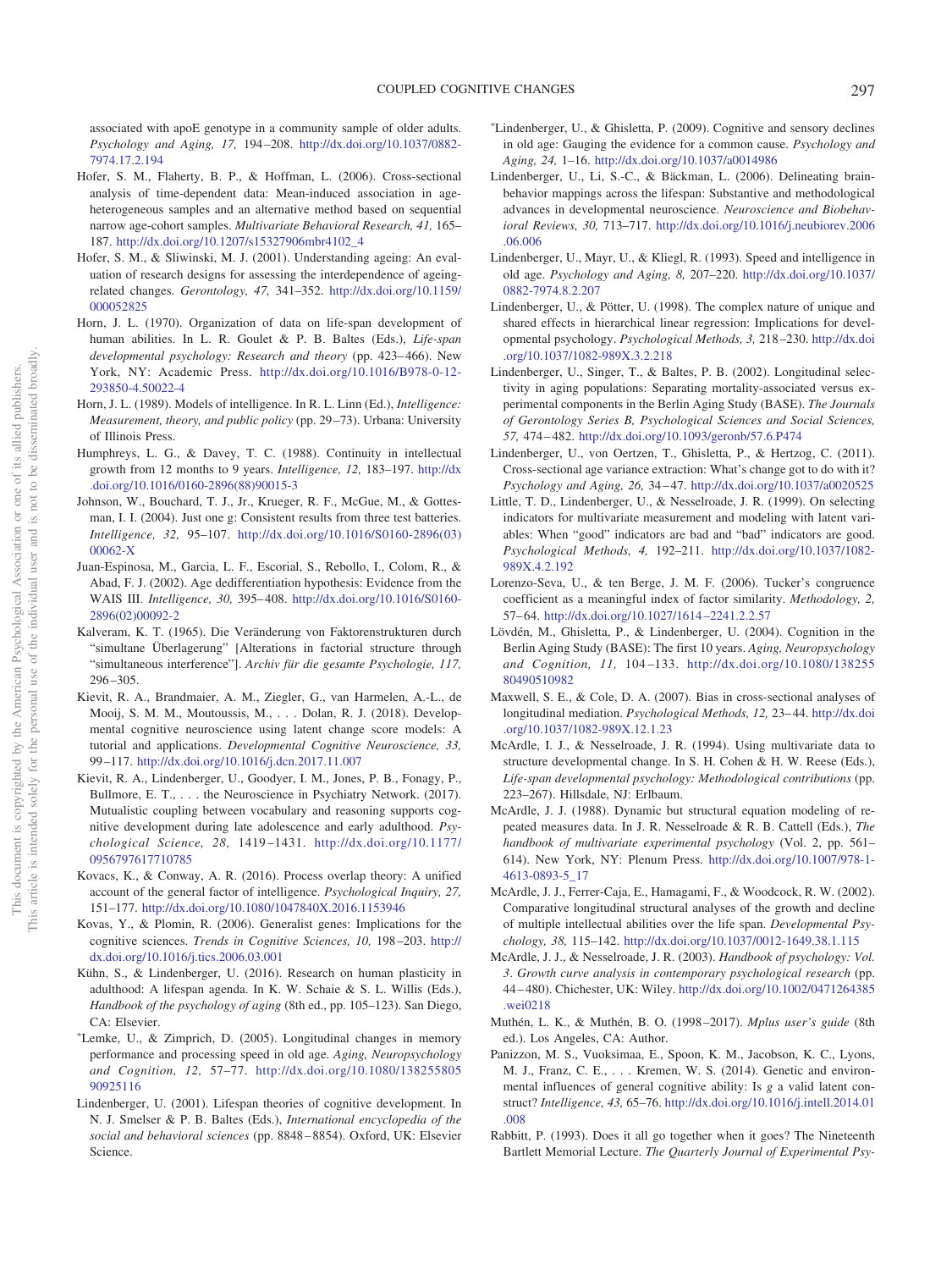*chology A: Human Experimental Psychology, 46,* 385– 434. [http://dx.doi](http://dx.doi.org/10.1080/14640749308401055) [.org/10.1080/14640749308401055](http://dx.doi.org/10.1080/14640749308401055)

- <span id="page-25-29"></span>- Rast, P., & Hofer, S. M. (2014). Longitudinal design considerations to optimize power to detect variances and covariances among rates of change: Simulation results based on actual longitudinal studies. *Psychological Methods, 19,* 133–154. <http://dx.doi.org/10.1037/a0034524>
- <span id="page-25-25"></span>Raudenbush, S. W., & Bryk, A. S. (2002). *Hierarchical linear models: Applications and data analysis methods* (Vol. 1). London, UK: Sage.
- <span id="page-25-31"></span>R Core Team. (2016). *R: A language and environment for statistical computing*. Vienna, Austria: R Foundation for Statistical Computing. Retrieved from <https://www.R-project.org/>
- <span id="page-25-24"></span>Reinert, G. (1970). Comparative factor analytic studies of intelligence throughout the human life span. In L. R. Goulet & P. B. Baltes (Eds.), *Life-span developmental psychology: Research and theory* (pp. 467– 484). New York, NY: Academic Press. [http://dx.doi.org/10.1016/B978-](http://dx.doi.org/10.1016/B978-0-12-293850-4.50023-6) [0-12-293850-4.50023-6](http://dx.doi.org/10.1016/B978-0-12-293850-4.50023-6)
- <span id="page-25-35"></span>Rhemtulla, M., & Tucker-Drob, E. M. (2011). Correlated longitudinal changes across linguistic, achievement, and psychomotor domains in early childhood: Evidence for a global dimension of development. *Developmental Science, 14,* 1245–1254. [http://dx.doi.org/10.1111/j](http://dx.doi.org/10.1111/j.1467-7687.2011.01071.x) [.1467-7687.2011.01071.x](http://dx.doi.org/10.1111/j.1467-7687.2011.01071.x)
- <span id="page-25-22"></span>Ritchie, S. J., Tucker-Drob, E. M., Cox, S. R., Corley, J., Dykiert, D., Redmond, P.,... Deary, I. J. (2016). Predictors of ageing-related decline across multiple cognitive functions. *Intelligence, 59,* 115–126. [http://dx](http://dx.doi.org/10.1016/j.intell.2016.08.007) [.doi.org/10.1016/j.intell.2016.08.007](http://dx.doi.org/10.1016/j.intell.2016.08.007)
- <span id="page-25-12"></span>- Ritchie, S. J., Tucker-Drob, E. M., Starr, J. M., & Deary, I. J. (2016). Do cognitive and physical functions age in concert from age 70 to 76? Evidence from the Lothian Birth Cohort 1936. *The Spanish Journal of Psychology, 19,* E90. <http://dx.doi.org/10.1017/sjp.2016.85>
- <span id="page-25-5"></span>Rönnlund, M., Nyberg, L., Bäckman, L., & Nilsson, L. G. (2005). Stability, growth, and decline in adult life span development of declarative memory: Cross-sectional and longitudinal data from a population-based study. *Psychology and Aging, 20,* 3–18. [http://dx.doi.org/10.1037/0882-](http://dx.doi.org/10.1037/0882-7974.20.1.3) [7974.20.1.3](http://dx.doi.org/10.1037/0882-7974.20.1.3)
- <span id="page-25-32"></span>Rovine, M. J., & Molenaar, P. C. M. (1998). The covariance between level and shape in the latent growth curve model with estimated basis vector coefficients. *Methods of Psychological Research, 3,* 95–107.
- <span id="page-25-8"></span>Salthouse, T. A. (1988). Resource-reduction interpretations of cognitive aging. *Developmental Review, 8,* 238 –272. [http://dx.doi.org/10.1016/](http://dx.doi.org/10.1016/0273-2297%2888%2990006-8) [0273-2297\(88\)90006-8](http://dx.doi.org/10.1016/0273-2297%2888%2990006-8)
- <span id="page-25-11"></span>Salthouse, T. A. (1990). Working memory as a processing resource in cognitive aging. *Developmental Review, 10,* 101–124.
- <span id="page-25-7"></span>Salthouse, T. A. (1991). *Theoretical perspectives on cognitive aging*. Hillsdale, NJ: Erlbaum.
- <span id="page-25-0"></span>Salthouse, T. A. (1994). How many causes are there of aging-related decrements in cognitive functioning? *Developmental Review, 14,* 413– 437. <http://dx.doi.org/10.1006/drev.1994.1016>
- <span id="page-25-10"></span>Salthouse, T. A. (1996). The processing-speed theory of adult age differences in cognition. *Psychological Review, 103,* 403– 428. [http://dx.doi](http://dx.doi.org/10.1037/0033-295X.103.3.403) [.org/10.1037/0033-295X.103.3.403](http://dx.doi.org/10.1037/0033-295X.103.3.403)
- <span id="page-25-1"></span>Salthouse, T. A. (2004a). What and when of cognitive aging. *Current Directions in Psychological Science, 13,* 140 –144. [http://dx.doi.org/10](http://dx.doi.org/10.1111/j.0963-7214.2004.00293.x) [.1111/j.0963-7214.2004.00293.x](http://dx.doi.org/10.1111/j.0963-7214.2004.00293.x)
- <span id="page-25-3"></span>Salthouse, T. A. (2004b). Localizing age-related individual differences in a hierarchical structure. *Intelligence, 32,* 541–561. [http://dx.doi.org/10](http://dx.doi.org/10.1016/j.intell.2004.07.003) [.1016/j.intell.2004.07.003](http://dx.doi.org/10.1016/j.intell.2004.07.003)
- <span id="page-25-2"></span>Salthouse, T. A. (2009). When does age-related cognitive decline begin? *Neurobiology of Aging, 30,* 507–514. [http://dx.doi.org/10.1016/j](http://dx.doi.org/10.1016/j.neurobiolaging.2008.09.023) [.neurobiolaging.2008.09.023](http://dx.doi.org/10.1016/j.neurobiolaging.2008.09.023)
- <span id="page-25-6"></span>Salthouse, T. A. (2016). Little relation of adult age with cognition after controlling general influences. *Developmental Psychology, 52,* 1545– 1554. <http://dx.doi.org/10.1037/dev0000162>
- <span id="page-25-30"></span>Sattler, C., Wahl, H. W., Schröder, J., Kruse, A., Schönknecht, P., Kunzmann, U.,... Rammelsberg, P. (2015). Interdisciplinary Longitudinal

Study on Adult Development and Aging (ILSE). In N. A. Pachana (Ed.), *Encyclopedia of geropsychology*. Singapore: Springer. [http://dx.doi.org/](http://dx.doi.org/10.1007/978-981-287-082-7) [10.1007/978-981-287-082-7](http://dx.doi.org/10.1007/978-981-287-082-7)

- <span id="page-25-18"></span>Schaie, K. W. (1962). A field-theory approach to age changes in cognitive behavior. *Vita Humana, 5,* 129 –141.
- <span id="page-25-4"></span>Schaie, K. W. (1994). The course of adult intellectual development. *American Psychologist, 49,* 304 –313. [http://dx.doi.org/10.1037/0003-066X](http://dx.doi.org/10.1037/0003-066X.49.4.304) [.49.4.304](http://dx.doi.org/10.1037/0003-066X.49.4.304)
- <span id="page-25-37"></span>Sibbett, R. A., Russ, T. C., Pattie, A., Starr, J. M., & Deary, I. J. (2018). Does incipient dementia explain normal cognitive decline determinants? Lothian Birth Cohort 1921. *Psychology and Aging, 33,* 674 – 684. [http://](http://dx.doi.org/10.1037/pag0000241) [dx.doi.org/10.1037/pag0000241](http://dx.doi.org/10.1037/pag0000241)
- <span id="page-25-26"></span>- Sliwinski, M., & Buschke, H. (2004). Modeling intraindividual cognitive change in aging adults: Results from the Einstein Aging Studies. *Aging, Neuropsychology and Cognition, 11,* 196 –211. [http://dx.doi.org/10](http://dx.doi.org/10.1080/13825580490511080) [.1080/13825580490511080](http://dx.doi.org/10.1080/13825580490511080)
- <span id="page-25-28"></span>- Sliwinski, M. J., Hofer, S. M., & Hall, C. (2003). Correlated and coupled cognitive change in older adults with and without preclinical dementia. *Psychology and Aging, 18,* 672– 683. [http://dx.doi.org/10.1037/0882-](http://dx.doi.org/10.1037/0882-7974.18.4.672) [7974.18.4.672](http://dx.doi.org/10.1037/0882-7974.18.4.672)
- <span id="page-25-15"></span>Spearman, C. (1904). "General intelligence," objectively determined and measured. *The American Journal of Psychology, 15,* 201–292. [http://dx](http://dx.doi.org/10.2307/1412107) [.doi.org/10.2307/1412107](http://dx.doi.org/10.2307/1412107)
- <span id="page-25-36"></span>Spearman, C. (1927). *The abilities of man*. London, UK: Macmillan.
- <span id="page-25-34"></span>Stanley, T. D., & Doucouliagos, H. (2014). Meta-regression approximations to reduce publication selection bias. *Research Synthesis Methods, 5,* 60 –78. <http://dx.doi.org/10.1002/jrsm.1095>
- <span id="page-25-19"></span>Tetens, J. N. (1777). *Philosophische Versuche über die menschliche Natur und ihre Entwicklung* [Philosophical essays on human nature and its development]. Leipzig, Germany: Weidmanns Erben und Reich.
- <span id="page-25-17"></span>Thurstone, L. L. (1938). *Primary mental abilities*. Chicago, IL: University Press.
- <span id="page-25-16"></span>Tucker-Drob, E. M. (2009). Differentiation of cognitive abilities across the life span. *Developmental Psychology, 45,* 1097–1118. [http://dx.doi.org/](http://dx.doi.org/10.1037/a0015864) [10.1037/a0015864](http://dx.doi.org/10.1037/a0015864)
- <span id="page-25-9"></span>- Tucker-Drob, E. M. (2011a). Global and domain-specific changes in cognition throughout adulthood. *Developmental Psychology, 47,* 331– 343. <http://dx.doi.org/10.1037/a0021361>
- <span id="page-25-14"></span>- Tucker-Drob, E. M. (2011b). Neurocognitive functions and everyday functions change together in old age. *Neuropsychology, 25,* 368 –377. <http://dx.doi.org/10.1037/a0022348>
- <span id="page-25-20"></span>Tucker-Drob, E. M. (2013). How many pathways underlie socioeconomic differences in the development of cognition and achievement? *Learning and Individual Differences, 25,* 12–20. [http://dx.doi.org/10.1016/j.lindif](http://dx.doi.org/10.1016/j.lindif.2013.01.015) [.2013.01.015](http://dx.doi.org/10.1016/j.lindif.2013.01.015)
- <span id="page-25-13"></span>Tucker-Drob, E. M., & Briley, D. A. (2014). Continuity of genetic and environmental influences on cognition across the life span: A metaanalysis of longitudinal twin and adoption studies. *Psychological Bulletin, 140,* 949 –979. <http://dx.doi.org/10.1037/a0035893>
- <span id="page-25-21"></span>Tucker-Drob, E. M., Briley, D. A., & Harden, K. P. (2013). Genetic and environmental influences on cognition across development and context. *Current Directions in Psychological Science, 22,* 349 –355. [http://dx.doi](http://dx.doi.org/10.1177/0963721413485087) [.org/10.1177/0963721413485087](http://dx.doi.org/10.1177/0963721413485087)
- <span id="page-25-27"></span>Tucker-Drob, E. M., Briley, D. A., Starr, J. M., & Deary, I. J. (2014). Structure and correlates of cognitive aging in a narrow age cohort. *Psychology and Aging, 29,* 236 –249. [http://dx.doi.org/10.1037/](http://dx.doi.org/10.1037/a0036187) [a0036187](http://dx.doi.org/10.1037/a0036187)
- <span id="page-25-23"></span>Tucker-Drob, E. M., Johnson, K. E., & Jones, R. N. (2009). The cognitive reserve hypothesis: A longitudinal examination of age-associated declines in reasoning and processing speed. *Developmental Psychology, 45,* 431– 446. <http://dx.doi.org/10.1037/a0014012>
- <span id="page-25-33"></span>- Tucker-Drob, E. M., Reynolds, C. A., Finkel, D., & Pedersen, N. L. (2014). Shared and unique genetic and environmental influences on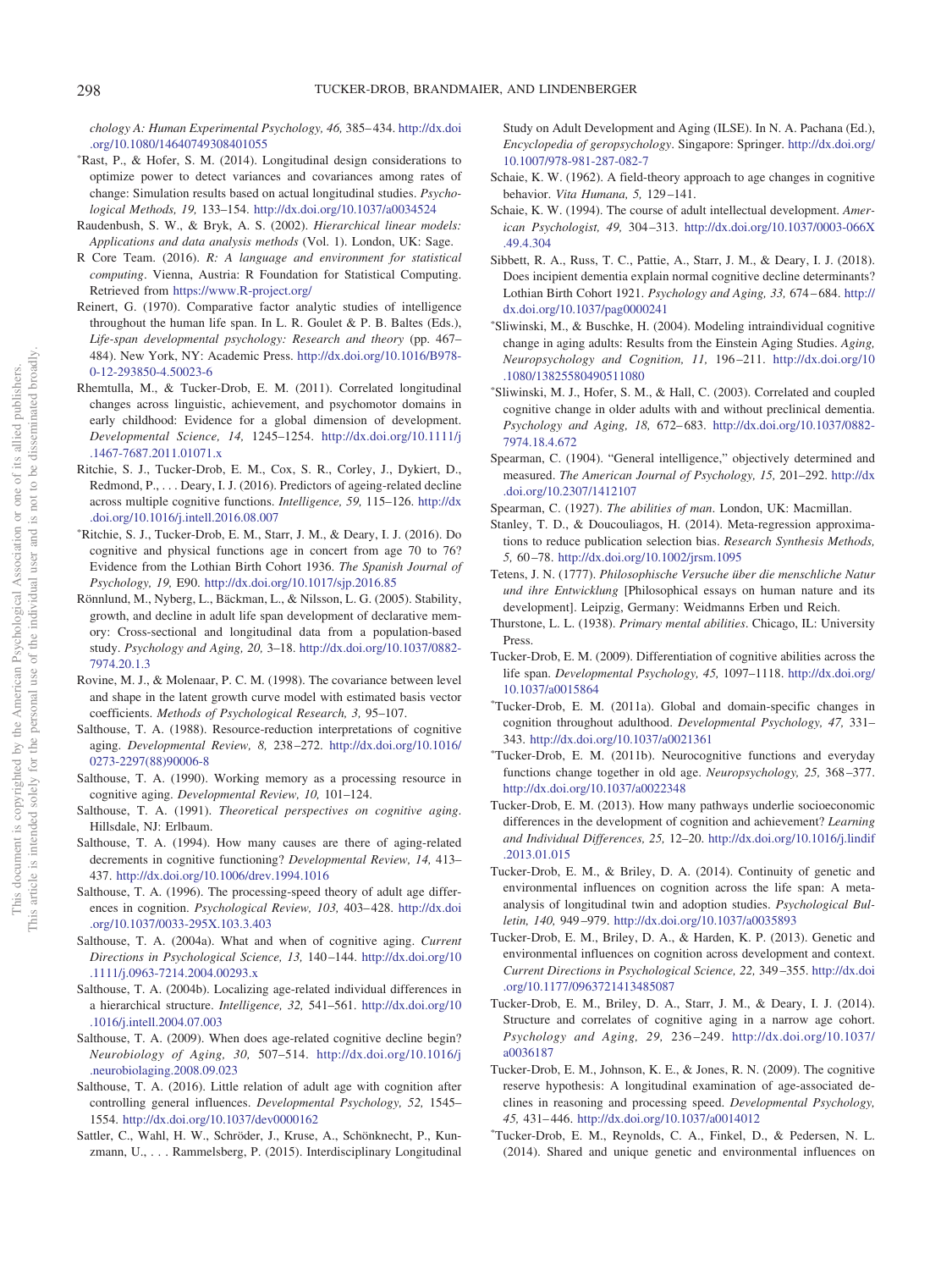aging-related changes in multiple cognitive abilities. *Developmental Psychology, 50,* 152–166. <http://dx.doi.org/10.1037/a0032468>

- <span id="page-26-2"></span>Tucker-Drob, E. M., & Salthouse, T. A. (2011). Individual differences in cognitive aging. In T. Chamorro-Premuzic, S. von Stumm, & A. Furnham (Eds.), *The Wiley-Blackwell handbook of individual differences* (Vol. 3, pp. 242–267). Chichester, UK: Wiley. [http://dx.doi.org/10.1002/](http://dx.doi.org/10.1002/9781444343120.ch9) [9781444343120.ch9](http://dx.doi.org/10.1002/9781444343120.ch9)
- <span id="page-26-9"></span>Unverzagt, F. W., Guey, L. T., Jones, R. N., Marsiske, M., King, J. W., Wadley, V. G., ... Tennstedt, S. L. (2012). ACTIVE cognitive training and rates of incident dementia. *Journal of the International Neuropsychological Society, 18,* 669 – 677.
- <span id="page-26-3"></span>van der Maas, H. L. J., Dolan, C. V., Grasman, R. P. P. P., Wicherts, J. M., Huizenga, H. M., & Raijmakers, M. E. J. (2006). A dynamical model of general intelligence: The positive manifold of intelligence by mutualism. *Psychological Review, 113,* 842– 861. [http://dx.doi.org/10.1037/0033-](http://dx.doi.org/10.1037/0033-295X.113.4.842) [295X.113.4.842](http://dx.doi.org/10.1037/0033-295X.113.4.842)
- <span id="page-26-5"></span>Verhaeghen, P. (2013). *The elements of cognitive aging: Meta-analyses of age-related differences in processing speed and their consequences*. New York, NY: Oxford University Press. [http://dx.doi.org/10.1093/](http://dx.doi.org/10.1093/acprof:oso/9780195368697.001.0001) [acprof:oso/9780195368697.001.0001](http://dx.doi.org/10.1093/acprof:oso/9780195368697.001.0001)
- <span id="page-26-0"></span>Verhaeghen, P., & Salthouse, T. A. (1997). Meta-analyses of age-cognition relations in adulthood: Estimates of linear and nonlinear age effects and structural models. *Psychological Bulletin, 122,* 231–249. [http://dx.doi](http://dx.doi.org/10.1037/0033-2909.122.3.231) [.org/10.1037/0033-2909.122.3.231](http://dx.doi.org/10.1037/0033-2909.122.3.231)
- <span id="page-26-11"></span>Ver Hoef, J. M. (2012). Who invented the delta method? *The American Statistician, 66,* 124 –127. [http://dx.doi.org/10.1080/00031305.2012](http://dx.doi.org/10.1080/00031305.2012.687494) [.687494](http://dx.doi.org/10.1080/00031305.2012.687494)
- <span id="page-26-8"></span>von Oertzen, T., & Brandmaier, A. M. (2013). Optimal study design with identical power: An application of power equivalence to latent growth curve models. *Psychology and Aging, 28,* 414 – 428. [http://dx.doi.org/10](http://dx.doi.org/10.1037/a0031844) [.1037/a0031844](http://dx.doi.org/10.1037/a0031844)
- <span id="page-26-1"></span>Welford, A. T. (1965). Performance, biological mechanisms, and age: A theoretical sketch. In A. T. Welford & J. E. Birren (Eds.), *Behavior, aging, and the nervous system* (pp. 3–20). Springfield, IL: Thomas.
- <span id="page-26-4"></span>Werner, H. (1948). *Comparative psychology of mental development*. New York, NY: International Universities Press.
- <span id="page-26-7"></span>Wilson, R. S., Beckett, L. A., Barnes, L. L., Schneider, J. A., Bach, J., Evans, D. A., & Bennett, D. A. (2002). Individual differences in rates of change in cognitive abilities of older persons. *Psychology and Aging, 17,* 179 –193. <http://dx.doi.org/10.1037/0882-7974.17.2.179>
- <span id="page-26-10"></span>- Zelinski, E. M., & Stewart, S. T. (1998). Individual differences in 16-year memory changes. *Psychology and Aging, 13,* 622– 630. [http://dx.doi.org/](http://dx.doi.org/10.1037/0882-7974.13.4.622) [10.1037/0882-7974.13.4.622](http://dx.doi.org/10.1037/0882-7974.13.4.622)
- <span id="page-26-6"></span>- Zimprich, D., & Martin, M. (2002). Can longitudinal changes in processing speed explain longitudinal age changes in fluid intelligence? *Psychology and Aging, 17,* 690 – 695. [http://dx.doi.org/10](http://dx.doi.org/10.1037/0882-7974.17.4.690) [.1037/0882-7974.17.4.690](http://dx.doi.org/10.1037/0882-7974.17.4.690)

(*Appendices follow*)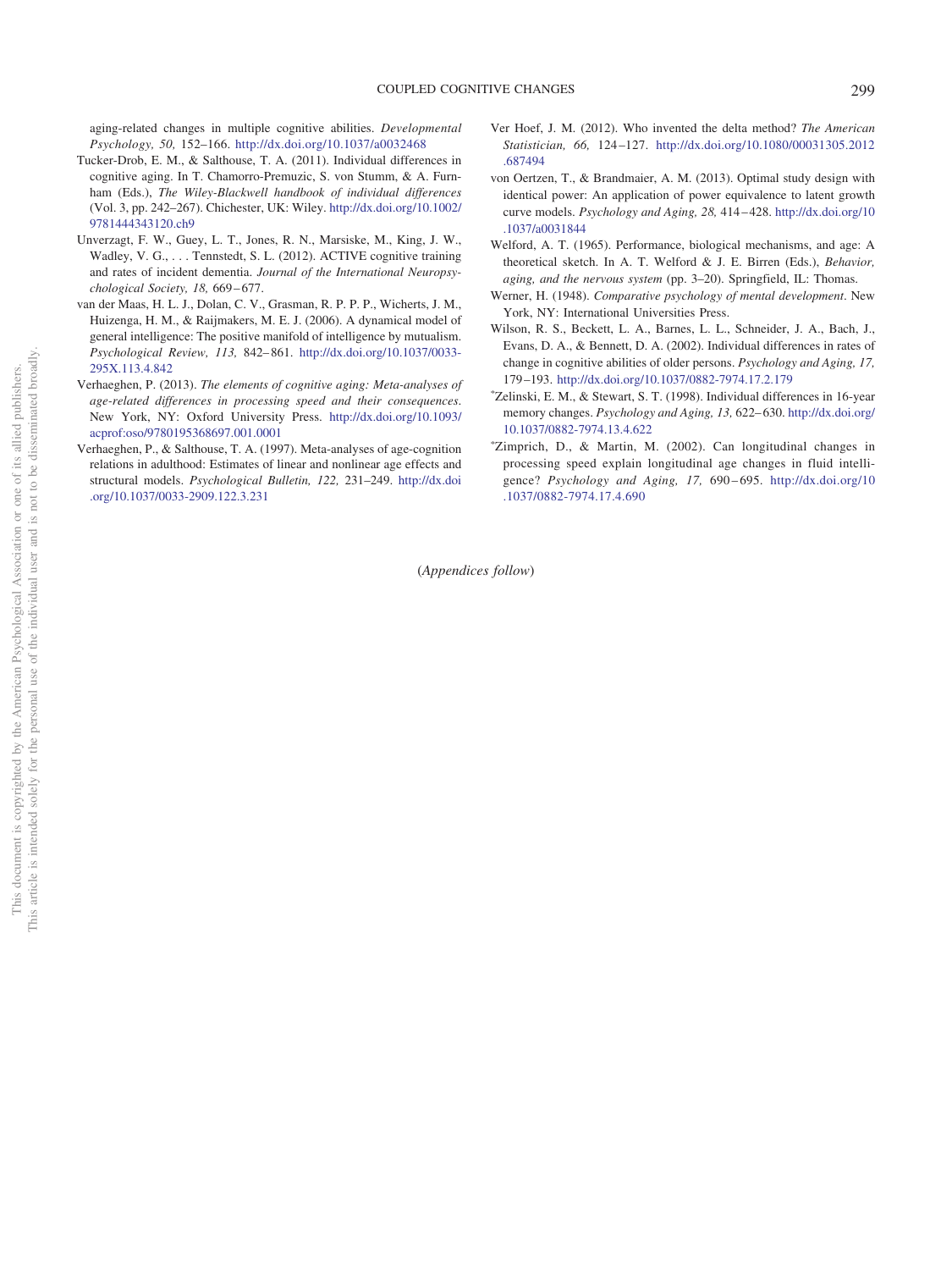#### <span id="page-27-0"></span>**Appendix A**

#### **Multivariate Models of Longitudinal Changes**

Here we provide an overview of the statistical basis of the studies meta-analyzed. These can generally be classified as multivariate growth curve models and multivariate latent difference score models. As described below, both statistical models take similar forms.

#### **Multivariate Growth Curve Models**

A multivariate growth curve model for a set of cognitive outcomes measured repeatedly over time can be written as:

$$
Y[t]_{w,n} = i_{w,n} + A[t]_{w,n} \cdot s_{w,n} + e[t]_{w,n},
$$
 (A1)

where  $Y[t]_{w,n}$  is the score *Y* of person *n* on variable *w* at time *t*;  $i_{w,n}$ is the level for person *n* on variable *w*;  $s_{w,n}$  is the longitudinal slope for person *n* on variable *w*, and  $e[t]_{w,n}$  is a disturbance for person *n* on variable *w* at time *t*. The term  $A[t]_{w,n}$  represents a set of growth curve basis coefficients that define the shape of the longitudinal changes over time. In the common case of linear growth curve modeling, these basis coefficients can be set to the amount of time (e.g., in years) that has passed between baseline measurement (e.g., the first wave of assessment) and each subsequent assessment for person *n* on variable *w*, or they can be set to the age of individual *n* at each assessment on variable *w* (e.g., in years, often centered relative to a meaningful early age e.g., 21 years for early adulthood or 65 years for the beginning of old age). For time-based modeling, it is common for the basis coefficients *A*[*t*] to be specified using the average or target time between assessment waves rather than the person-specific time-lags. The basis coefficients need not be specified to be linear over time or age. Longitudinal changes may be better represented as occurring nonlinearly, in which case the basis coefficients *A*[*t*] may be specified as nonlinear functions of time or age. Additional growth curve slopes, for example, slopes representing quadratic components of change over time or retest effects may also be specified using separate sets of basis coefficients. In the current meta-analysis, we were constrained by the original modeling decisions of the authors of the primary studies (e.g., whether to specify basis coefficients as functions of age or time, or whether to include additional growth curve slopes beyond those representing linear change).<sup>5</sup>

# **Multivariate Latent Difference Score Curve Models**

A multivariate latent difference score model, in which several sets of cognitive outcomes are each measured at both baseline and a single follow-up wave, can be written in a similar form as the multivariate growth model above:

$$
Y[t]_{w,z,n} = \lambda_{w,z} \cdot i_{w,n} + t \cdot \lambda_{w,z} \cdot s_{w,n} + e[t]_{w,z,n}, \quad (A1b)
$$

where  $Y[t]_{w,z,n}$  is the score *Y* of person *n* on indicator *z* of latent variable *w* at time *t* (0 for baseline and 1 for follow-up wave; or to

scale the difference score in annual units, 0 for baseline and the average or target number of years since baseline for follow-up wave), and  $\lambda_{w,z}$  is a time-invariant factor loading relating the latent variable *w* to indicator *z*. As in the multivariate growth model,  $i_{w,n}$ is the level for person *n* on (now latent) variable *w*, and  $s_{w,n}$  is the longitudinal change over time for person *n* on variable *w.* Whereas error in the growth curve model is separated from true change by virtue of being modeled as disturbance from a systematic function of change over time, error in the latent difference score model is separated from true scores psychometrically by specifying indicators to be functions of common factor *w* and time-specific indicator-specific errors,  $e[t]_{w,z,n}$ , which represent a combination of indicator-specific true score variability and error of measurement.

#### **Level and Change Covariance Structure**

Regardless of whether longitudinal changes are modeled using a multivariate growth curve approach or a multivariate latent difference score approach, the person-specific levels and slopes for each variable can be allowed to freely covary with one another as follows:

<span id="page-27-1"></span>
$$
cov(i_{w,n}, s_{w,n}) =
$$

$$
\begin{bmatrix}\n\sigma_{i_{1,n}}^{2} & \sigma_{i_{2,n}}^{2} & \sigma_{i_{2,n}}^{2} & \sigma_{i_{2,n}}^{2} & \sigma_{i_{2,n}}^{2} & \sigma_{i_{2,n}}^{2} & \sigma_{i_{2,n}}^{2} & \sigma_{i_{2,n}}^{2} & \sigma_{i_{2,n}}^{2} & \sigma_{i_{2,n}}^{2} & \sigma_{i_{2,n}}^{2} & \sigma_{i_{2,n}}^{2} & \sigma_{i_{2,n}}^{2} & \sigma_{i_{2,n}}^{2} & \sigma_{i_{2,n}}^{2} & \sigma_{i_{2,n}}^{2} & \sigma_{i_{2,n}}^{2} & \sigma_{i_{2,n}}^{2} & \sigma_{i_{2,n}}^{2} & \sigma_{i_{2,n}}^{2} & \sigma_{i_{2,n}}^{2} & \sigma_{i_{2,n}}^{2} & \sigma_{i_{2,n}}^{2} & \sigma_{i_{2,n}}^{2} & \sigma_{i_{2,n}}^{2} & \sigma_{i_{2,n}}^{2} & \sigma_{i_{2,n}}^{2} & \sigma_{i_{2,n}}^{2} & \sigma_{i_{2,n}}^{2} & \sigma_{i_{2,n}}^{2} & \sigma_{i_{2,n}}^{2} & \sigma_{i_{2,n}}^{2} & \sigma_{i_{2,n}}^{2} & \sigma_{i_{2,n}}^{2} & \sigma_{i_{2,n}}^{2} & \sigma_{i_{2,n}}^{2} & \sigma_{i_{2,n}}^{2} & \sigma_{i_{2,n}}^{2} & \sigma_{i_{2,n}}^{2} & \sigma_{i_{2,n}}^{2} & \sigma_{i_{2,n}}^{2} & \sigma_{i_{2,n}}^{2} & \sigma_{i_{2,n}}^{2} & \sigma_{i_{2,n}}^{2} & \sigma_{i_{2,n}}^{2} & \sigma_{i_{2,n}}^{2} & \sigma_{i_{2,n}}^{2} & \sigma_{i_{2,n}}^{2} & \sigma_{i_{2,n}}^{2} & \sigma_{i_{2,n}}^{2} & \sigma_{i_{2,n}}^{2} & \sigma_{i_{2,n}}^{2} & \sigma_{i_{2,n}}^{2} & \sigma_{i_{2,n}}^{2} & \sigma_{i_{2,n}}^{2} & \sigma_{i_{2,n}}^{2} & \sigma_{i_{2,n}}^{2} & \sigma_{i_{2,n}}^{2} & \sigma_{i_{2,n}}^{2} & \sigma_{i_{2,n}}^{2} & \sigma_{i_{2,n}}^{2} & \sigma_{i_{2,n}}^{2} & \sigma_{i_{2,n}}^{
$$

<span id="page-27-2"></span>This covariance matrix can be written more compactly as a joint covariance matrix of levels and slopes, as follows:

$$
cov(i_{w,n}, s_{w,n}) = \sum_{i_{w,n}, s_{w,n}} = \begin{bmatrix} \sum_i & \sum_i^T \\ \sum_{is} & \sum_s \end{bmatrix}
$$
 (A2b)

<sup>5</sup> There was a small number of papers included in the current metaanalysis that specified growth curves involving nonlinear slopes in addition to linear slopes. For instance, [Ghisletta et al. \(2012\)](#page-23-3) estimated linear and quadratic growth curve slopes, but because the quadratic slopes were not significant, they did not estimate their covariances across abilities. Additionally, both [Ghisletta et al. \(2012\)](#page-23-3) and [Tucker-Drob \(2011a\)](#page-25-9) estimated additional nonlinear slopes representing practice effects, which were not a direct focus of the current meta-analysis. Many studies simply estimated linear growth curve models. Thus, we exclusively coded the relevant data from the linear components of longitudinal changes.